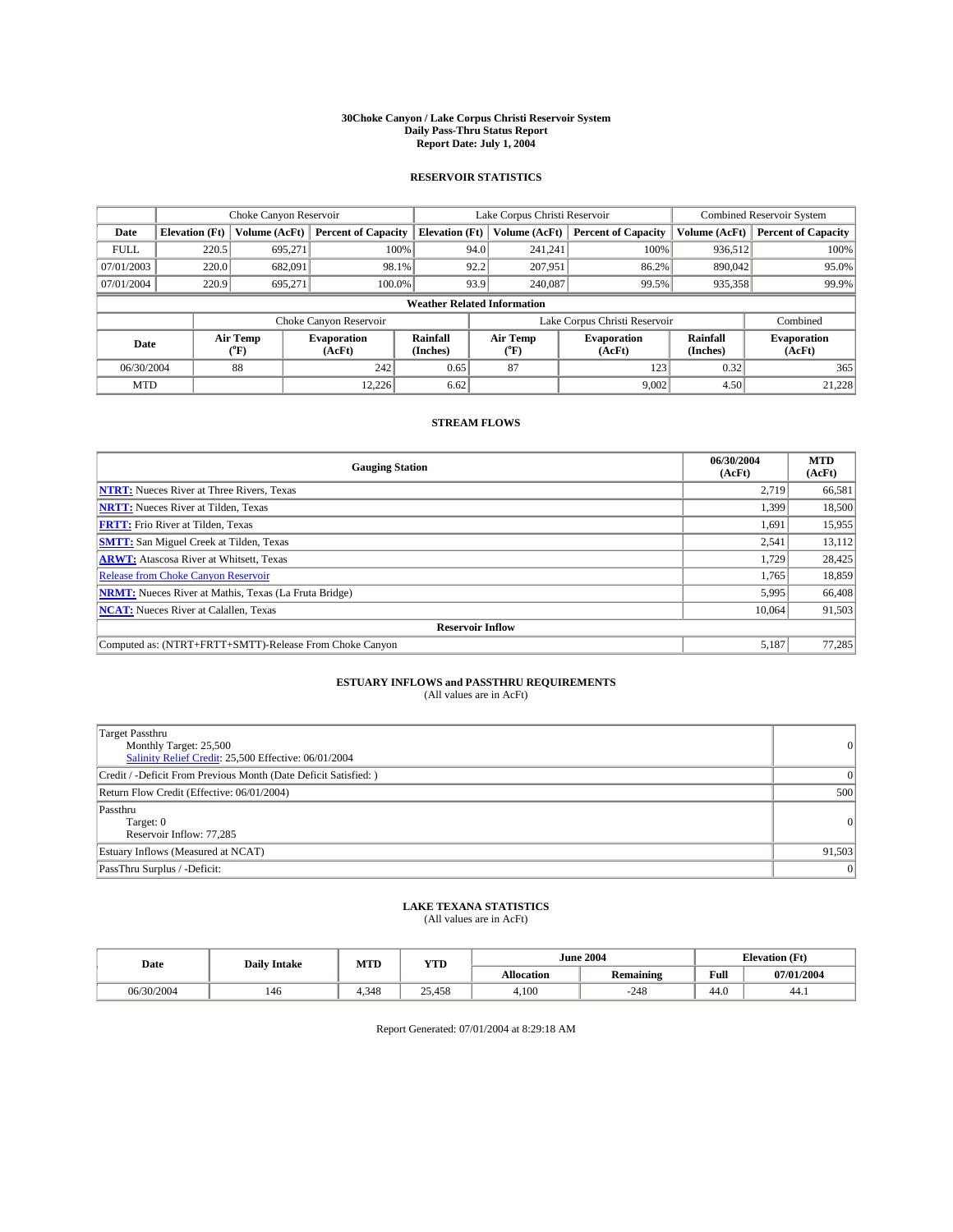#### **Choke Canyon / Lake Corpus Christi Reservoir System Daily Pass-Thru Status Report Report Date: July 2, 2004**

### **RESERVOIR STATISTICS**

|                                    |                       | Choke Canyon Reservoir   |                              |                       | Lake Corpus Christi Reservoir | <b>Combined Reservoir System</b> |                      |                              |
|------------------------------------|-----------------------|--------------------------|------------------------------|-----------------------|-------------------------------|----------------------------------|----------------------|------------------------------|
| Date                               | <b>Elevation</b> (Ft) | Volume (AcFt)            | <b>Percent of Capacity</b>   | <b>Elevation</b> (Ft) | Volume (AcFt)                 | <b>Percent of Capacity</b>       | Volume (AcFt)        | <b>Percent of Capacity</b>   |
| <b>FULL</b>                        | 220.5                 | 695.271                  | 100%                         |                       | 94.0<br>241,241               | 100%                             | 936,512              | 100%                         |
| 07/02/2003                         | 220.0                 | 682,346                  | 98.1%                        |                       | 92.2<br>207,769               | 86.1%                            | 890.115              | 95.0%                        |
| 07/02/2004                         | 220.6                 | 695.271                  | $100.0\%$                    |                       | 93.8<br>236,447               | 98.0%                            | 931.718              | 99.5%                        |
| <b>Weather Related Information</b> |                       |                          |                              |                       |                               |                                  |                      |                              |
|                                    |                       |                          | Choke Canyon Reservoir       |                       |                               | Lake Corpus Christi Reservoir    |                      | Combined                     |
| Date                               |                       | Air Temp<br>$\rm ^{6}F)$ | <b>Evaporation</b><br>(AcFt) | Rainfall<br>(Inches)  | Air Temp<br>("F)              | <b>Evaporation</b><br>(AcFt)     | Rainfall<br>(Inches) | <b>Evaporation</b><br>(AcFt) |
| 07/01/2004                         |                       | 91                       | 424                          | 0.00                  | 90                            | 378                              | 0.00                 | 802                          |
| <b>MTD</b>                         |                       |                          | 424                          | 0.00                  |                               | 378                              | 0.00                 | 802                          |

## **STREAM FLOWS**

| <b>Gauging Station</b>                                       | 07/01/2004<br>(AcFt) | <b>MTD</b><br>(AcFt) |  |  |  |  |
|--------------------------------------------------------------|----------------------|----------------------|--|--|--|--|
| <b>NTRT:</b> Nueces River at Three Rivers, Texas             | 6,928                | 6,928                |  |  |  |  |
| <b>NRTT:</b> Nueces River at Tilden, Texas                   | 2,660                | 2,660                |  |  |  |  |
| <b>FRTT:</b> Frio River at Tilden, Texas                     | 3,732                | 3,732                |  |  |  |  |
| <b>SMTT:</b> San Miguel Creek at Tilden, Texas               | 4,446                | 4,446                |  |  |  |  |
| <b>ARWT:</b> Atascosa River at Whitsett, Texas               | 2.918                | 2,918                |  |  |  |  |
| <b>Release from Choke Canyon Reservoir</b>                   | 8,593                | 8,593                |  |  |  |  |
| <b>NRMT:</b> Nueces River at Mathis, Texas (La Fruta Bridge) | 8,397                | 8,397                |  |  |  |  |
| <b>NCAT:</b> Nueces River at Calallen, Texas                 | 9,865                | 9,865                |  |  |  |  |
| <b>Reservoir Inflow</b>                                      |                      |                      |  |  |  |  |
| Computed as: NRTT+FRTT+SMTT+ARWT                             | 13,756               | 13,756               |  |  |  |  |

## **ESTUARY INFLOWS and PASSTHRU REQUIREMENTS**

(All values are in AcFt)

| Target Passthru<br>Monthly Target: 6,500<br>Salinity Relief Credit: 0 Effective: | 6,500 |
|----------------------------------------------------------------------------------|-------|
| Credit / -Deficit From Previous Month (Date Deficit Satisfied: )                 | 3,250 |
| Return Flow Credit (Effective: 07/01/2004)                                       | 500   |
| Passthru<br>Target: 6,500<br>Reservoir Inflow: 13,756                            | 6,500 |
| Estuary Inflows (Measured at NCAT)                                               | 9,865 |
| PassThru Surplus / -Deficit:                                                     | 7,115 |

## **LAKE TEXANA STATISTICS** (All values are in AcFt)

| Date       | <b>Daily Intake</b> | MTD | <b>YTD</b> |                   | <b>July 2004</b> | <b>Elevation</b> (Ft) |            |
|------------|---------------------|-----|------------|-------------------|------------------|-----------------------|------------|
|            |                     |     |            | <b>Allocation</b> | <b>Remaining</b> | Full                  | 07/02/2004 |
| 07/01/2004 | 145                 | 140 | 25,603     | 4.100             | 3.955<br>J.JJJ   | 44.0                  | 44.1       |

Report Generated: 07/02/2004 at 8:11:18 AM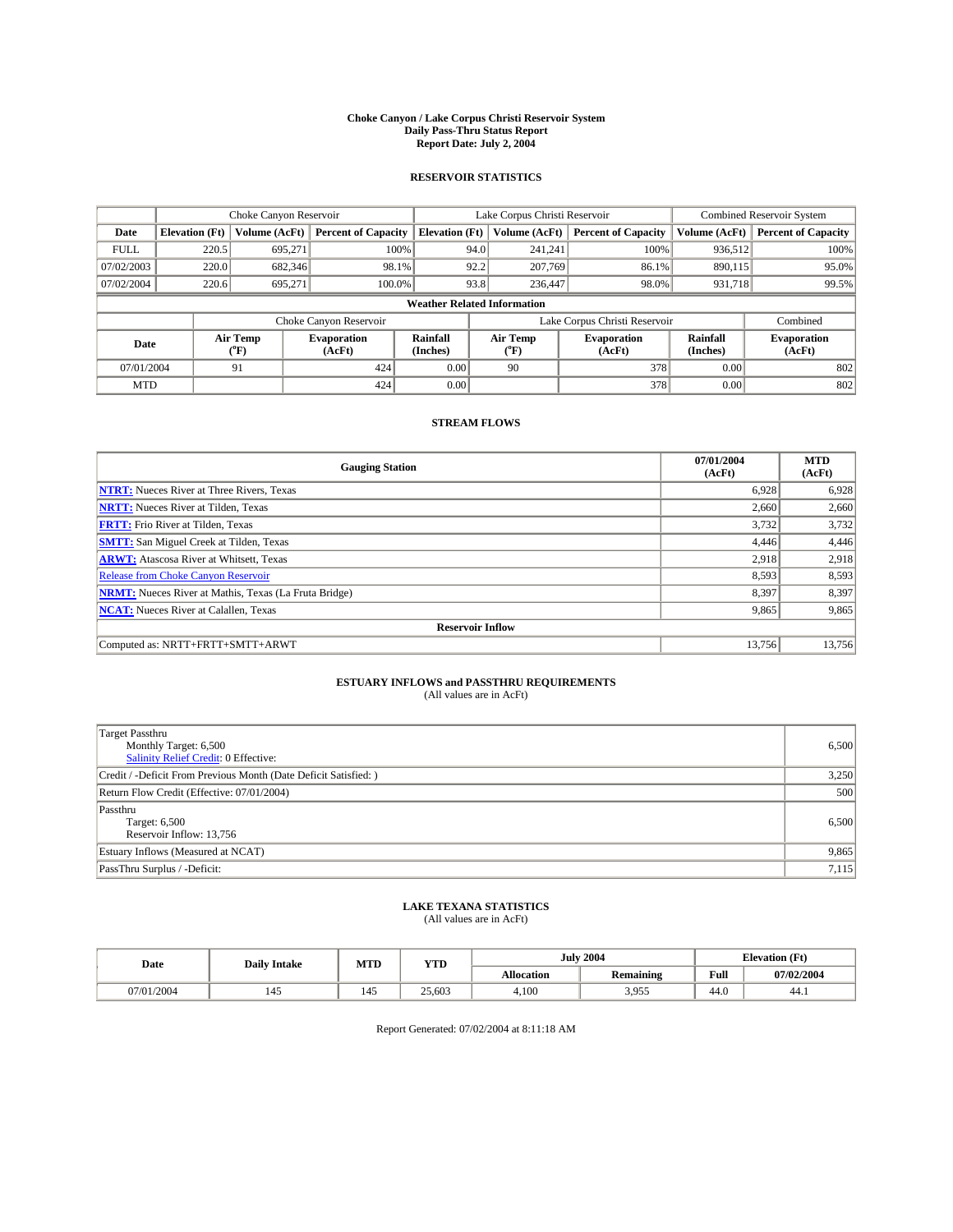#### **Choke Canyon / Lake Corpus Christi Reservoir System Daily Pass-Thru Status Report Report Date: July 3, 2004**

### **RESERVOIR STATISTICS**

|                                    | Choke Canyon Reservoir |                  | Lake Corpus Christi Reservoir |                       |      |                  | <b>Combined Reservoir System</b> |                      |                              |
|------------------------------------|------------------------|------------------|-------------------------------|-----------------------|------|------------------|----------------------------------|----------------------|------------------------------|
| Date                               | <b>Elevation</b> (Ft)  | Volume (AcFt)    | <b>Percent of Capacity</b>    | <b>Elevation (Ft)</b> |      | Volume (AcFt)    | <b>Percent of Capacity</b>       | Volume (AcFt)        | <b>Percent of Capacity</b>   |
| <b>FULL</b>                        | 220.5                  | 695,271          | 100%                          |                       | 94.0 | 241,241          | 100%                             | 936.512              | 100%                         |
| 07/03/2003                         | 220.0                  | 681.836          | 98.1%                         |                       | 92.2 | 207,588          | 86.1%                            | 889.424              | 95.0%                        |
| 07/03/2004                         | 220.5                  | 694,493          | 99.9%                         |                       | 93.7 | 235,302          | 97.5%                            | 929,795              | 99.3%                        |
| <b>Weather Related Information</b> |                        |                  |                               |                       |      |                  |                                  |                      |                              |
|                                    |                        |                  | Choke Canyon Reservoir        |                       |      |                  | Lake Corpus Christi Reservoir    |                      | Combined                     |
| Date                               |                        | Air Temp<br>(°F) | <b>Evaporation</b><br>(AcFt)  | Rainfall<br>(Inches)  |      | Air Temp<br>("F) | <b>Evaporation</b><br>(AcFt)     | Rainfall<br>(Inches) | <b>Evaporation</b><br>(AcFt) |
| 07/02/2004                         |                        | 92               | 514                           | 0.00                  |      | 90               | 333                              | 0.00                 | 847                          |
| <b>MTD</b>                         |                        |                  | 938                           | 0.00                  |      |                  | 711                              | 0.00                 | 1,649                        |

## **STREAM FLOWS**

| <b>Gauging Station</b>                                       | 07/02/2004<br>(AcFt) | <b>MTD</b><br>(AcFt) |  |  |  |  |
|--------------------------------------------------------------|----------------------|----------------------|--|--|--|--|
| <b>NTRT:</b> Nueces River at Three Rivers, Texas             | 13.280               | 20,207               |  |  |  |  |
| <b>NRTT:</b> Nueces River at Tilden, Texas                   | 3,553                | 6,213                |  |  |  |  |
| <b>FRTT:</b> Frio River at Tilden, Texas                     | 6.034                | 9,766                |  |  |  |  |
| <b>SMTT:</b> San Miguel Creek at Tilden, Texas               | 1,082                | 5,528                |  |  |  |  |
| <b>ARWT:</b> Atascosa River at Whitsett, Texas               | 3,732                | 6,650                |  |  |  |  |
| <b>Release from Choke Canyon Reservoir</b>                   | 10.554               | 19,147               |  |  |  |  |
| <b>NRMT:</b> Nueces River at Mathis, Texas (La Fruta Bridge) | 11.731               | 20,128               |  |  |  |  |
| <b>NCAT:</b> Nueces River at Calallen, Texas                 | 10,223               | 20,088               |  |  |  |  |
| <b>Reservoir Inflow</b>                                      |                      |                      |  |  |  |  |
| Computed as: (NTRT+FRTT+SMTT)-Release From Choke Canyon      | 9,842                | 23,598               |  |  |  |  |

## **ESTUARY INFLOWS and PASSTHRU REQUIREMENTS**<br>(All values are in AcFt)

| <b>Target Passthru</b><br>Monthly Target: 6,500<br>Salinity Relief Credit: 0 Effective: | 6,500  |
|-----------------------------------------------------------------------------------------|--------|
| Credit / -Deficit From Previous Month (Date Deficit Satisfied: )                        | 3,250  |
| Return Flow Credit (Effective: 07/01/2004)                                              | 500    |
| Passthru<br>Target: 6,500<br>Reservoir Inflow: 23,598                                   | 6,500  |
| Estuary Inflows (Measured at NCAT)                                                      | 20,088 |
| PassThru Surplus / -Deficit:                                                            | 17,338 |

## **LAKE TEXANA STATISTICS** (All values are in AcFt)

| Date       | <b>Daily Intake</b> | MTD | <b>YTD</b> |                   | <b>July 2004</b> | <b>Elevation</b> (Ft) |            |
|------------|---------------------|-----|------------|-------------------|------------------|-----------------------|------------|
|            |                     |     |            | <b>Allocation</b> | Remaining        | Full                  | 07/03/2004 |
| 07/02/2004 | 145                 | 290 | 25,748     | 4,100             | 3,810            | 44.0                  | 44.1       |

Report Generated: 07/03/2004 at 8:55:59 AM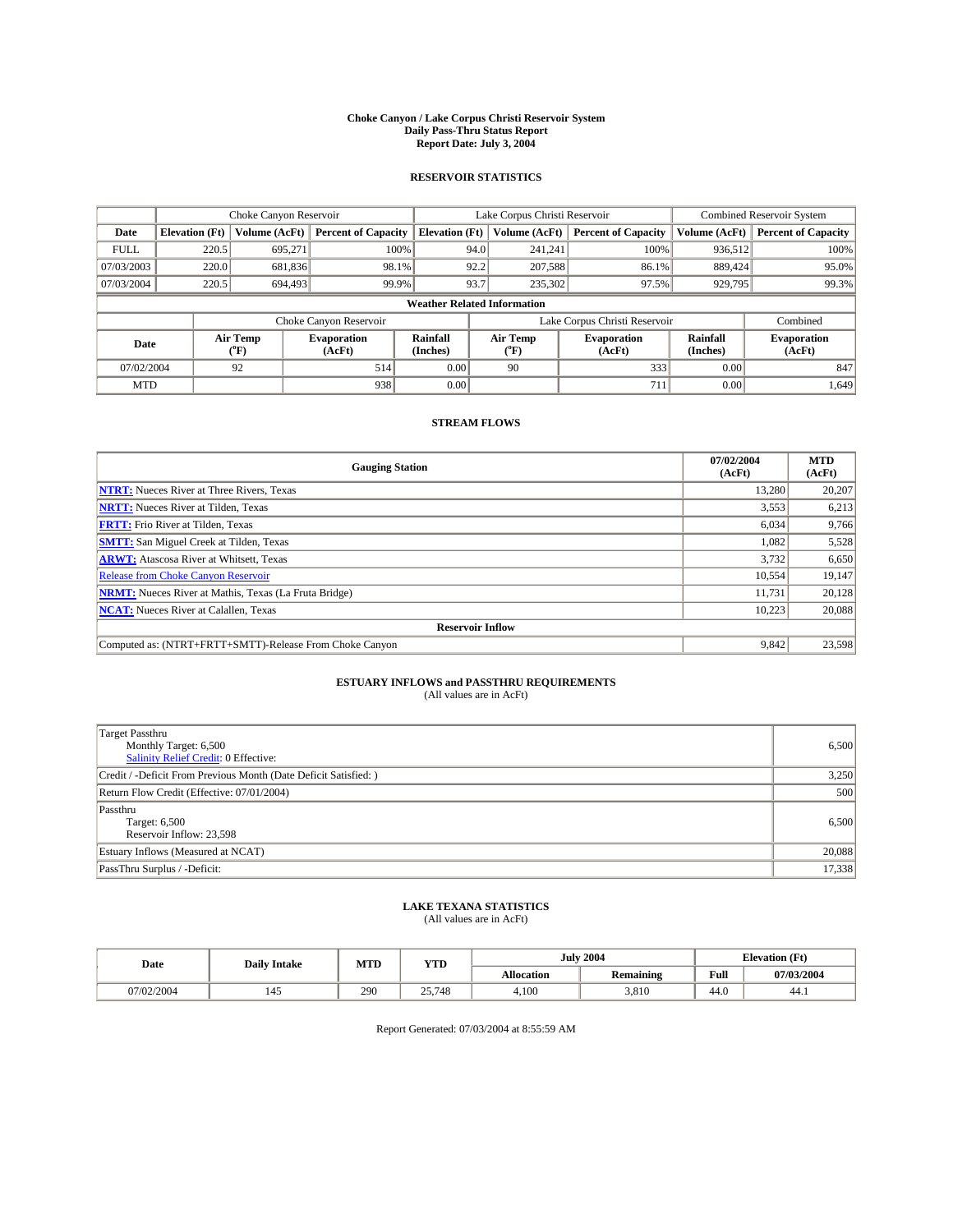#### **Choke Canyon / Lake Corpus Christi Reservoir System Daily Pass-Thru Status Report Report Date: July 4, 2004**

### **RESERVOIR STATISTICS**

|                                    | Choke Canyon Reservoir |                  | Lake Corpus Christi Reservoir |                       |      |                  | <b>Combined Reservoir System</b> |                      |                              |
|------------------------------------|------------------------|------------------|-------------------------------|-----------------------|------|------------------|----------------------------------|----------------------|------------------------------|
| Date                               | <b>Elevation</b> (Ft)  | Volume (AcFt)    | <b>Percent of Capacity</b>    | <b>Elevation (Ft)</b> |      | Volume (AcFt)    | <b>Percent of Capacity</b>       | Volume (AcFt)        | <b>Percent of Capacity</b>   |
| <b>FULL</b>                        | 220.5                  | 695,271          | 100%                          |                       | 94.0 | 241,241          | 100%                             | 936.512              | 100%                         |
| 07/04/2003                         | 220.0                  | 682.091          | 98.1%                         |                       | 92.2 | 207,769          | 86.1%                            | 889,860              | 95.0%                        |
| 07/04/2004                         | 220.3                  | 691,121          | 99.4%                         |                       | 93.8 | 236,829          | 98.2%                            | 927,950              | 99.1%                        |
| <b>Weather Related Information</b> |                        |                  |                               |                       |      |                  |                                  |                      |                              |
|                                    |                        |                  | Choke Canyon Reservoir        |                       |      |                  | Lake Corpus Christi Reservoir    |                      | Combined                     |
| Date                               |                        | Air Temp<br>(°F) | <b>Evaporation</b><br>(AcFt)  | Rainfall<br>(Inches)  |      | Air Temp<br>("F) | <b>Evaporation</b><br>(AcFt)     | Rainfall<br>(Inches) | <b>Evaporation</b><br>(AcFt) |
| 07/03/2004                         |                        | 93               | 543                           | 0.00                  |      | 92               | 356                              | 0.00                 | 899                          |
| <b>MTD</b>                         |                        |                  | 1,481                         | 0.00                  |      |                  | 1,067                            | 0.00                 | 2,548                        |

### **STREAM FLOWS**

| <b>Gauging Station</b>                                       | 07/03/2004<br>(AcFt) | <b>MTD</b><br>(AcFt) |
|--------------------------------------------------------------|----------------------|----------------------|
| <b>NTRT:</b> Nueces River at Three Rivers, Texas             | 16,614               | 36,822               |
| <b>NRTT:</b> Nueces River at Tilden, Texas                   | 4,030                | 10,243               |
| <b>FRTT:</b> Frio River at Tilden, Texas                     | 5,776                | 15,543               |
| <b>SMTT:</b> San Miguel Creek at Tilden, Texas               | 1,233                | 6,761                |
| <b>ARWT:</b> Atascosa River at Whitsett, Texas               | 4,089                | 10,739               |
| Release from Choke Canyon Reservoir                          | 8.649                | 27,796               |
| <b>NRMT:</b> Nueces River at Mathis, Texas (La Fruta Bridge) | 13.022               | 33,150               |
| <b>NCAT:</b> Nueces River at Calallen, Texas                 | 11,652               | 31,740               |
| <b>Reservoir Inflow</b>                                      |                      |                      |
| Computed as: (NTRT+FRTT+SMTT)-Release From Choke Canyon      | 14.975               | 38,573               |

## **ESTUARY INFLOWS and PASSTHRU REQUIREMENTS**

(All values are in AcFt)

| Target Passthru<br>Monthly Target: 6,500<br>Salinity Relief Credit: 0 Effective: | 6,500  |
|----------------------------------------------------------------------------------|--------|
| Credit / -Deficit From Previous Month (Date Deficit Satisfied: )                 | 3,250  |
| Return Flow Credit (Effective: 07/01/2004)                                       | 500    |
| Passthru<br>Target: 6,500<br>Reservoir Inflow: 38,573                            | 6,500  |
| Estuary Inflows (Measured at NCAT)                                               | 31,740 |
| PassThru Surplus / -Deficit:                                                     | 28,990 |

# **LAKE TEXANA STATISTICS** (All values are in AcFt)

| Date       | <b>Daily Intake</b> | MTD           | <b>YTD</b> |            | <b>July 2004</b> | <b>Elevation</b> (Ft) |            |
|------------|---------------------|---------------|------------|------------|------------------|-----------------------|------------|
|            |                     |               |            | Allocation | <b>Remaining</b> | Full                  | 07/04/2004 |
| 07/03/2004 | 144                 | $\sim$<br>434 | 25.892     | 4.100      | 3,666            | 44.0                  | 44.1       |

Report Generated: 07/04/2004 at 8:16:29 AM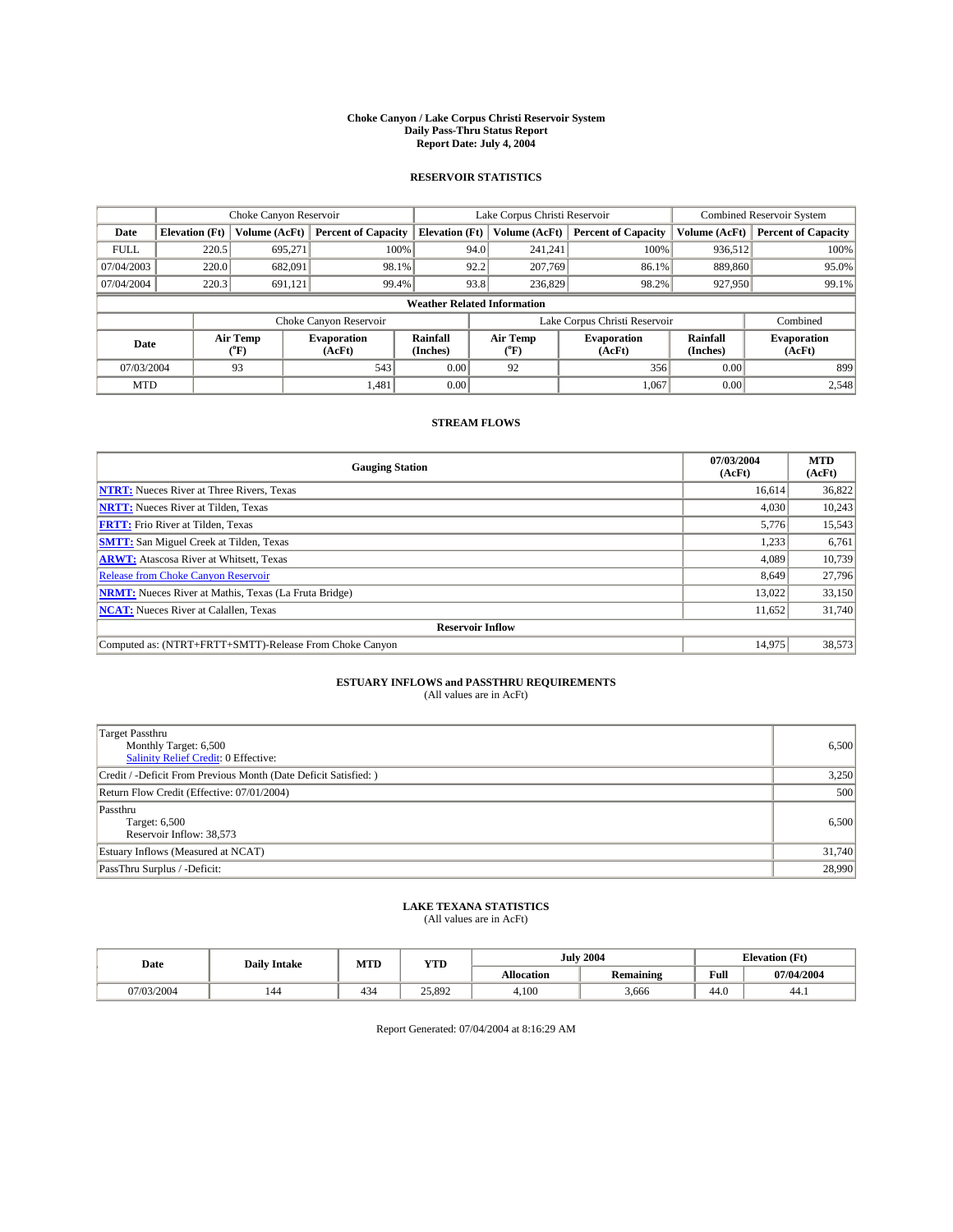#### **Choke Canyon / Lake Corpus Christi Reservoir System Daily Pass-Thru Status Report Report Date: July 5, 2004**

### **RESERVOIR STATISTICS**

|             | Choke Canyon Reservoir             |                  | Lake Corpus Christi Reservoir |                       |      |                  | <b>Combined Reservoir System</b> |                      |                              |  |
|-------------|------------------------------------|------------------|-------------------------------|-----------------------|------|------------------|----------------------------------|----------------------|------------------------------|--|
| Date        | <b>Elevation</b> (Ft)              | Volume (AcFt)    | <b>Percent of Capacity</b>    | <b>Elevation (Ft)</b> |      | Volume (AcFt)    | <b>Percent of Capacity</b>       | Volume (AcFt)        | <b>Percent of Capacity</b>   |  |
| <b>FULL</b> | 220.5                              | 695,271          | 100%                          |                       | 94.0 | 241,241          | 100%                             | 936.512              | 100%                         |  |
| 07/05/2003  | 220.2                              | 686,733          | 98.8%                         |                       | 92.4 | 212.142          | 87.9%                            | 898,875              | 96.0%                        |  |
| 07/05/2004  | 220.2                              | 688,283          | 99.0%                         |                       | 93.9 | 238,935          | 99.0%                            | 927,218              | 99.0%                        |  |
|             | <b>Weather Related Information</b> |                  |                               |                       |      |                  |                                  |                      |                              |  |
|             |                                    |                  | Choke Canyon Reservoir        |                       |      |                  | Lake Corpus Christi Reservoir    |                      | Combined                     |  |
| Date        |                                    | Air Temp<br>(°F) | <b>Evaporation</b><br>(AcFt)  | Rainfall<br>(Inches)  |      | Air Temp<br>("F) | <b>Evaporation</b><br>(AcFt)     | Rainfall<br>(Inches) | <b>Evaporation</b><br>(AcFt) |  |
| 07/04/2004  |                                    | 91               | 526                           | 0.00                  |      | 89               | 369                              | 0.00                 | 895                          |  |
| <b>MTD</b>  |                                    |                  | 2,007                         | 0.00                  |      |                  | 1,436                            | 0.00                 | 3,443                        |  |

## **STREAM FLOWS**

| <b>Gauging Station</b>                                       | 07/04/2004<br>(AcFt) | <b>MTD</b><br>(AcFt) |  |  |  |  |
|--------------------------------------------------------------|----------------------|----------------------|--|--|--|--|
| <b>NTRT:</b> Nueces River at Three Rivers, Texas             | 17,210               | 54,032               |  |  |  |  |
| <b>NRTT:</b> Nueces River at Tilden, Texas                   | 4.268                | 14,510               |  |  |  |  |
| <b>FRTT:</b> Frio River at Tilden, Texas                     | 4,764                | 20,307               |  |  |  |  |
| <b>SMTT:</b> San Miguel Creek at Tilden, Texas               | 601                  | 7,362                |  |  |  |  |
| <b>ARWT:</b> Atascosa River at Whitsett, Texas               | 2,481                | 13,220               |  |  |  |  |
| <b>Release from Choke Canyon Reservoir</b>                   | 7.144                | 34,940               |  |  |  |  |
| <b>NRMT:</b> Nueces River at Mathis, Texas (La Fruta Bridge) | 13,458               | 46,608               |  |  |  |  |
| <b>NCAT:</b> Nueces River at Calallen, Texas                 | 12,764               | 44,504               |  |  |  |  |
| <b>Reservoir Inflow</b>                                      |                      |                      |  |  |  |  |
| Computed as: (NTRT+FRTT+SMTT)-Release From Choke Canyon      | 15.431               | 54,004               |  |  |  |  |

## **ESTUARY INFLOWS and PASSTHRU REQUIREMENTS**<br>(All values are in AcFt)

| Target Passthru<br>Monthly Target: 6,500<br>Salinity Relief Credit: 0 Effective: | 6,500  |
|----------------------------------------------------------------------------------|--------|
| Credit / -Deficit From Previous Month (Date Deficit Satisfied: )                 | 3,250  |
| Return Flow Credit (Effective: 07/01/2004)                                       | 500    |
| Passthru<br>Target: 6,500<br>Reservoir Inflow: 54,004                            | 6,500  |
| Estuary Inflows (Measured at NCAT)                                               | 44,504 |
| PassThru Surplus / -Deficit:                                                     | 41,754 |

## **LAKE TEXANA STATISTICS** (All values are in AcFt)

| Date       | <b>Daily Intake</b> | MTD     | <b>YTD</b> | <b>July 2004</b>  |               | <b>Elevation</b> (Ft) |            |
|------------|---------------------|---------|------------|-------------------|---------------|-----------------------|------------|
|            |                     |         |            | <b>Allocation</b> | Remaining     | Full                  | 07/05/2004 |
| 07/04/2004 | 143                 | $- - -$ | 26,035     | 4,100             | 52<br>ر ے ر.ر | 44.0                  | 44.1       |

Report Generated: 07/05/2004 at 7:53:42 AM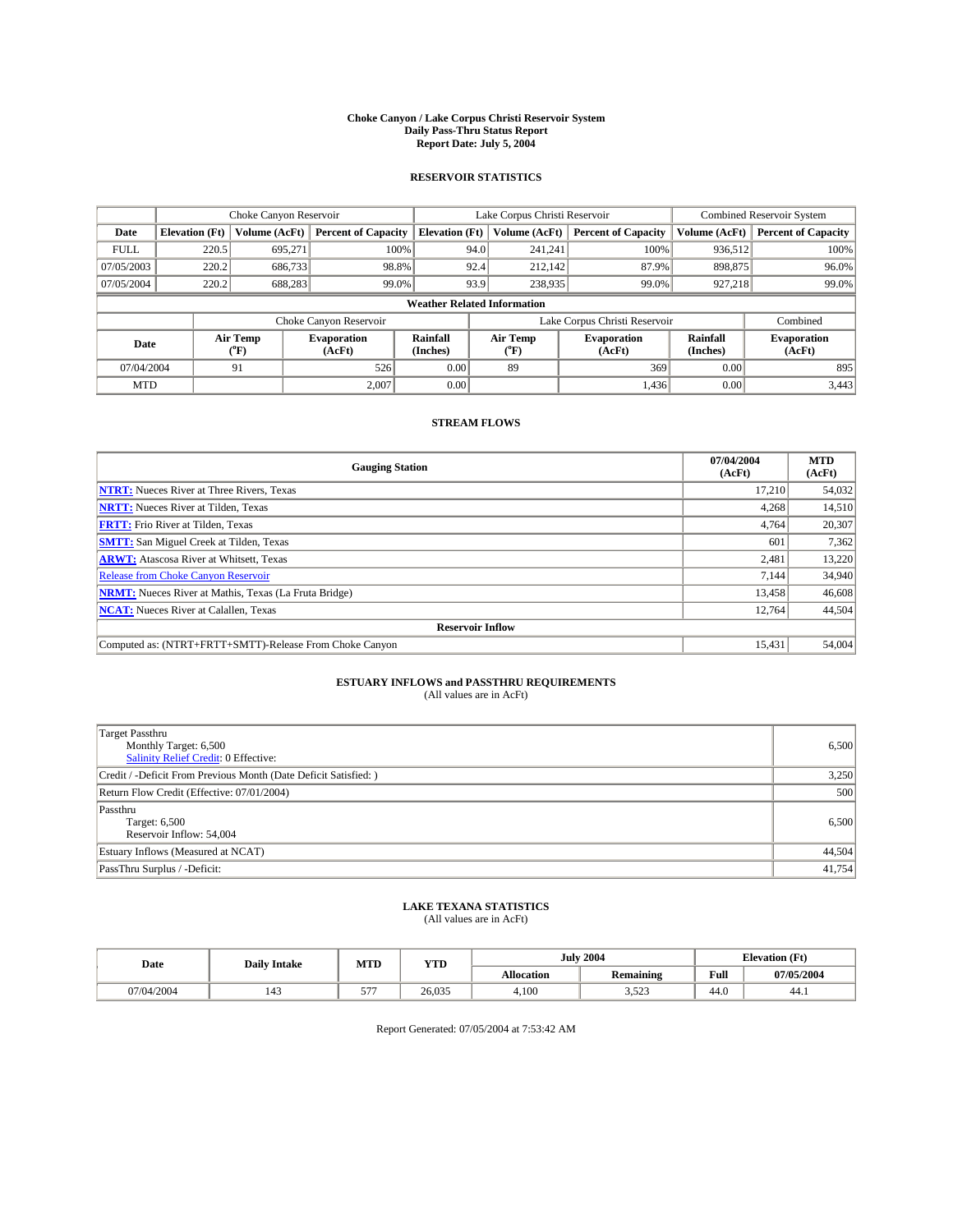#### **Choke Canyon / Lake Corpus Christi Reservoir System Daily Pass-Thru Status Report Report Date: July 6, 2004**

### **RESERVOIR STATISTICS**

|                                    | Choke Canyon Reservoir |                  | Lake Corpus Christi Reservoir |                       |      |                  | <b>Combined Reservoir System</b> |                      |                              |
|------------------------------------|------------------------|------------------|-------------------------------|-----------------------|------|------------------|----------------------------------|----------------------|------------------------------|
| Date                               | <b>Elevation</b> (Ft)  | Volume (AcFt)    | <b>Percent of Capacity</b>    | <b>Elevation (Ft)</b> |      | Volume (AcFt)    | <b>Percent of Capacity</b>       | Volume (AcFt)        | <b>Percent of Capacity</b>   |
| <b>FULL</b>                        | 220.5                  | 695,271          | 100%                          |                       | 94.0 | 241,241          | 100%                             | 936.512              | 100%                         |
| 07/06/2003                         | 220.2                  | 687.511          | 98.9%                         |                       | 92.4 | 210.681          | 87.3%                            | 898,192              | 95.9%                        |
| 07/06/2004                         | 220.2                  | 688,540          | 99.0%                         |                       | 94.0 | 240,279          | 99.6%                            | 928,819              | 99.2%                        |
| <b>Weather Related Information</b> |                        |                  |                               |                       |      |                  |                                  |                      |                              |
|                                    |                        |                  | Choke Canyon Reservoir        |                       |      |                  | Lake Corpus Christi Reservoir    |                      | Combined                     |
| Date                               |                        | Air Temp<br>(°F) | <b>Evaporation</b><br>(AcFt)  | Rainfall<br>(Inches)  |      | Air Temp<br>("F) | <b>Evaporation</b><br>(AcFt)     | Rainfall<br>(Inches) | <b>Evaporation</b><br>(AcFt) |
| 07/05/2004                         |                        | 92               | 526                           | 0.00                  |      | 90               | 425                              | 0.00                 | 951                          |
| <b>MTD</b>                         |                        |                  | 2,533                         | 0.00                  |      |                  | 1,861                            | 0.00                 | 4,394                        |

## **STREAM FLOWS**

| <b>Gauging Station</b>                                       | 07/05/2004<br>(AcFt) | <b>MTD</b><br>(AcFt) |
|--------------------------------------------------------------|----------------------|----------------------|
| <b>NTRT:</b> Nueces River at Three Rivers, Texas             | 15.284               | 69,316               |
| <b>NRTT:</b> Nueces River at Tilden, Texas                   | 6.253                | 20,763               |
| <b>FRTT:</b> Frio River at Tilden, Texas                     | 8.932                | 29,239               |
| <b>SMTT:</b> San Miguel Creek at Tilden, Texas               | 228                  | 7,591                |
| <b>ARWT:</b> Atascosa River at Whitsett, Texas               | 675                  | 13,895               |
| <b>Release from Choke Canyon Reservoir</b>                   | 6,445                | 41,385               |
| <b>NRMT:</b> Nueces River at Mathis, Texas (La Fruta Bridge) | 14.074               | 60,681               |
| <b>NCAT:</b> Nueces River at Calallen, Texas                 | 13,339               | 57,843               |
| <b>Reservoir Inflow</b>                                      |                      |                      |
| Computed as: (NTRT+FRTT+SMTT)-Release From Choke Canyon      | 18,000               | 72,004               |

## **ESTUARY INFLOWS and PASSTHRU REQUIREMENTS**<br>(All values are in AcFt)

| <b>Target Passthru</b><br>Monthly Target: 6,500<br>Salinity Relief Credit: 0 Effective: | 6,500  |
|-----------------------------------------------------------------------------------------|--------|
| Credit / -Deficit From Previous Month (Date Deficit Satisfied: )                        | 3,250  |
| Return Flow Credit (Effective: 07/01/2004)                                              | 500    |
| Passthru<br>Target: 6,500<br>Reservoir Inflow: 72,004                                   | 6,500  |
| Estuary Inflows (Measured at NCAT)                                                      | 57,843 |
| PassThru Surplus / -Deficit:                                                            | 55,093 |

## **LAKE TEXANA STATISTICS** (All values are in AcFt)

| Date       | <b>Daily Intake</b> | MTD | <b>YTD</b> |                   | <b>July 2004</b> | <b>Elevation</b> (Ft) |            |
|------------|---------------------|-----|------------|-------------------|------------------|-----------------------|------------|
|            |                     |     |            | <b>Allocation</b> | <b>Remaining</b> | Full                  | 07/06/2004 |
| 07/05/2004 | 143                 | 720 | 26.178     | 4.100             | 3.380            | 44.0                  | 44.1       |

Report Generated: 07/06/2004 at 8:41:17 AM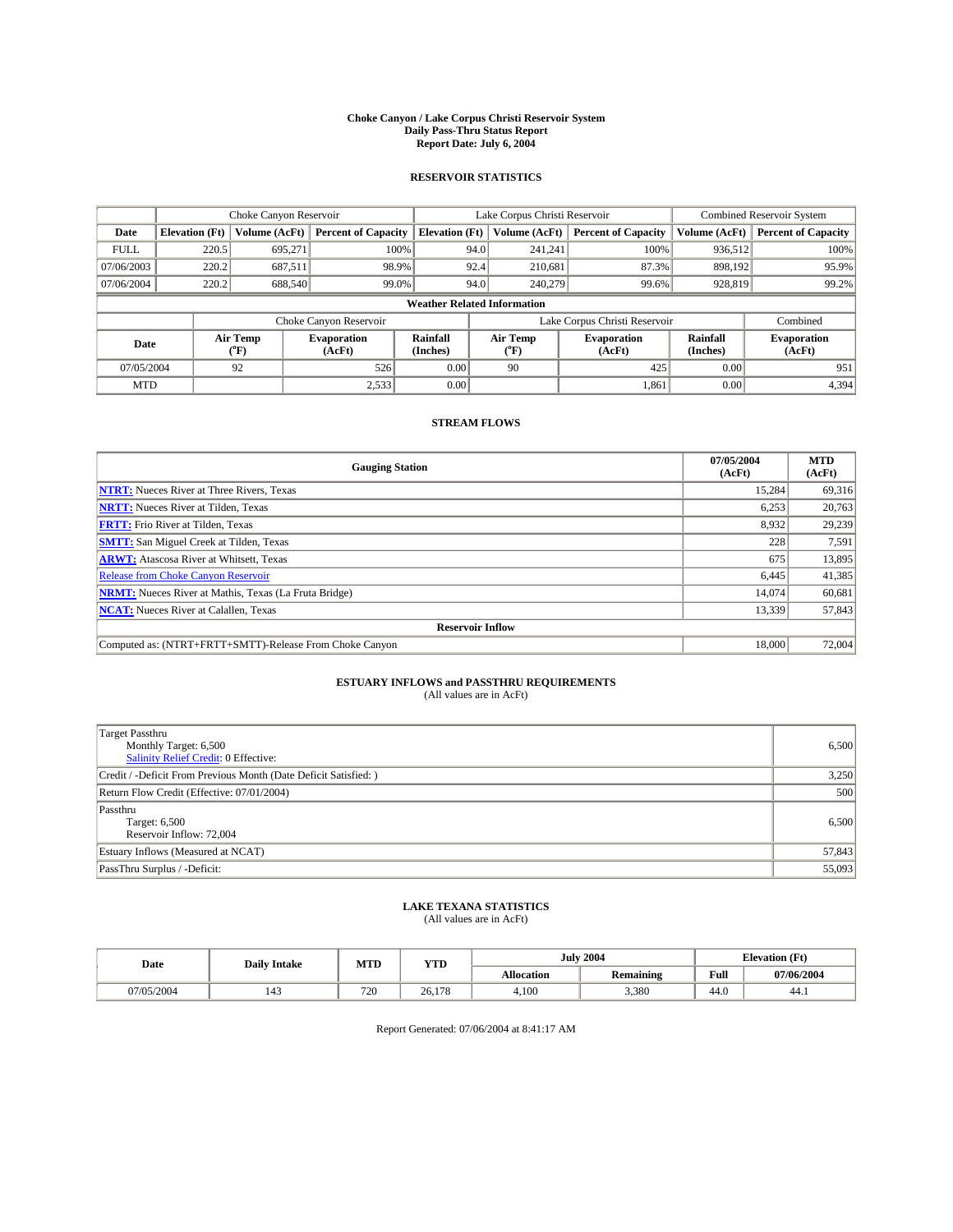#### **Choke Canyon / Lake Corpus Christi Reservoir System Daily Pass-Thru Status Report Report Date: July 7, 2004**

### **RESERVOIR STATISTICS**

|                                    | Choke Canyon Reservoir |                  |                              |                       | Lake Corpus Christi Reservoir |                  |                               |                      | <b>Combined Reservoir System</b> |  |  |
|------------------------------------|------------------------|------------------|------------------------------|-----------------------|-------------------------------|------------------|-------------------------------|----------------------|----------------------------------|--|--|
| Date                               | <b>Elevation</b> (Ft)  | Volume (AcFt)    | <b>Percent of Capacity</b>   | <b>Elevation (Ft)</b> |                               | Volume (AcFt)    | <b>Percent of Capacity</b>    | Volume (AcFt)        | <b>Percent of Capacity</b>       |  |  |
| <b>FULL</b>                        | 220.5                  | 695,271          |                              | 100%                  | 94.0                          | 241,241          | 100%                          | 936.512              | 100%                             |  |  |
| 07/07/2003                         | 220.2                  | 687.511          | 98.9%                        |                       | 92.4                          | 210,863          | 87.4%                         | 898,374              | 95.9%                            |  |  |
| 07/07/2004                         | 220.6                  | 695.271          | 100.0%                       |                       | 93.9                          | 239,702          | 99.4%                         | 934,973              | 99.8%                            |  |  |
| <b>Weather Related Information</b> |                        |                  |                              |                       |                               |                  |                               |                      |                                  |  |  |
|                                    |                        |                  | Choke Canyon Reservoir       |                       |                               |                  | Lake Corpus Christi Reservoir |                      | Combined                         |  |  |
| Date                               |                        | Air Temp<br>(°F) | <b>Evaporation</b><br>(AcFt) | Rainfall<br>(Inches)  |                               | Air Temp<br>("F) | <b>Evaporation</b><br>(AcFt)  | Rainfall<br>(Inches) | <b>Evaporation</b><br>(AcFt)     |  |  |
| 07/06/2004                         |                        | 93               | 560                          | 0.00                  |                               | 91               | 369                           | 0.00                 | 929                              |  |  |
| <b>MTD</b>                         |                        |                  | 3,093                        | 0.00                  |                               |                  | 2,230                         | 0.00                 | 5,323                            |  |  |

## **STREAM FLOWS**

| <b>Gauging Station</b>                                       | 07/06/2004<br>(AcFt) | <b>MTD</b><br>(AcFt) |
|--------------------------------------------------------------|----------------------|----------------------|
| <b>NTRT:</b> Nueces River at Three Rivers, Texas             | 11.930               | 81,246               |
| <b>NRTT:</b> Nueces River at Tilden, Texas                   | 12.684               | 33,447               |
| <b>FRTT:</b> Frio River at Tilden, Texas                     | 18.222               | 47,461               |
| <b>SMTT:</b> San Miguel Creek at Tilden, Texas               | 151                  | 7,742                |
| <b>ARWT:</b> Atascosa River at Whitsett, Texas               | 411                  | 14,306               |
| <b>Release from Choke Canyon Reservoir</b>                   | 5,695                | 47,080               |
| <b>NRMT:</b> Nueces River at Mathis, Texas (La Fruta Bridge) | 14,371               | 75,053               |
| <b>NCAT:</b> Nueces River at Calallen, Texas                 | 14,411               | 72,254               |
| <b>Reservoir Inflow</b>                                      |                      |                      |
| Computed as: (NTRT+FRTT+SMTT)-Release From Choke Canyon      | 24,608               | 96,612               |

## **ESTUARY INFLOWS and PASSTHRU REQUIREMENTS**

(All values are in AcFt)

| <b>Target Passthru</b><br>Monthly Target: 6,500<br>Salinity Relief Credit: 0 Effective: | 6,500  |
|-----------------------------------------------------------------------------------------|--------|
| Credit / -Deficit From Previous Month (Date Deficit Satisfied: )                        | 3,250  |
| Return Flow Credit (Effective: 07/01/2004)                                              | 500    |
| Passthru<br>Target: 6,500<br>Reservoir Inflow: 96,612                                   | 6,500  |
| Estuary Inflows (Measured at NCAT)                                                      | 72,254 |
| PassThru Surplus / -Deficit:                                                            | 69,504 |

# **LAKE TEXANA STATISTICS** (All values are in AcFt)

| Date       | <b>Daily Intake</b> | <b>MTD</b> | <b>YTD</b> | <b>July 2004</b> |                  |      | <b>Elevation</b> (Ft) |
|------------|---------------------|------------|------------|------------------|------------------|------|-----------------------|
|            |                     |            |            | Allocation       | <b>Remaining</b> | Full | 07/07/2004            |
| 07/06/2004 | 143                 | 863        | 26,321     | 4,100            | 3,237            | 44.0 | 44.1                  |

Report Generated: 07/07/2004 at 8:36:12 AM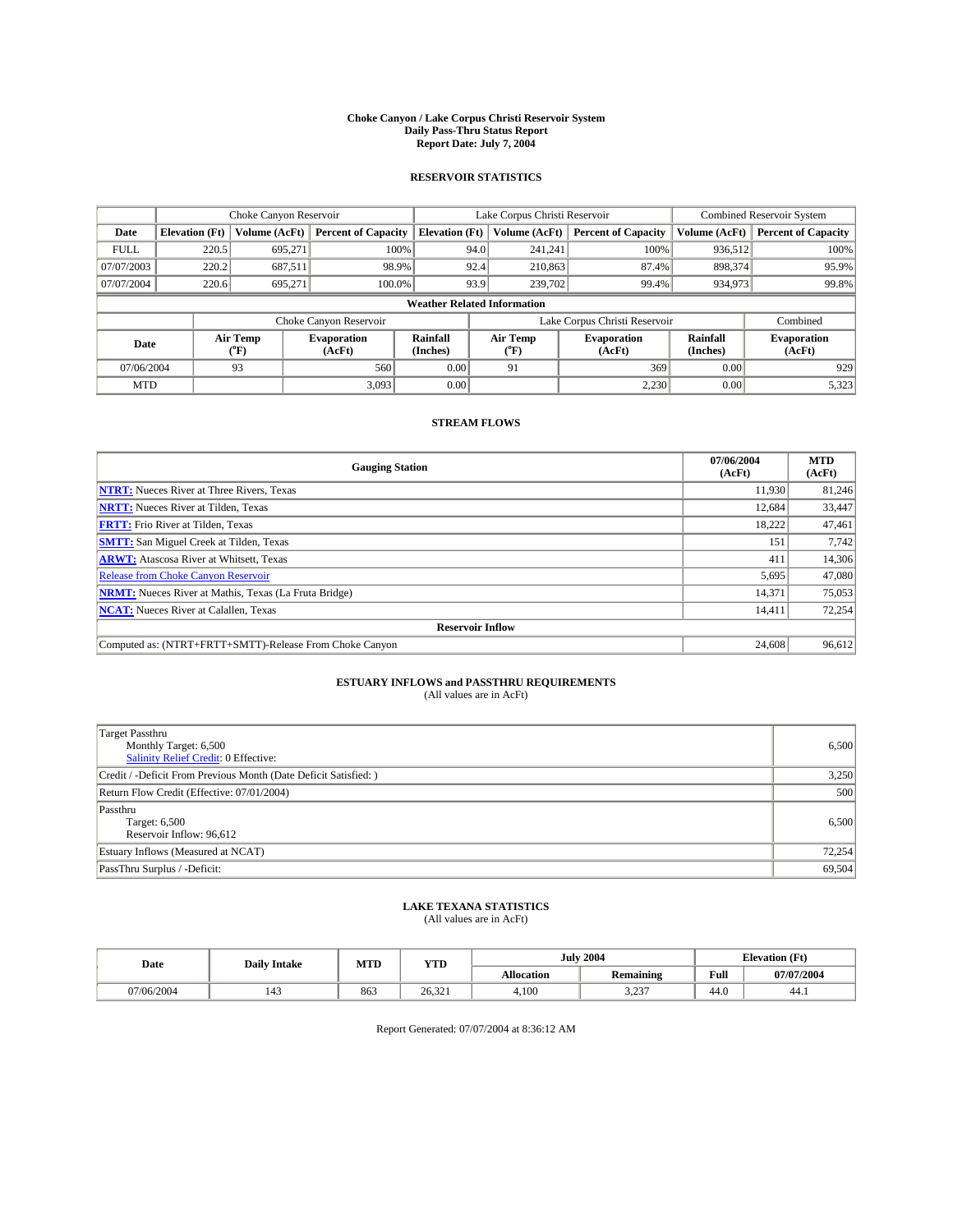#### **Choke Canyon / Lake Corpus Christi Reservoir System Daily Pass-Thru Status Report Report Date: July 8, 2004**

### **RESERVOIR STATISTICS**

|                                    | Choke Canyon Reservoir |                             |                              |                             | Lake Corpus Christi Reservoir |                  |                               | <b>Combined Reservoir System</b> |                              |
|------------------------------------|------------------------|-----------------------------|------------------------------|-----------------------------|-------------------------------|------------------|-------------------------------|----------------------------------|------------------------------|
| Date                               | <b>Elevation</b> (Ft)  | Volume (AcFt)               | <b>Percent of Capacity</b>   | <b>Elevation</b> (Ft)       |                               | Volume (AcFt)    | <b>Percent of Capacity</b>    | Volume (AcFt)                    | <b>Percent of Capacity</b>   |
| <b>FULL</b>                        | 220.5                  | 695,271                     |                              | 100%                        | 94.0                          | 241,241          | 100%                          | 936.512                          | 100%                         |
| 07/08/2003                         | 220.1                  | 685.695                     |                              | 98.6%                       | 92.4                          | 210.681          | 87.3%                         | 896,376                          | 95.7%                        |
| 07/08/2004                         | 221.0                  | 695.271                     | 100.0%                       |                             | 93.7                          | 236,065          | 97.9%                         | 931,336                          | 99.4%                        |
| <b>Weather Related Information</b> |                        |                             |                              |                             |                               |                  |                               |                                  |                              |
|                                    |                        |                             | Choke Canyon Reservoir       |                             |                               |                  | Lake Corpus Christi Reservoir |                                  | Combined                     |
| Date                               |                        | Air Temp<br>${}^{\circ}$ F) | <b>Evaporation</b><br>(AcFt) | <b>Rainfall</b><br>(Inches) |                               | Air Temp<br>("F) | <b>Evaporation</b><br>(AcFt)  | Rainfall<br>(Inches)             | <b>Evaporation</b><br>(AcFt) |
| 07/07/2004                         |                        | 92                          | 454                          | 0.00                        |                               | 91               | 356                           | 0.00                             | 810                          |
| <b>MTD</b>                         |                        |                             | 3,547                        | 0.00                        |                               |                  | 2,586                         | 0.00                             | 6,133                        |

## **STREAM FLOWS**

| <b>Gauging Station</b>                                       | 07/07/2004<br>(AcFt) | <b>MTD</b><br>(AcFt) |
|--------------------------------------------------------------|----------------------|----------------------|
| <b>NTRT:</b> Nueces River at Three Rivers, Texas             | 10.004               | 91,250               |
| <b>NRTT:</b> Nueces River at Tilden, Texas                   | 12.625               | 46,072               |
| <b>FRTT:</b> Frio River at Tilden, Texas                     | 19.274               | 66,736               |
| <b>SMTT:</b> San Miguel Creek at Tilden, Texas               | 109                  | 7,851                |
| <b>ARWT:</b> Atascosa River at Whitsett, Texas               | 328                  | 14,633               |
| <b>Release from Choke Canyon Reservoir</b>                   | 5,157                | 52,237               |
| <b>NRMT:</b> Nueces River at Mathis, Texas (La Fruta Bridge) | 14.054               | 89,107               |
| <b>NCAT:</b> Nueces River at Calallen, Texas                 | 16,198               | 88,452               |
| <b>Reservoir Inflow</b>                                      |                      |                      |
| Computed as: (NTRT+FRTT+SMTT)-Release From Choke Canyon      | 24.231               | 120,843              |

## **ESTUARY INFLOWS and PASSTHRU REQUIREMENTS**<br>(All values are in AcFt)

| Target Passthru<br>Monthly Target: 6,500<br>Salinity Relief Credit: 0 Effective: | 6,500  |
|----------------------------------------------------------------------------------|--------|
| Credit / -Deficit From Previous Month (Date Deficit Satisfied: )                 | 3,250  |
| Return Flow Credit (Effective: 07/01/2004)                                       | 500    |
| Passthru<br>Target: 6,500<br>Reservoir Inflow: 120,843                           | 6,500  |
| Estuary Inflows (Measured at NCAT)                                               | 88,452 |
| PassThru Surplus / -Deficit:                                                     | 85,702 |

## **LAKE TEXANA STATISTICS** (All values are in AcFt)

| Date     | <b>Daily Intake</b> | MTD  | <b>YTD</b> |                   | <b>July 2004</b> | <b>Elevation</b> (Ft) |            |
|----------|---------------------|------|------------|-------------------|------------------|-----------------------|------------|
|          |                     |      |            | <b>Allocation</b> | <b>Remaining</b> | Full                  | 07/08/2004 |
| /07/2004 | 143                 | .006 | 26.464     | 4,100             | 3,094            | $\sim$<br>44.U        | 44.1       |

Report Generated: 07/08/2004 at 8:20:34 AM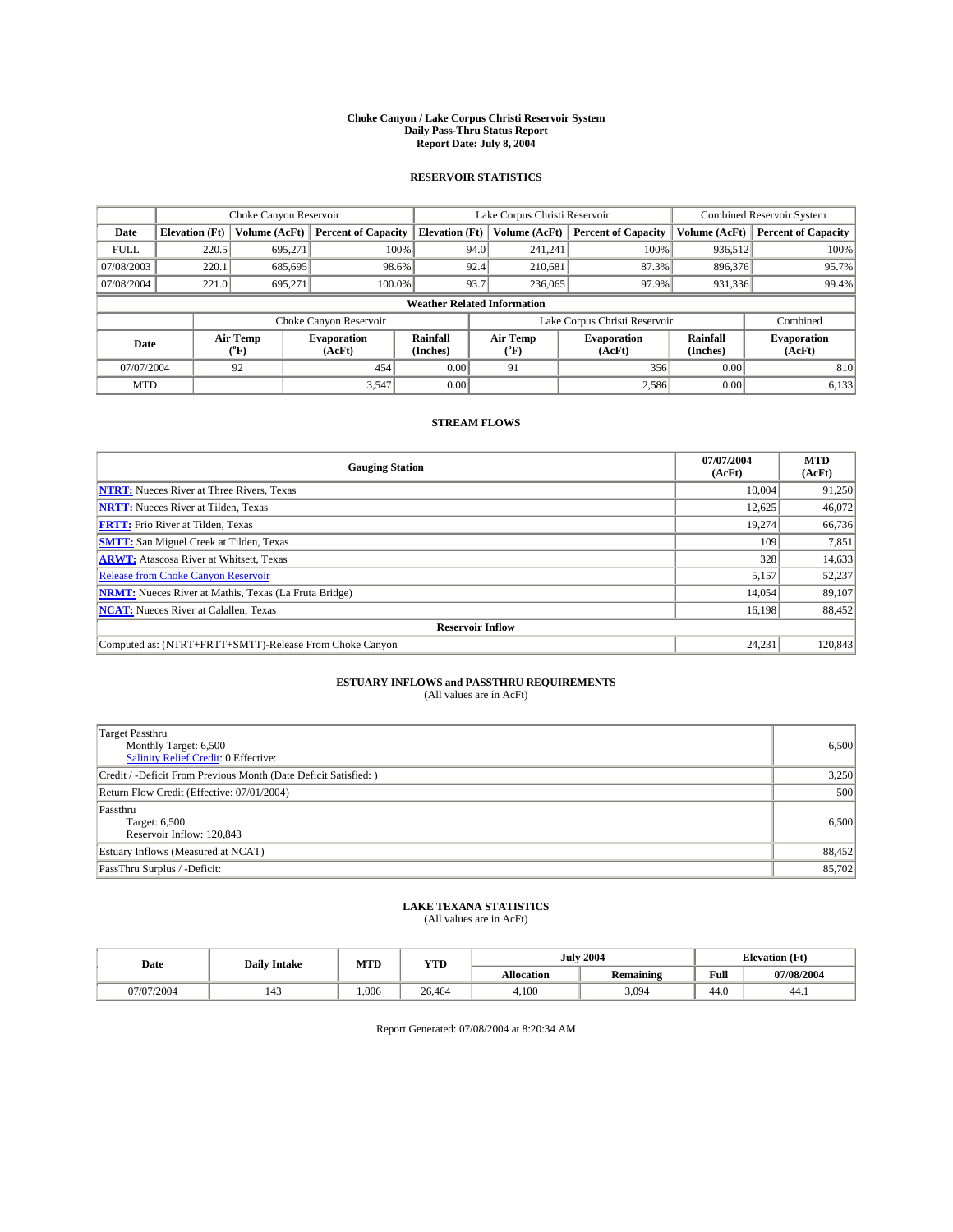#### **Choke Canyon / Lake Corpus Christi Reservoir System Daily Pass-Thru Status Report Report Date: July 9, 2004**

### **RESERVOIR STATISTICS**

|                                    | Choke Canyon Reservoir |                             |                              |                             | Lake Corpus Christi Reservoir |                  |                               |                      | <b>Combined Reservoir System</b> |  |  |
|------------------------------------|------------------------|-----------------------------|------------------------------|-----------------------------|-------------------------------|------------------|-------------------------------|----------------------|----------------------------------|--|--|
| Date                               | <b>Elevation</b> (Ft)  | Volume (AcFt)               | <b>Percent of Capacity</b>   | <b>Elevation</b> (Ft)       |                               | Volume (AcFt)    | <b>Percent of Capacity</b>    | Volume (AcFt)        | <b>Percent of Capacity</b>       |  |  |
| <b>FULL</b>                        | 220.5                  | 695,271                     |                              | 100%                        | 94.0                          | 241,241          | 100%                          | 936.512              | 100%                             |  |  |
| 07/09/2003                         | 220.1                  | 684,660                     |                              | 98.5%                       | 92.4                          | 211.959          | 87.9%                         | 896.619              | 95.7%                            |  |  |
| 07/09/2004                         | 221.2                  | 695.271                     | 100.0%                       |                             | 93.8                          | 237,403          | 98.4%                         | 932,674              | 99.6%                            |  |  |
| <b>Weather Related Information</b> |                        |                             |                              |                             |                               |                  |                               |                      |                                  |  |  |
|                                    |                        |                             | Choke Canyon Reservoir       |                             |                               |                  | Lake Corpus Christi Reservoir |                      | Combined                         |  |  |
| Date                               |                        | Air Temp<br>${}^{\circ}$ F) | <b>Evaporation</b><br>(AcFt) | <b>Rainfall</b><br>(Inches) |                               | Air Temp<br>("F) | <b>Evaporation</b><br>(AcFt)  | Rainfall<br>(Inches) | <b>Evaporation</b><br>(AcFt)     |  |  |
| 07/08/2004                         |                        | 93                          | 484                          | 0.00                        |                               | 91               | 334                           | 0.00                 | 818                              |  |  |
| <b>MTD</b>                         |                        |                             | 4,031                        | 0.00                        |                               |                  | 2,920                         | 0.00                 | 6,951                            |  |  |

## **STREAM FLOWS**

| <b>Gauging Station</b>                                       | 07/08/2004<br>(AcFt) | <b>MTD</b><br>(AcFt) |
|--------------------------------------------------------------|----------------------|----------------------|
| <b>NTRT:</b> Nueces River at Three Rivers, Texas             | 10.878               | 102,128              |
| <b>NRTT:</b> Nueces River at Tilden, Texas                   | 9,806                | 55,878               |
| <b>FRTT:</b> Frio River at Tilden, Texas                     | 12,029               | 78,765               |
| <b>SMTT:</b> San Miguel Creek at Tilden, Texas               | 81                   | 7,932                |
| <b>ARWT:</b> Atascosa River at Whitsett, Texas               | 276                  | 14,909               |
| Release from Choke Canyon Reservoir                          | 5.749                | 57,986               |
| <b>NRMT:</b> Nueces River at Mathis, Texas (La Fruta Bridge) | 12.466               | 101,572              |
| <b>NCAT:</b> Nueces River at Calallen, Texas                 | 17,766               | 106,217              |
| <b>Reservoir Inflow</b>                                      |                      |                      |
| Computed as: (NTRT+FRTT+SMTT)-Release From Choke Canyon      | 17.240               | 138,083              |

## **ESTUARY INFLOWS and PASSTHRU REQUIREMENTS**<br>(All values are in AcFt)

| <b>Target Passthru</b><br>Monthly Target: 6,500<br>Salinity Relief Credit: 0 Effective: | 6,500   |
|-----------------------------------------------------------------------------------------|---------|
| Credit / -Deficit From Previous Month (Date Deficit Satisfied: )                        | 3,250   |
| Return Flow Credit (Effective: 07/01/2004)                                              | 500     |
| Passthru<br>Target: 6,500<br>Reservoir Inflow: 138,083                                  | 6,500   |
| Estuary Inflows (Measured at NCAT)                                                      | 106,217 |
| PassThru Surplus / -Deficit:                                                            | 103,467 |

## **LAKE TEXANA STATISTICS** (All values are in AcFt)

| Date       | <b>Daily Intake</b> | MTD  | <b>YTD</b> |                   | <b>July 2004</b>     | <b>Elevation</b> (Ft) |            |  |
|------------|---------------------|------|------------|-------------------|----------------------|-----------------------|------------|--|
|            |                     |      |            | <b>Allocation</b> | Remaining            | Full                  | 07/09/2004 |  |
| 07/08/2004 | $\Lambda$<br>142    | .148 | 26.607     | 4,100             | $2.95^\circ$<br>ムココム | 44.0                  | 44.1       |  |

Report Generated: 07/09/2004 at 9:03:10 AM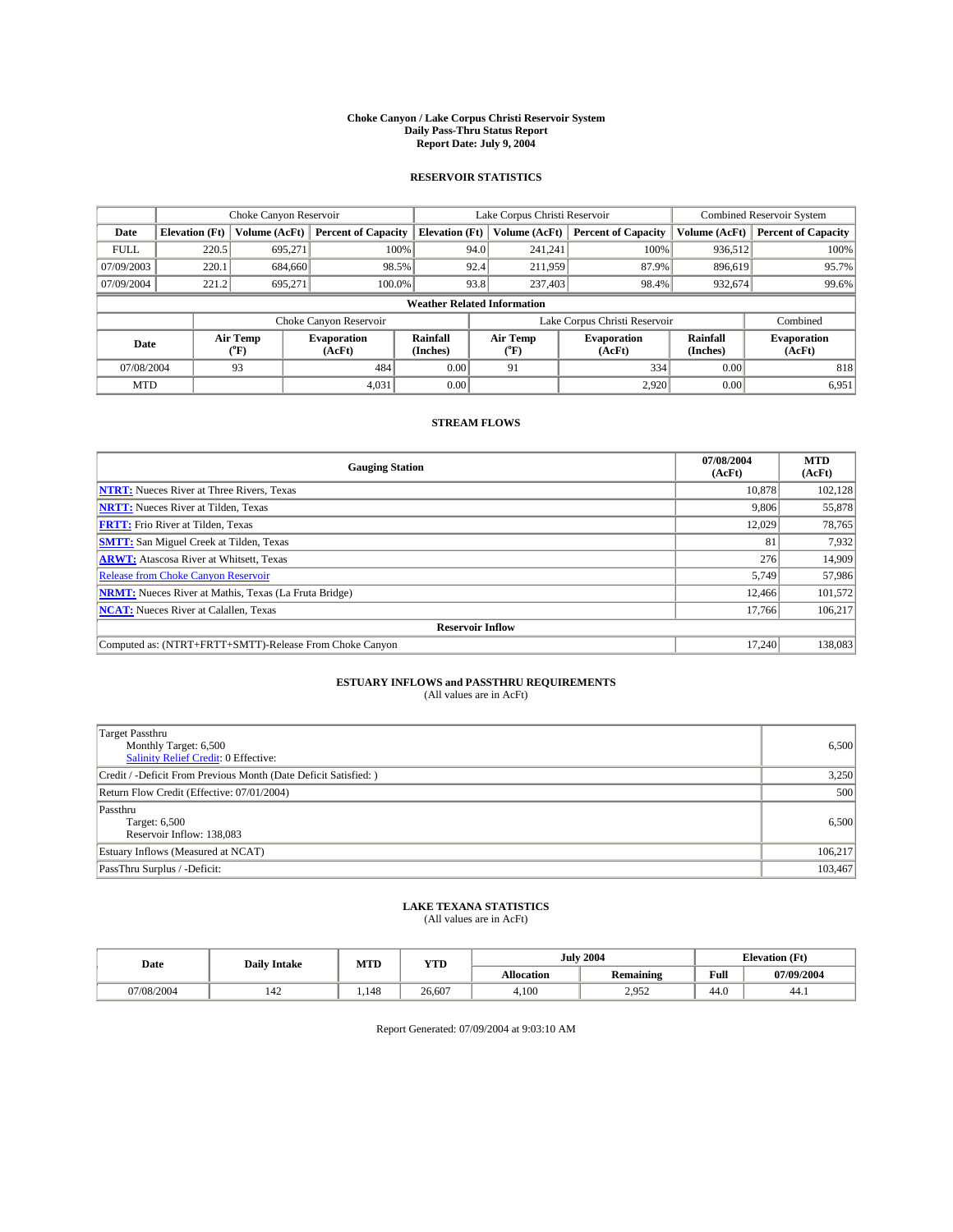#### **Choke Canyon / Lake Corpus Christi Reservoir System Daily Pass-Thru Status Report Report Date: July 10, 2004**

### **RESERVOIR STATISTICS**

|             | Choke Canyon Reservoir             |                             | Lake Corpus Christi Reservoir |                             |                               |                  | <b>Combined Reservoir System</b> |                             |                              |  |
|-------------|------------------------------------|-----------------------------|-------------------------------|-----------------------------|-------------------------------|------------------|----------------------------------|-----------------------------|------------------------------|--|
| Date        | <b>Elevation</b> (Ft)              | Volume (AcFt)               | <b>Percent of Capacity</b>    | <b>Elevation</b> (Ft)       |                               | Volume (AcFt)    | <b>Percent of Capacity</b>       | Volume (AcFt)               | <b>Percent of Capacity</b>   |  |
| <b>FULL</b> | 220.5                              | 695,271                     | 100%                          |                             | 94.0                          | 241,241          | 100%                             | 936.512                     | 100%                         |  |
| 07/10/2003  | 220.1                              | 684,660                     | 98.5%                         |                             | 92.5                          | 212,875          | 88.2%                            | 897,535                     | 95.8%                        |  |
| 07/10/2004  | 221.2                              | 695.271                     | 100.0%                        |                             | 94.0                          | 241.241          | $100.0\%$                        | 936,512                     | 100.0%                       |  |
|             | <b>Weather Related Information</b> |                             |                               |                             |                               |                  |                                  |                             |                              |  |
|             |                                    |                             | Choke Canyon Reservoir        |                             | Lake Corpus Christi Reservoir |                  |                                  | Combined                    |                              |  |
| Date        |                                    | Air Temp<br>${}^{\circ}$ F) | <b>Evaporation</b><br>(AcFt)  | <b>Rainfall</b><br>(Inches) |                               | Air Temp<br>("F) | <b>Evaporation</b><br>(AcFt)     | <b>Rainfall</b><br>(Inches) | <b>Evaporation</b><br>(AcFt) |  |
| 07/09/2004  |                                    | 92                          | 500                           | 0.00                        |                               | 91               | 269                              | 0.00                        | 769                          |  |
| <b>MTD</b>  |                                    |                             | 4,531                         | 0.00                        |                               |                  | 3,189                            | 0.00                        | 7,720                        |  |

## **STREAM FLOWS**

| <b>Gauging Station</b>                                       | 07/09/2004<br>(AcFt) | <b>MTD</b><br>(AcFt) |  |  |  |  |
|--------------------------------------------------------------|----------------------|----------------------|--|--|--|--|
| <b>NTRT:</b> Nueces River at Three Rivers, Texas             | 13.855               | 115,984              |  |  |  |  |
| <b>NRTT:</b> Nueces River at Tilden, Texas                   | 7.742                | 63,619               |  |  |  |  |
| <b>FRTT:</b> Frio River at Tilden, Texas                     | 6.709                | 85,474               |  |  |  |  |
| <b>SMTT:</b> San Miguel Creek at Tilden, Texas               | 64                   | 7.996                |  |  |  |  |
| <b>ARWT:</b> Atascosa River at Whitsett, Texas               | 208                  | 15,118               |  |  |  |  |
| <b>Release from Choke Canyon Reservoir</b>                   | 6,451                | 64,437               |  |  |  |  |
| <b>NRMT:</b> Nueces River at Mathis, Texas (La Fruta Bridge) | 8,337                | 109,909              |  |  |  |  |
| <b>NCAT:</b> Nueces River at Calallen, Texas                 | 18,401               | 124,618              |  |  |  |  |
| <b>Reservoir Inflow</b>                                      |                      |                      |  |  |  |  |
| Computed as: (NTRT+FRTT+SMTT)-Release From Choke Canyon      | 14.177               | 152,259              |  |  |  |  |

## **ESTUARY INFLOWS and PASSTHRU REQUIREMENTS**<br>(All values are in AcFt)

| Target Passthru<br>Monthly Target: 6,500<br>Salinity Relief Credit: 0 Effective: | 6,500   |
|----------------------------------------------------------------------------------|---------|
| Credit / -Deficit From Previous Month (Date Deficit Satisfied: )                 | 3,250   |
| Return Flow Credit (Effective: 07/01/2004)                                       | 500     |
| Passthru<br>Target: 6,500<br>Reservoir Inflow: 152,259                           | 6,500   |
| Estuary Inflows (Measured at NCAT)                                               | 124,618 |
| PassThru Surplus / -Deficit:                                                     | 121,868 |

## **LAKE TEXANA STATISTICS** (All values are in AcFt)

| Date       | <b>Daily Intake</b> | MTD   | <b>YTD</b> |                   | <b>July 2004</b> | <b>Elevation</b> (Ft) |            |
|------------|---------------------|-------|------------|-------------------|------------------|-----------------------|------------|
|            |                     |       |            | <b>Allocation</b> | Remaining        | Full                  | 07/10/2004 |
| 07/09/2004 | 142                 | 1.291 | 26.749     | 4,100             | 2,809            | 44.0                  | 44.1       |

Report Generated: 07/10/2004 at 10:43:19 AM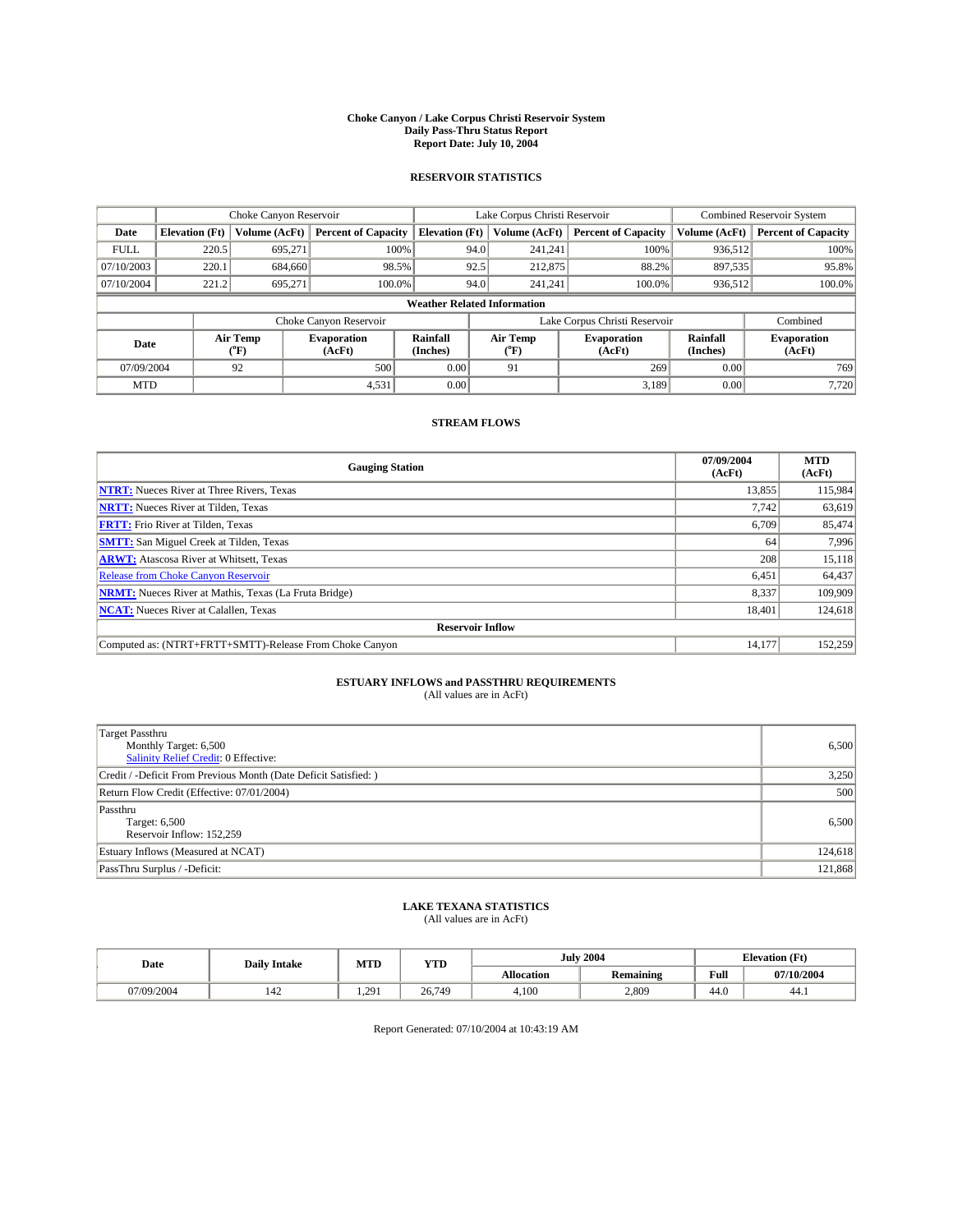#### **Choke Canyon / Lake Corpus Christi Reservoir System Daily Pass-Thru Status Report Report Date: July 11, 2004**

### **RESERVOIR STATISTICS**

|                                    | Choke Canyon Reservoir |                             | Lake Corpus Christi Reservoir |                             |                               |                  | <b>Combined Reservoir System</b> |                      |                              |
|------------------------------------|------------------------|-----------------------------|-------------------------------|-----------------------------|-------------------------------|------------------|----------------------------------|----------------------|------------------------------|
| Date                               | <b>Elevation</b> (Ft)  | Volume (AcFt)               | <b>Percent of Capacity</b>    | <b>Elevation</b> (Ft)       |                               | Volume (AcFt)    | <b>Percent of Capacity</b>       | Volume (AcFt)        | <b>Percent of Capacity</b>   |
| <b>FULL</b>                        | 220.5                  | 695,271                     |                               | 100%                        | 94.0                          | 241,241          | 100%                             | 936.512              | 100%                         |
| 07/11/2003                         | 220.0                  | 683,374                     | 98.3%                         |                             | 92.6                          | 214,159          | 88.8%                            | 897,533              | 95.8%                        |
| 07/11/2004                         | 221.0                  | 695.271                     | 100.0%                        |                             | 94.0                          | 241.241          | $100.0\%$                        | 936,512              | 100.0%                       |
| <b>Weather Related Information</b> |                        |                             |                               |                             |                               |                  |                                  |                      |                              |
|                                    |                        |                             | Choke Canyon Reservoir        |                             | Lake Corpus Christi Reservoir |                  |                                  |                      | Combined                     |
| Date                               |                        | Air Temp<br>${}^{\circ}$ F) | <b>Evaporation</b><br>(AcFt)  | <b>Rainfall</b><br>(Inches) |                               | Air Temp<br>("F) | <b>Evaporation</b><br>(AcFt)     | Rainfall<br>(Inches) | <b>Evaporation</b><br>(AcFt) |
| 07/10/2004                         |                        | 86                          | 303                           | 0.00                        |                               | 85               | 269                              | 0.29                 | 572                          |
| <b>MTD</b>                         |                        |                             | 4,834                         | 0.00                        |                               |                  | 3,458                            | 0.29                 | 8,292                        |

## **STREAM FLOWS**

| <b>Gauging Station</b>                                       | 07/10/2004<br>(AcFt) | <b>MTD</b><br>(AcFt) |  |  |  |  |
|--------------------------------------------------------------|----------------------|----------------------|--|--|--|--|
| <b>NTRT:</b> Nueces River at Three Rivers, Texas             | 15.146               | 131.129              |  |  |  |  |
| <b>NRTT:</b> Nueces River at Tilden, Texas                   | 6,273                | 69,892               |  |  |  |  |
| <b>FRTT:</b> Frio River at Tilden, Texas                     | 4,327                | 89,801               |  |  |  |  |
| <b>SMTT:</b> San Miguel Creek at Tilden, Texas               | 52                   | 8,047                |  |  |  |  |
| <b>ARWT:</b> Atascosa River at Whitsett, Texas               | 195                  | 15,312               |  |  |  |  |
| Release from Choke Canyon Reservoir                          | 6,451                | 70,888               |  |  |  |  |
| <b>NRMT:</b> Nueces River at Mathis, Texas (La Fruta Bridge) | 10.322               | 120,231              |  |  |  |  |
| <b>NCAT:</b> Nueces River at Calallen, Texas                 | 17,488               | 142,106              |  |  |  |  |
| <b>Reservoir Inflow</b>                                      |                      |                      |  |  |  |  |
| Computed as: (NTRT+FRTT+SMTT)-Release From Choke Canyon      | 13.073               | 165,333              |  |  |  |  |

## **ESTUARY INFLOWS and PASSTHRU REQUIREMENTS**<br>(All values are in AcFt)

| Target Passthru<br>Monthly Target: 6,500<br>Salinity Relief Credit: 4,875 Effective: 07/11/2004 | 1,625   |
|-------------------------------------------------------------------------------------------------|---------|
| Credit / -Deficit From Previous Month (Date Deficit Satisfied: )                                | 0       |
| Return Flow Credit (Effective: 07/01/2004)                                                      | 500     |
| Passthru<br>Target: 1,625<br>Reservoir Inflow: 165,333                                          | 1,625   |
| Estuary Inflows (Measured at NCAT)                                                              | 142,106 |
| PassThru Surplus / -Deficit:                                                                    | 140,981 |

## **LAKE TEXANA STATISTICS** (All values are in AcFt)

| Date      | <b>Daily Intake</b> | MTD   | <b>YTD</b> |                   | <b>July 2004</b> | <b>Elevation</b> (Ft) |            |
|-----------|---------------------|-------|------------|-------------------|------------------|-----------------------|------------|
|           |                     |       |            | <b>Allocation</b> | Remaining        | Full                  | 07/11/2004 |
| //10/2004 | 142                 | 1.433 | 26,891     | 4,100             | 2,667            | $\sim$<br>44.U        | 44.1       |

Report Generated: 07/11/2004 at 8:24:45 AM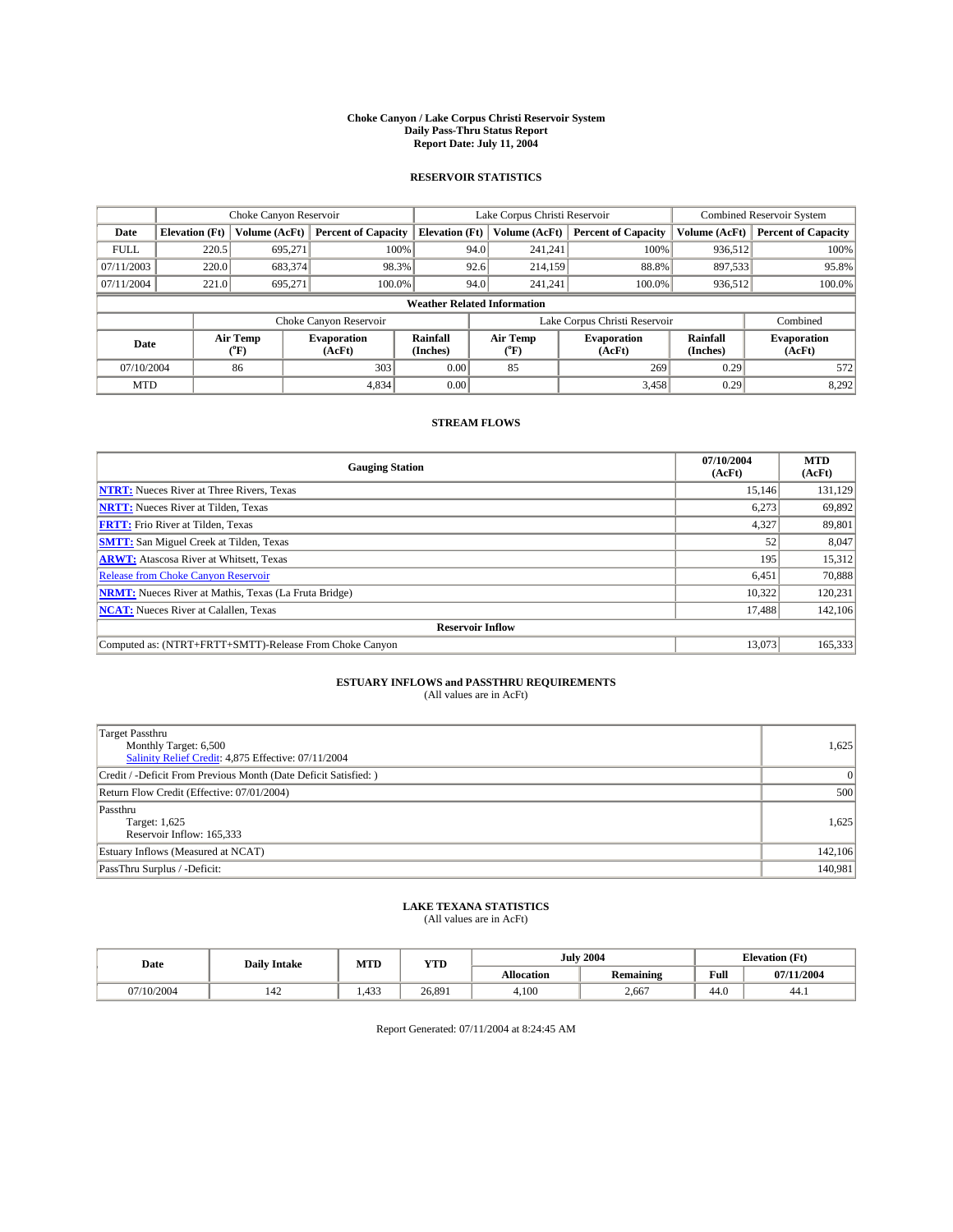#### **Choke Canyon / Lake Corpus Christi Reservoir System Daily Pass-Thru Status Report Report Date: July 12, 2004**

### **RESERVOIR STATISTICS**

|             | Choke Canyon Reservoir             |                  | Lake Corpus Christi Reservoir |                       |                               |                  | <b>Combined Reservoir System</b> |                      |                              |  |
|-------------|------------------------------------|------------------|-------------------------------|-----------------------|-------------------------------|------------------|----------------------------------|----------------------|------------------------------|--|
| Date        | <b>Elevation</b> (Ft)              | Volume (AcFt)    | <b>Percent of Capacity</b>    | <b>Elevation (Ft)</b> |                               | Volume (AcFt)    | <b>Percent of Capacity</b>       | Volume (AcFt)        | <b>Percent of Capacity</b>   |  |
| <b>FULL</b> | 220.5                              | 695,271          | 100%                          |                       | 94.0                          | 241,241          | 100%                             | 936.512              | 100%                         |  |
| 07/12/2003  | 220.1                              | 683,889          | 98.4%                         |                       | 92.6                          | 215,814          | 89.5%                            | 899,703              | 96.1%                        |  |
| 07/12/2004  | 220.8                              | 695.271          | 100.0%                        |                       | 94.0                          | 241,241          | $100.0\%$                        | 936,512              | 100.0%                       |  |
|             | <b>Weather Related Information</b> |                  |                               |                       |                               |                  |                                  |                      |                              |  |
|             |                                    |                  | Choke Canyon Reservoir        |                       | Lake Corpus Christi Reservoir |                  |                                  | Combined             |                              |  |
| Date        |                                    | Air Temp<br>(°F) | <b>Evaporation</b><br>(AcFt)  | Rainfall<br>(Inches)  |                               | Air Temp<br>("F) | <b>Evaporation</b><br>(AcFt)     | Rainfall<br>(Inches) | <b>Evaporation</b><br>(AcFt) |  |
| 07/11/2004  |                                    | 87               | 318                           | 0.00                  |                               | 86               | 224                              | 0.07                 | 542                          |  |
| <b>MTD</b>  |                                    |                  | 5,152                         | 0.00                  |                               |                  | 3,682                            | 0.36                 | 8,834                        |  |

## **STREAM FLOWS**

| <b>Gauging Station</b>                                       | 07/11/2004<br>(AcFt) | <b>MTD</b><br>(AcFt) |  |  |  |  |
|--------------------------------------------------------------|----------------------|----------------------|--|--|--|--|
| <b>NTRT:</b> Nueces River at Three Rivers, Texas             | 14.530               | 145,659              |  |  |  |  |
| <b>NRTT:</b> Nueces River at Tilden, Texas                   | 5,300                | 75,192               |  |  |  |  |
| <b>FRTT:</b> Frio River at Tilden, Texas                     | 3,077                | 92,878               |  |  |  |  |
| <b>SMTT:</b> San Miguel Creek at Tilden, Texas               | 42                   | 8,089                |  |  |  |  |
| <b>ARWT:</b> Atascosa River at Whitsett, Texas               | 175                  | 15,487               |  |  |  |  |
| Release from Choke Canyon Reservoir                          | 6,451                | 77,340               |  |  |  |  |
| <b>NRMT:</b> Nueces River at Mathis, Texas (La Fruta Bridge) | 14.828               | 135,059              |  |  |  |  |
| <b>NCAT:</b> Nueces River at Calallen, Texas                 | 15,543               | 157,649              |  |  |  |  |
| <b>Reservoir Inflow</b>                                      |                      |                      |  |  |  |  |
| Computed as: (NTRT+FRTT+SMTT)-Release From Choke Canyon      | 11.197               | 176,530              |  |  |  |  |

## **ESTUARY INFLOWS and PASSTHRU REQUIREMENTS**

(All values are in AcFt)

| Target Passthru<br>Monthly Target: 6,500<br>Salinity Relief Credit: 4,875 Effective: 07/11/2004 | 1,625   |
|-------------------------------------------------------------------------------------------------|---------|
| Credit / -Deficit From Previous Month (Date Deficit Satisfied: )                                | 0       |
| Return Flow Credit (Effective: 07/01/2004)                                                      | 500     |
| Passthru<br>Target: 1,625<br>Reservoir Inflow: 176,530                                          | 1,625   |
| Estuary Inflows (Measured at NCAT)                                                              | 157,649 |
| PassThru Surplus / -Deficit:                                                                    | 156,524 |

# **LAKE TEXANA STATISTICS** (All values are in AcFt)

| Date       | <b>Daily Intake</b>   | MTD                  | 2700<br>1 I D |                   | <b>July 2004</b>                     | <b>Elevation (Ft)</b> |            |  |
|------------|-----------------------|----------------------|---------------|-------------------|--------------------------------------|-----------------------|------------|--|
|            |                       |                      |               | <b>Allocation</b> | <b>Remaining</b>                     | Full                  | 07/12/2004 |  |
| 07/11/2004 | $\overline{A}$<br>.42 | 575<br>1, <i>JIJ</i> | 27,033        | 4,100             | $\epsilon \wedge \epsilon$<br>ت سے ب | 44.0                  | 44.1       |  |

Report Generated: 07/12/2004 at 8:40:23 AM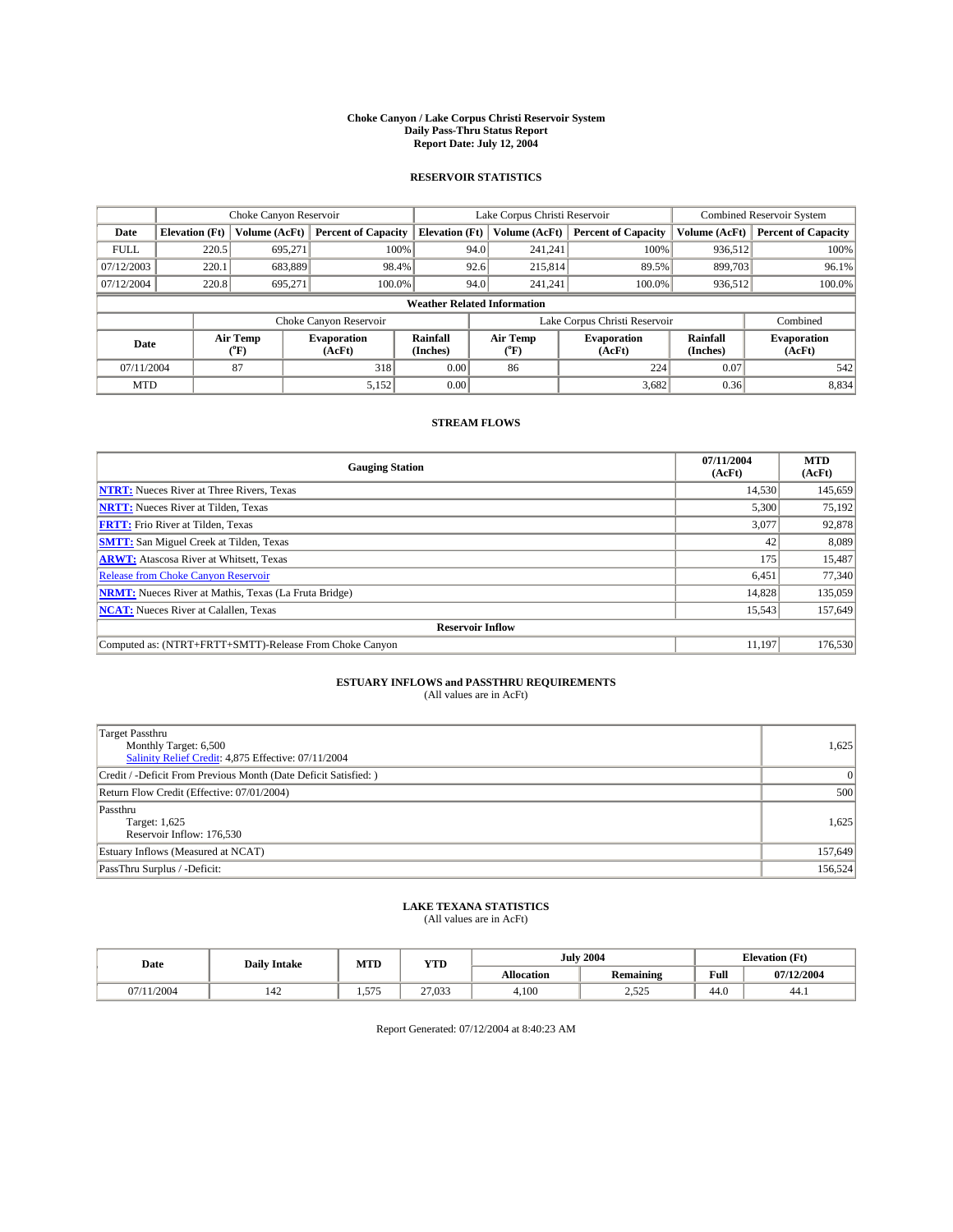#### **Choke Canyon / Lake Corpus Christi Reservoir System Daily Pass-Thru Status Report Report Date: July 13, 2004**

### **RESERVOIR STATISTICS**

|             | Choke Canyon Reservoir             |                             |                              |                             | Lake Corpus Christi Reservoir |                  |                               |                      | <b>Combined Reservoir System</b> |  |  |
|-------------|------------------------------------|-----------------------------|------------------------------|-----------------------------|-------------------------------|------------------|-------------------------------|----------------------|----------------------------------|--|--|
| Date        | <b>Elevation</b> (Ft)              | Volume (AcFt)               | <b>Percent of Capacity</b>   | <b>Elevation</b> (Ft)       |                               | Volume (AcFt)    | <b>Percent of Capacity</b>    | Volume (AcFt)        | <b>Percent of Capacity</b>       |  |  |
| <b>FULL</b> | 220.5                              | 695,271                     | 100%                         |                             | 94.0                          | 241,241          | 100%                          | 936.512              | 100%                             |  |  |
| 07/13/2003  | 220.4                              | 693,974                     | 99.8%                        |                             | 92.7                          | 217.104          | 90.0%                         | 911,078              | 97.3%                            |  |  |
| 07/13/2004  | 220.6                              | 695.271                     | 100.0%                       |                             | 94.0                          | 241.241          | $100.0\%$                     | 936,512              | 100.0%                           |  |  |
|             | <b>Weather Related Information</b> |                             |                              |                             |                               |                  |                               |                      |                                  |  |  |
|             |                                    |                             | Choke Canyon Reservoir       |                             |                               |                  | Lake Corpus Christi Reservoir |                      | Combined                         |  |  |
| Date        |                                    | Air Temp<br>${}^{\circ}$ F) | <b>Evaporation</b><br>(AcFt) | <b>Rainfall</b><br>(Inches) |                               | Air Temp<br>("F) | <b>Evaporation</b><br>(AcFt)  | Rainfall<br>(Inches) | <b>Evaporation</b><br>(AcFt)     |  |  |
| 07/12/2004  |                                    | 89                          | 348                          | 0.00                        |                               | 88               | 236                           | 0.00                 | 584                              |  |  |
| <b>MTD</b>  |                                    |                             | 5,500                        | 0.00                        |                               |                  | 3,918                         | 0.36                 | 9,418                            |  |  |

## **STREAM FLOWS**

| <b>Gauging Station</b>                                       | 07/12/2004<br>(AcFt) | <b>MTD</b><br>(AcFt) |  |  |  |  |
|--------------------------------------------------------------|----------------------|----------------------|--|--|--|--|
| <b>NTRT:</b> Nueces River at Three Rivers, Texas             | 13,339               | 158,998              |  |  |  |  |
| <b>NRTT:</b> Nueces River at Tilden, Texas                   | 4.486                | 79,678               |  |  |  |  |
| <b>FRTT:</b> Frio River at Tilden, Texas                     | 2,402                | 95,280               |  |  |  |  |
| <b>SMTT:</b> San Miguel Creek at Tilden, Texas               | 36                   | 8,125                |  |  |  |  |
| <b>ARWT:</b> Atascosa River at Whitsett, Texas               | 183                  | 15,670               |  |  |  |  |
| Release from Choke Canyon Reservoir                          | 6,451                | 83,791               |  |  |  |  |
| <b>NRMT:</b> Nueces River at Mathis, Texas (La Fruta Bridge) | 14.629               | 149,689              |  |  |  |  |
| <b>NCAT:</b> Nueces River at Calallen, Texas                 | 14,788               | 172,437              |  |  |  |  |
| <b>Reservoir Inflow</b>                                      |                      |                      |  |  |  |  |
| Computed as: (NTRT+FRTT+SMTT)-Release From Choke Canyon      | 9.326                | 185,856              |  |  |  |  |

## **ESTUARY INFLOWS and PASSTHRU REQUIREMENTS**<br>(All values are in AcFt)

| Target Passthru<br>Monthly Target: 6,500<br>Salinity Relief Credit: 4,875 Effective: 07/11/2004 | 1,625    |
|-------------------------------------------------------------------------------------------------|----------|
| Credit / -Deficit From Previous Month (Date Deficit Satisfied: )                                | $\Omega$ |
| Return Flow Credit (Effective: 07/01/2004)                                                      | 500      |
| Passthru<br>Target: 1,625<br>Reservoir Inflow: 185,856                                          | 1,625    |
| Estuary Inflows (Measured at NCAT)                                                              | 172,437  |
| PassThru Surplus / -Deficit:                                                                    | 171,312  |

## **LAKE TEXANA STATISTICS** (All values are in AcFt)

| Date     | <b>Daily Intake</b> | MTD      | <b>YTD</b>       | <b>July 2004</b>  |                  | <b>Elevation</b> (Ft) |            |
|----------|---------------------|----------|------------------|-------------------|------------------|-----------------------|------------|
|          |                     |          |                  | <b>Allocation</b> | <b>Remaining</b> | Full                  | 07/13/2004 |
| /12/2004 | 142                 | 715<br>. | $\sim$<br>27.176 | 4,100             | 2,383            | $\sqrt{ }$<br>44.0    | 44.0       |

Report Generated: 07/13/2004 at 8:24:19 AM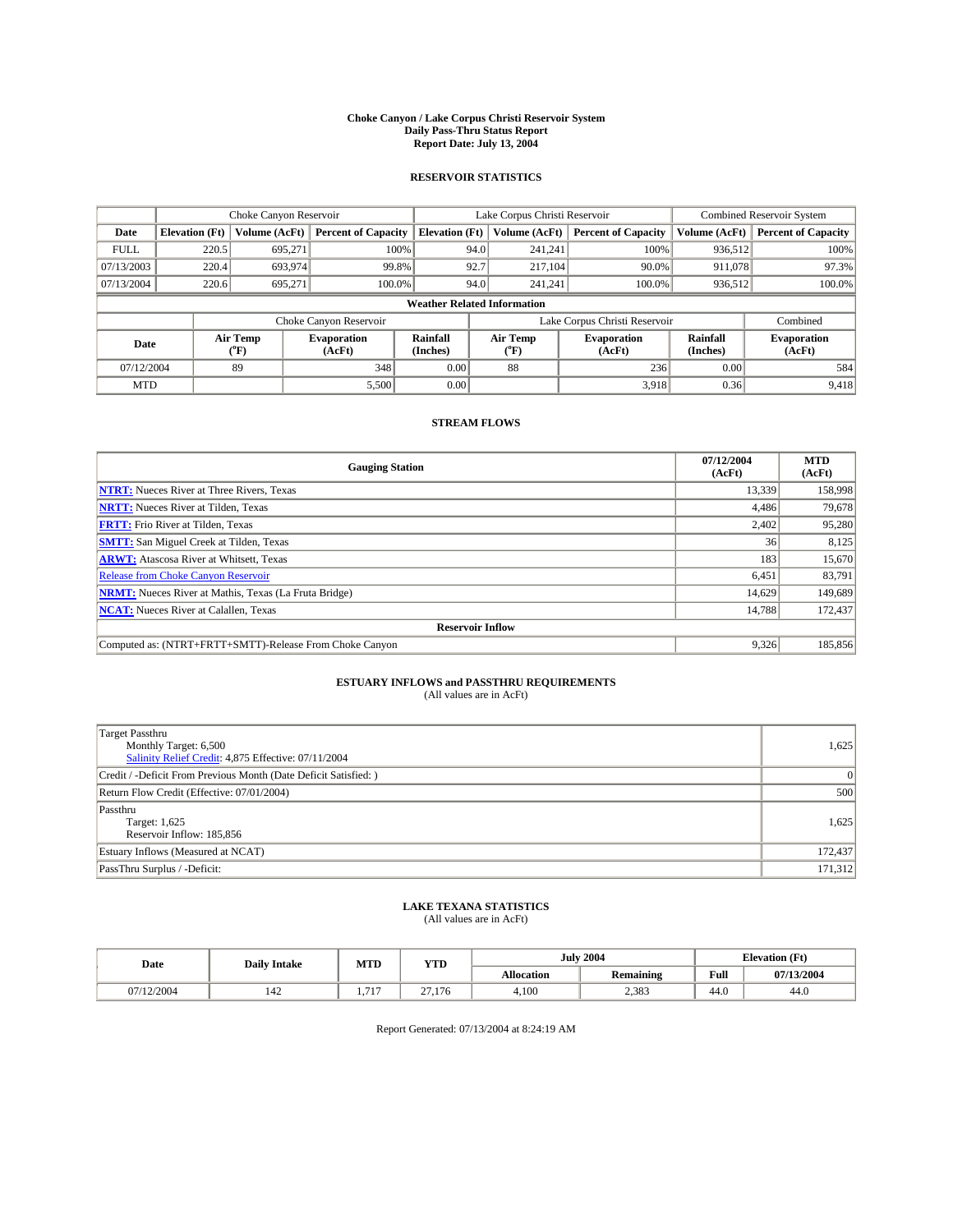#### **Choke Canyon / Lake Corpus Christi Reservoir System Daily Pass-Thru Status Report Report Date: July 14, 2004**

### **RESERVOIR STATISTICS**

|                                    | Choke Canyon Reservoir |                             |                              |                             | Lake Corpus Christi Reservoir |                               |                              |                      | <b>Combined Reservoir System</b> |  |
|------------------------------------|------------------------|-----------------------------|------------------------------|-----------------------------|-------------------------------|-------------------------------|------------------------------|----------------------|----------------------------------|--|
| Date                               | <b>Elevation</b> (Ft)  | Volume (AcFt)               | <b>Percent of Capacity</b>   | <b>Elevation</b> (Ft)       |                               | Volume (AcFt)                 | <b>Percent of Capacity</b>   | Volume (AcFt)        | <b>Percent of Capacity</b>       |  |
| <b>FULL</b>                        | 220.5                  | 695,271                     |                              | 100%                        | 94.0                          | 241,241                       | 100%                         | 936.512              | 100%                             |  |
| 07/14/2003                         | 220.8                  | 695.271                     | $100.0\%$                    |                             | 92.7                          | 217,474                       | $90.1\%$                     | 912.745              | 97.5%                            |  |
| 07/14/2004                         | 220.5                  | 695.271                     | 100.0%                       |                             | 94.0                          | 241.241                       | $100.0\%$                    | 936,512              | 100.0%                           |  |
| <b>Weather Related Information</b> |                        |                             |                              |                             |                               |                               |                              |                      |                                  |  |
|                                    |                        |                             | Choke Canyon Reservoir       |                             |                               | Lake Corpus Christi Reservoir |                              |                      | Combined                         |  |
| Date                               |                        | Air Temp<br>${}^{\circ}$ F) | <b>Evaporation</b><br>(AcFt) | <b>Rainfall</b><br>(Inches) |                               | Air Temp<br>("F)              | <b>Evaporation</b><br>(AcFt) | Rainfall<br>(Inches) | <b>Evaporation</b><br>(AcFt)     |  |
| 07/13/2004                         |                        | 92                          | 484                          | 0.00                        |                               | 90                            | 348                          | 0.00                 | 832                              |  |
| <b>MTD</b>                         |                        |                             | 5,984                        | 0.00                        |                               |                               | 4.266                        | 0.36                 | 10,250                           |  |

## **STREAM FLOWS**

| <b>Gauging Station</b>                                       | 07/13/2004<br>(AcFt) | <b>MTD</b><br>(AcFt) |  |  |  |  |
|--------------------------------------------------------------|----------------------|----------------------|--|--|--|--|
| <b>NTRT:</b> Nueces River at Three Rivers, Texas             | 11.989               | 170.988              |  |  |  |  |
| <b>NRTT:</b> Nueces River at Tilden, Texas                   | 4.129                | 83,807               |  |  |  |  |
| <b>FRTT:</b> Frio River at Tilden, Texas                     | 2,025                | 97,305               |  |  |  |  |
| <b>SMTT:</b> San Miguel Creek at Tilden, Texas               | 71                   | 8,196                |  |  |  |  |
| <b>ARWT:</b> Atascosa River at Whitsett, Texas               | 189                  | 15,858               |  |  |  |  |
| Release from Choke Canyon Reservoir                          | 5.050                | 88.841               |  |  |  |  |
| <b>NRMT:</b> Nueces River at Mathis, Texas (La Fruta Bridge) | 13.319               | 163,008              |  |  |  |  |
| <b>NCAT:</b> Nueces River at Calallen, Texas                 | 15,920               | 188,357              |  |  |  |  |
| <b>Reservoir Inflow</b>                                      |                      |                      |  |  |  |  |
| Computed as: (NTRT+FRTT+SMTT)-Release From Choke Canyon      | 9.036                | 194.891              |  |  |  |  |

## **ESTUARY INFLOWS and PASSTHRU REQUIREMENTS**<br>(All values are in AcFt)

| Target Passthru<br>Monthly Target: 6,500<br>Salinity Relief Credit: 4,875 Effective: 07/11/2004 | 1,625    |
|-------------------------------------------------------------------------------------------------|----------|
| Credit / -Deficit From Previous Month (Date Deficit Satisfied: )                                | $\Omega$ |
| Return Flow Credit (Effective: 07/01/2004)                                                      | 500      |
| Passthru<br>Target: 1,625<br>Reservoir Inflow: 194,891                                          | 1,625    |
| Estuary Inflows (Measured at NCAT)                                                              | 188,357  |
| PassThru Surplus / -Deficit:                                                                    | 187,232  |

## **LAKE TEXANA STATISTICS** (All values are in AcFt)

| Date     | <b>Daily Intake</b> | MTD   | <b>YTD</b>       |                   | <b>July 2004</b>                         | <b>Elevation</b> (Ft) |            |
|----------|---------------------|-------|------------------|-------------------|------------------------------------------|-----------------------|------------|
|          |                     |       |                  | <b>Allocation</b> | $\ddot{\phantom{a}}$<br><b>Remaining</b> | Full                  | 07/14/2004 |
| (13/2004 | 142                 | 1.859 | $\sim$<br>27.318 | 4,100             | 2,241                                    | $\sim$<br>44.0        | 44.2       |

Report Generated: 07/14/2004 at 8:27:47 AM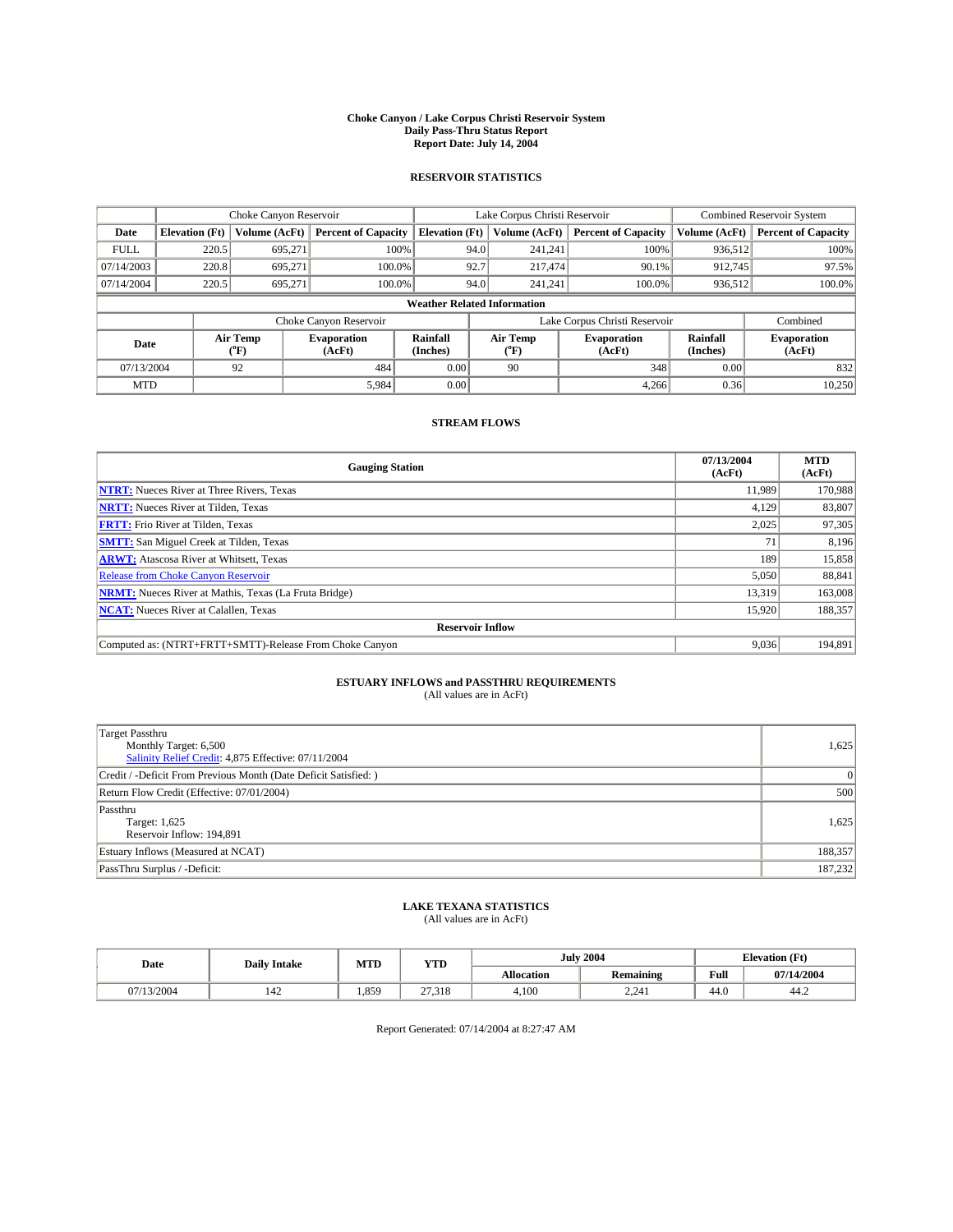#### **Choke Canyon / Lake Corpus Christi Reservoir System Daily Pass-Thru Status Report Report Date: July 15, 2004**

### **RESERVOIR STATISTICS**

|             | Choke Canyon Reservoir             |                  | Lake Corpus Christi Reservoir |                             |      |                  | Combined Reservoir System     |                      |                              |  |
|-------------|------------------------------------|------------------|-------------------------------|-----------------------------|------|------------------|-------------------------------|----------------------|------------------------------|--|
| Date        | <b>Elevation</b> (Ft)              | Volume (AcFt)    | <b>Percent of Capacity</b>    | <b>Elevation</b> (Ft)       |      | Volume (AcFt)    | <b>Percent of Capacity</b>    | Volume (AcFt)        | <b>Percent of Capacity</b>   |  |
| <b>FULL</b> | 220.5                              | 695,271          |                               | 100%                        | 94.0 | 241,241          | 100%                          | 936.512              | 100%                         |  |
| 07/15/2003  | 220.7                              | 695.271          | $100.0\%$                     |                             | 92.9 | 219.881          | 91.1%                         | 915,152              | 97.7%                        |  |
| 07/15/2004  | 220.5                              | 695.271          | 100.0%                        |                             | 94.0 | 241.241          | $100.0\%$                     | 936,512              | 100.0%                       |  |
|             | <b>Weather Related Information</b> |                  |                               |                             |      |                  |                               |                      |                              |  |
|             |                                    |                  | Choke Canyon Reservoir        |                             |      |                  | Lake Corpus Christi Reservoir |                      | Combined                     |  |
| Date        |                                    | Air Temp<br>(°F) | <b>Evaporation</b><br>(AcFt)  | <b>Rainfall</b><br>(Inches) |      | Air Temp<br>("F) | <b>Evaporation</b><br>(AcFt)  | Rainfall<br>(Inches) | <b>Evaporation</b><br>(AcFt) |  |
| 07/14/2004  |                                    | 94               | 500                           | 0.00                        |      | 92               | 336                           | 0.00                 | 836                          |  |
| <b>MTD</b>  |                                    |                  | 6.484                         | 0.00                        |      |                  | 4,602                         | 0.36                 | 11,086                       |  |

## **STREAM FLOWS**

| <b>Gauging Station</b>                                       | 07/14/2004<br>(AcFt) | <b>MTD</b><br>(AcFt) |
|--------------------------------------------------------------|----------------------|----------------------|
| <b>NTRT:</b> Nueces River at Three Rivers, Texas             | 9,012                | 180,000              |
| <b>NRTT:</b> Nueces River at Tilden, Texas                   | 3,970                | 87,777               |
| <b>FRTT:</b> Frio River at Tilden, Texas                     | l.769                | 99,073               |
| <b>SMTT:</b> San Miguel Creek at Tilden, Texas               | 66                   | 8,262                |
| <b>ARWT:</b> Atascosa River at Whitsett, Texas               | 173                  | 16,031               |
| <b>Release from Choke Canyon Reservoir</b>                   | 2,471                | 91,312               |
| <b>NRMT:</b> Nueces River at Mathis, Texas (La Fruta Bridge) | 11,850               | 174,859              |
| <b>NCAT:</b> Nueces River at Calallen, Texas                 | 17,865               | 206,222              |
| <b>Reservoir Inflow</b>                                      |                      |                      |
| Computed as: (NTRT+FRTT+SMTT)-Release From Choke Canyon      | 8,375                | 203,266              |

## **ESTUARY INFLOWS and PASSTHRU REQUIREMENTS**<br>(All values are in AcFt)

| Target Passthru<br>Monthly Target: 6,500<br>Salinity Relief Credit: 4,875 Effective: 07/11/2004 | 1,625   |
|-------------------------------------------------------------------------------------------------|---------|
| Credit / -Deficit From Previous Month (Date Deficit Satisfied: )                                | 0       |
| Return Flow Credit (Effective: 07/01/2004)                                                      | 500     |
| Passthru<br>Target: 1,625<br>Reservoir Inflow: 203,266                                          | 1,625   |
| Estuary Inflows (Measured at NCAT)                                                              | 206,222 |
| PassThru Surplus / -Deficit:                                                                    | 205,097 |

## **LAKE TEXANA STATISTICS** (All values are in AcFt)

| Date      | <b>Daily Intake</b> | MTD   | <b>YTD</b> |                   | <b>July 2004</b> | <b>Elevation</b> (Ft) |            |
|-----------|---------------------|-------|------------|-------------------|------------------|-----------------------|------------|
|           |                     |       |            | <b>Allocation</b> | <b>Remaining</b> | Full                  | 07/15/2004 |
| 7/14/2004 | 142                 | 2.002 | 27.460     | 4.100             | 2,098            | 44.0                  | 44.1       |

Report Generated: 07/15/2004 at 8:31:55 AM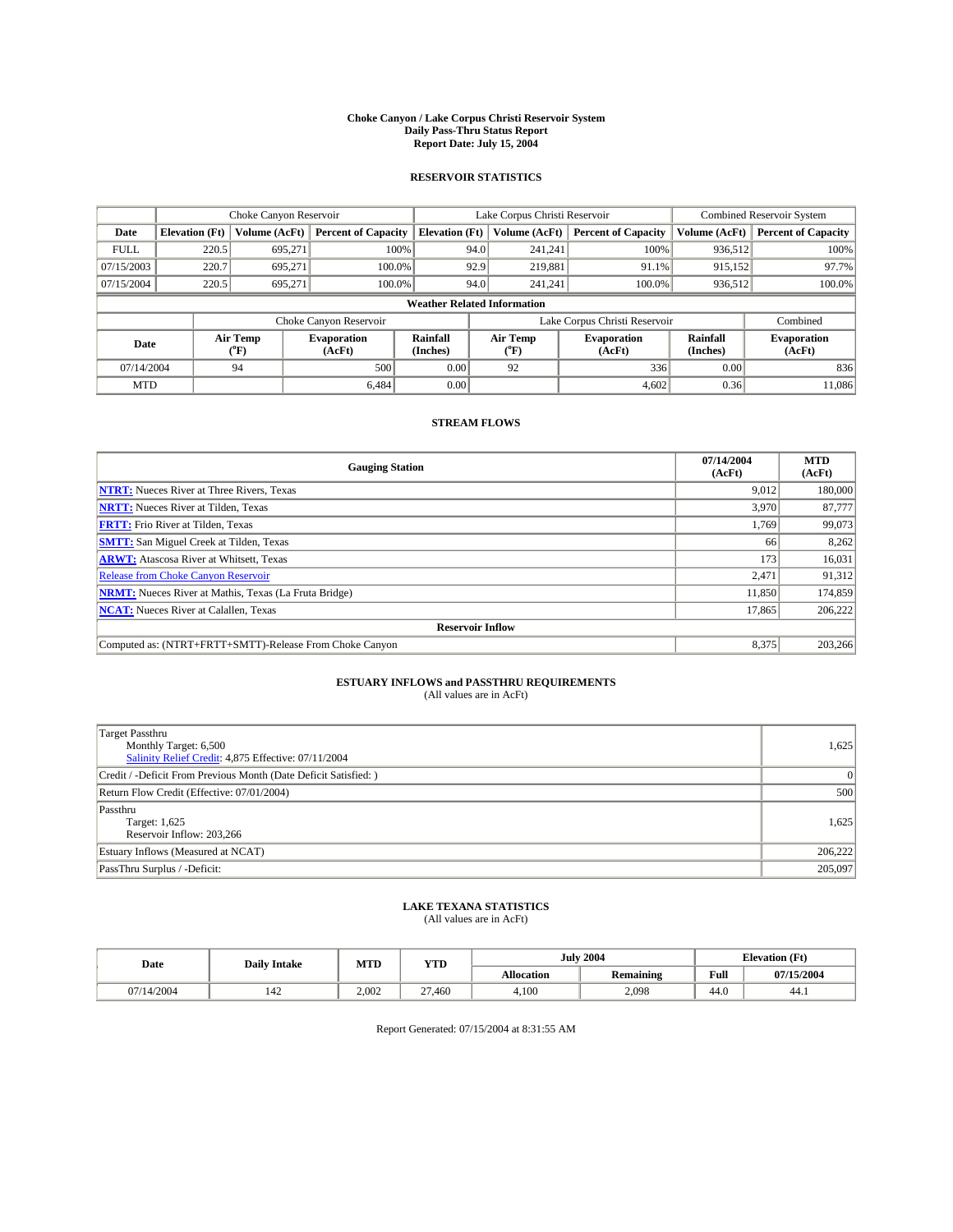#### **Choke Canyon / Lake Corpus Christi Reservoir System Daily Pass-Thru Status Report Report Date: July 16, 2004**

### **RESERVOIR STATISTICS**

|                                    | Choke Canyon Reservoir |                             | Lake Corpus Christi Reservoir |                             |      |                  | Combined Reservoir System     |                             |                              |
|------------------------------------|------------------------|-----------------------------|-------------------------------|-----------------------------|------|------------------|-------------------------------|-----------------------------|------------------------------|
| Date                               | <b>Elevation</b> (Ft)  | Volume (AcFt)               | <b>Percent of Capacity</b>    | <b>Elevation</b> (Ft)       |      | Volume (AcFt)    | <b>Percent of Capacity</b>    | Volume (AcFt)               | <b>Percent of Capacity</b>   |
| <b>FULL</b>                        | 220.5                  | 695,271                     |                               | 100%                        | 94.0 | 241,241          | 100%                          | 936.512                     | 100%                         |
| 07/16/2003                         | 220.9                  | 695.271                     | $100.0\%$                     |                             | 93.3 | 227,352          | 94.2%                         | 922,623                     | 98.5%                        |
| 07/16/2004                         | 220.5                  | 695.271                     | 100.0%                        |                             | 94.0 | 241.241          | $100.0\%$                     | 936,512                     | 100.0%                       |
| <b>Weather Related Information</b> |                        |                             |                               |                             |      |                  |                               |                             |                              |
|                                    |                        |                             | Choke Canyon Reservoir        |                             |      |                  | Lake Corpus Christi Reservoir |                             | Combined                     |
| Date                               |                        | Air Temp<br>${}^{\circ}$ F) | <b>Evaporation</b><br>(AcFt)  | <b>Rainfall</b><br>(Inches) |      | Air Temp<br>("F) | <b>Evaporation</b><br>(AcFt)  | <b>Rainfall</b><br>(Inches) | <b>Evaporation</b><br>(AcFt) |
| 07/15/2004                         |                        | 92                          | 469                           | 0.00                        |      | 90               | 460                           | 0.00                        | 929                          |
| <b>MTD</b>                         |                        |                             | 6,953                         | 0.00                        |      |                  | 5,062                         | 0.36                        | 12,015                       |

## **STREAM FLOWS**

| <b>Gauging Station</b>                                       | 07/15/2004<br>(AcFt) | <b>MTD</b><br>(AcFt) |  |  |  |  |
|--------------------------------------------------------------|----------------------|----------------------|--|--|--|--|
| <b>NTRT:</b> Nueces River at Three Rivers, Texas             | 6,134                | 186,133              |  |  |  |  |
| <b>NRTT:</b> Nueces River at Tilden, Texas                   | 4,030                | 91,806               |  |  |  |  |
| <b>FRTT:</b> Frio River at Tilden, Texas                     | 1.576                | 100,649              |  |  |  |  |
| <b>SMTT:</b> San Miguel Creek at Tilden, Texas               | 60                   | 8,321                |  |  |  |  |
| <b>ARWT:</b> Atascosa River at Whitsett, Texas               | 147                  | 16,178               |  |  |  |  |
| Release from Choke Canyon Reservoir                          | 1.612                | 92,924               |  |  |  |  |
| <b>NRMT:</b> Nueces River at Mathis, Texas (La Fruta Bridge) | 8.794                | 183,652              |  |  |  |  |
| <b>NCAT:</b> Nueces River at Calallen, Texas                 | 18,421               | 224,642              |  |  |  |  |
| <b>Reservoir Inflow</b>                                      |                      |                      |  |  |  |  |
| Computed as: (NTRT+FRTT+SMTT)-Release From Choke Canyon      | 6,157                | 209,423              |  |  |  |  |

## **ESTUARY INFLOWS and PASSTHRU REQUIREMENTS**

(All values are in AcFt)

| Target Passthru<br>Monthly Target: 6,500<br>Salinity Relief Credit: 4,875 Effective: 07/11/2004 | 1,625   |
|-------------------------------------------------------------------------------------------------|---------|
| Credit / -Deficit From Previous Month (Date Deficit Satisfied: )                                | 0       |
| Return Flow Credit (Effective: 07/01/2004)                                                      | 500     |
| Passthru<br>Target: 1,625<br>Reservoir Inflow: 209,423                                          | 1,625   |
| Estuary Inflows (Measured at NCAT)                                                              | 224,642 |
| PassThru Surplus / -Deficit:                                                                    | 223,517 |

# **LAKE TEXANA STATISTICS** (All values are in AcFt)

| Date       | <b>Daily Intake</b> | MTD   | <b>SZEPT</b> |            | <b>July 2004</b> | <b>Elevation</b> (Ft) |            |  |
|------------|---------------------|-------|--------------|------------|------------------|-----------------------|------------|--|
|            |                     |       |              | Allocation | <b>Remaining</b> | Full                  | 07/16/2004 |  |
| 07/15/2004 | L42                 | 2,144 | 27,603       | 4,100      | 1,956            | 44.0                  | 44.1       |  |

Report Generated: 07/16/2004 at 8:25:00 AM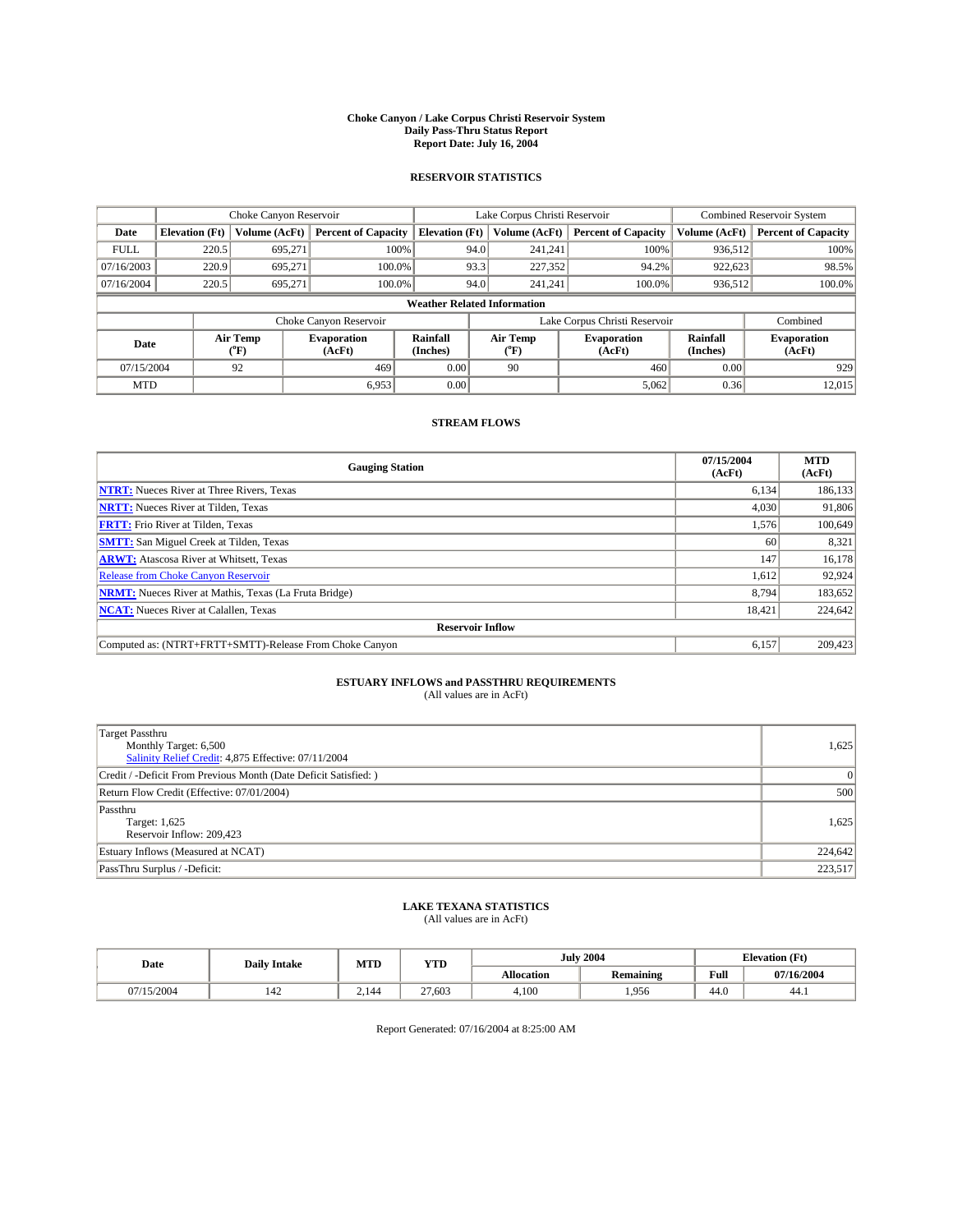#### **Choke Canyon / Lake Corpus Christi Reservoir System Daily Pass-Thru Status Report Report Date: July 17, 2004**

### **RESERVOIR STATISTICS**

|             | Choke Canyon Reservoir             |                             | Lake Corpus Christi Reservoir |                             |      |                               | Combined Reservoir System    |                             |                              |  |
|-------------|------------------------------------|-----------------------------|-------------------------------|-----------------------------|------|-------------------------------|------------------------------|-----------------------------|------------------------------|--|
| Date        | <b>Elevation</b> (Ft)              | Volume (AcFt)               | <b>Percent of Capacity</b>    | <b>Elevation</b> (Ft)       |      | Volume (AcFt)                 | <b>Percent of Capacity</b>   | Volume (AcFt)               | <b>Percent of Capacity</b>   |  |
| <b>FULL</b> | 220.5                              | 695,271                     |                               | 100%                        | 94.0 | 241,241                       | 100%                         | 936.512                     | 100%                         |  |
| 07/17/2003  | 221.0                              | 695.271                     | $100.0\%$                     |                             | 93.6 | 234,540                       | 97.2%                        | 929,811                     | 99.3%                        |  |
| 07/17/2004  | 220.5                              | 695.271                     | 100.0%                        |                             | 94.0 | 241.241                       | $100.0\%$                    | 936,512                     | 100.0%                       |  |
|             | <b>Weather Related Information</b> |                             |                               |                             |      |                               |                              |                             |                              |  |
|             |                                    |                             | Choke Canyon Reservoir        |                             |      | Lake Corpus Christi Reservoir |                              |                             | Combined                     |  |
| Date        |                                    | Air Temp<br>${}^{\circ}$ F) | <b>Evaporation</b><br>(AcFt)  | <b>Rainfall</b><br>(Inches) |      | Air Temp<br>("F)              | <b>Evaporation</b><br>(AcFt) | <b>Rainfall</b><br>(Inches) | <b>Evaporation</b><br>(AcFt) |  |
| 07/16/2004  |                                    | 93                          | 515                           | 0.00                        |      | 91                            | 381                          | 0.00                        | 896                          |  |
| <b>MTD</b>  |                                    |                             | 7.468                         | 0.00                        |      |                               | 5,443                        | 0.36                        | 12,911                       |  |

## **STREAM FLOWS**

| <b>Gauging Station</b>                                       | 07/16/2004<br>(AcFt) | <b>MTD</b><br>(AcFt) |  |  |  |  |
|--------------------------------------------------------------|----------------------|----------------------|--|--|--|--|
| <b>NTRT:</b> Nueces River at Three Rivers, Texas             | 4,903                | 191,036              |  |  |  |  |
| <b>NRTT:</b> Nueces River at Tilden, Texas                   | 4.129                | 95,935               |  |  |  |  |
| <b>FRTT:</b> Frio River at Tilden, Texas                     | 1,407                | 102,057              |  |  |  |  |
| <b>SMTT:</b> San Miguel Creek at Tilden, Texas               | 54                   | 8,375                |  |  |  |  |
| <b>ARWT:</b> Atascosa River at Whitsett, Texas               | 129                  | 16,307               |  |  |  |  |
| <b>Release from Choke Canyon Reservoir</b>                   | 784                  | 93,708               |  |  |  |  |
| <b>NRMT:</b> Nueces River at Mathis, Texas (La Fruta Bridge) | 4,843                | 188,496              |  |  |  |  |
| <b>NCAT:</b> Nueces River at Calallen, Texas                 | 16,952               | 241,594              |  |  |  |  |
| <b>Reservoir Inflow</b>                                      |                      |                      |  |  |  |  |
| Computed as: (NTRT+FRTT+SMTT)-Release From Choke Canyon      | 5.580                | 215,003              |  |  |  |  |

## **ESTUARY INFLOWS and PASSTHRU REQUIREMENTS**<br>(All values are in AcFt)

| Target Passthru<br>Monthly Target: 6,500<br>Salinity Relief Credit: 4,875 Effective: 07/11/2004 | 1,625   |
|-------------------------------------------------------------------------------------------------|---------|
| Credit / -Deficit From Previous Month (Date Deficit Satisfied: )                                | 0       |
| Return Flow Credit (Effective: 07/01/2004)                                                      | 500     |
| Passthru<br>Target: 1,625<br>Reservoir Inflow: 215,003                                          | 1,625   |
| Estuary Inflows (Measured at NCAT)                                                              | 241,594 |
| PassThru Surplus / -Deficit:                                                                    | 240,469 |

## **LAKE TEXANA STATISTICS** (All values are in AcFt)

| Date     | <b>Daily Intake</b> | MTD   | <b>YTD</b> |                   | <b>July 2004</b> | <b>Elevation</b> (Ft) |            |
|----------|---------------------|-------|------------|-------------------|------------------|-----------------------|------------|
|          |                     |       |            | <b>Allocation</b> | <b>Remaining</b> | Full                  | 07/17/2004 |
| /16/2004 | 142                 | 2.287 | 27,745     | 4,100             | 1,813            | $\sim$<br>44.0        | 44.1       |

Report Generated: 07/17/2004 at 8:32:22 AM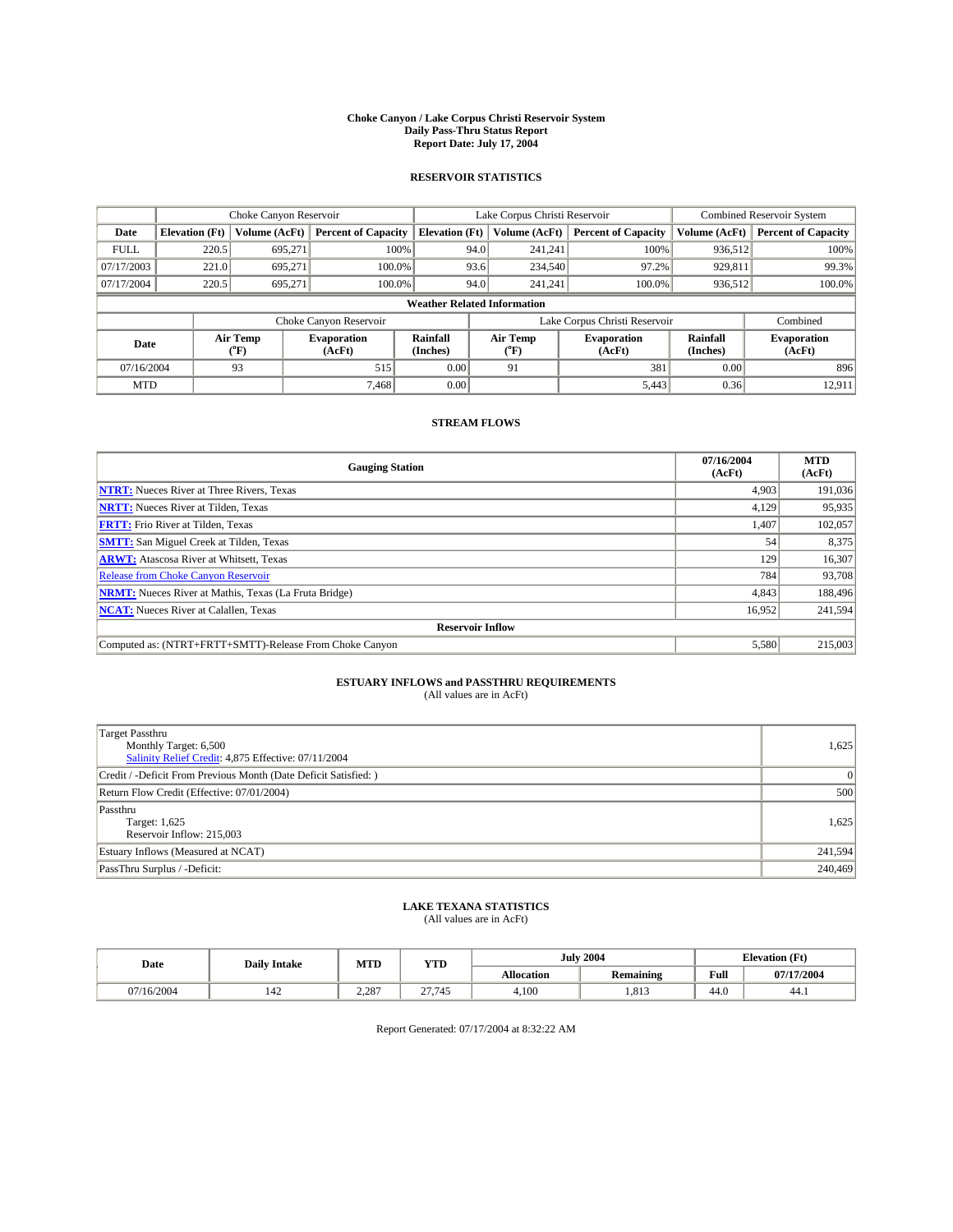#### **Choke Canyon / Lake Corpus Christi Reservoir System Daily Pass-Thru Status Report Report Date: July 18, 2004**

### **RESERVOIR STATISTICS**

|                                    | Choke Canyon Reservoir |                  | Lake Corpus Christi Reservoir |                             |      |                  | Combined Reservoir System     |                             |                              |
|------------------------------------|------------------------|------------------|-------------------------------|-----------------------------|------|------------------|-------------------------------|-----------------------------|------------------------------|
| Date                               | <b>Elevation</b> (Ft)  | Volume (AcFt)    | <b>Percent of Capacity</b>    | <b>Elevation</b> (Ft)       |      | Volume (AcFt)    | <b>Percent of Capacity</b>    | Volume (AcFt)               | <b>Percent of Capacity</b>   |
| <b>FULL</b>                        | 220.5                  | 695,271          |                               | 100%                        | 94.0 | 241,241          | 100%                          | 936.512                     | 100%                         |
| 07/18/2003                         | 220.9                  | 695.271          | $100.0\%$                     |                             | 94.0 | 241.241          | $100.0\%$                     | 936.512                     | 100.0%                       |
| 07/18/2004                         | 220.5                  | 695.271          | 100.0%                        |                             | 94.0 | 241.241          | $100.0\%$                     | 936,512                     | 100.0%                       |
| <b>Weather Related Information</b> |                        |                  |                               |                             |      |                  |                               |                             |                              |
|                                    |                        |                  | Choke Canyon Reservoir        |                             |      |                  | Lake Corpus Christi Reservoir |                             | Combined                     |
| Date                               |                        | Air Temp<br>(°F) | <b>Evaporation</b><br>(AcFt)  | <b>Rainfall</b><br>(Inches) |      | Air Temp<br>("F) | <b>Evaporation</b><br>(AcFt)  | <b>Rainfall</b><br>(Inches) | <b>Evaporation</b><br>(AcFt) |
| 07/17/2004                         |                        | 95               | 515                           | 0.00                        |      | 94               | 359                           | 0.00                        | 874                          |
| <b>MTD</b>                         |                        |                  | 7,983                         | 0.00                        |      |                  | 5,802                         | 0.36                        | 13,785                       |

## **STREAM FLOWS**

| <b>Gauging Station</b>                                       | 07/17/2004<br>(AcFt) | <b>MTD</b><br>(AcFt) |  |  |  |  |  |
|--------------------------------------------------------------|----------------------|----------------------|--|--|--|--|--|
| <b>NTRT:</b> Nueces River at Three Rivers, Texas             | 4.149                | 195.185              |  |  |  |  |  |
| <b>NRTT:</b> Nueces River at Tilden, Texas                   | 4.109                | 100,044              |  |  |  |  |  |
| <b>FRTT:</b> Frio River at Tilden, Texas                     | 1.258                | 103,315              |  |  |  |  |  |
| <b>SMTT:</b> San Miguel Creek at Tilden, Texas               | 50                   | 8,424                |  |  |  |  |  |
| <b>ARWT:</b> Atascosa River at Whitsett, Texas               | 115                  | 16,422               |  |  |  |  |  |
| <b>Release from Choke Canyon Reservoir</b>                   | 187                  | 93,894               |  |  |  |  |  |
| <b>NRMT:</b> Nueces River at Mathis, Texas (La Fruta Bridge) | 3.216                | 191.711              |  |  |  |  |  |
| <b>NCAT:</b> Nueces River at Calallen, Texas                 | 12,863               | 254,457              |  |  |  |  |  |
| <b>Reservoir Inflow</b>                                      |                      |                      |  |  |  |  |  |
| Computed as: (NTRT+FRTT+SMTT)-Release From Choke Canyon      | 5.270                | 220,273              |  |  |  |  |  |

## **ESTUARY INFLOWS and PASSTHRU REQUIREMENTS**<br>(All values are in AcFt)

| Target Passthru<br>Monthly Target: 6,500<br>Salinity Relief Credit: 4,875 Effective: 07/11/2004 | 1,625    |
|-------------------------------------------------------------------------------------------------|----------|
| Credit / -Deficit From Previous Month (Date Deficit Satisfied: )                                | $\Omega$ |
| Return Flow Credit (Effective: 07/01/2004)                                                      | 500      |
| Passthru<br>Target: 1,625<br>Reservoir Inflow: 220,273                                          | 1,625    |
| Estuary Inflows (Measured at NCAT)                                                              | 254,457  |
| PassThru Surplus / -Deficit:                                                                    | 253,332  |

## **LAKE TEXANA STATISTICS** (All values are in AcFt)

| Date    | <b>Daily Intake</b>   | MTD          | <b>VTT</b><br>1. L.D |            | <b>July 2004</b> | <b>Elevation</b> (Ft) |            |
|---------|-----------------------|--------------|----------------------|------------|------------------|-----------------------|------------|
|         |                       |              |                      | Allocation | <b>Remaining</b> | Full                  | 97/18/2004 |
| 17/2004 | $\overline{A}$<br>143 | 420<br>2.425 | 27,888               | 4.100      | 1.671            | 44.0                  | 44.1       |

Report Generated: 07/18/2004 at 8:18:06 AM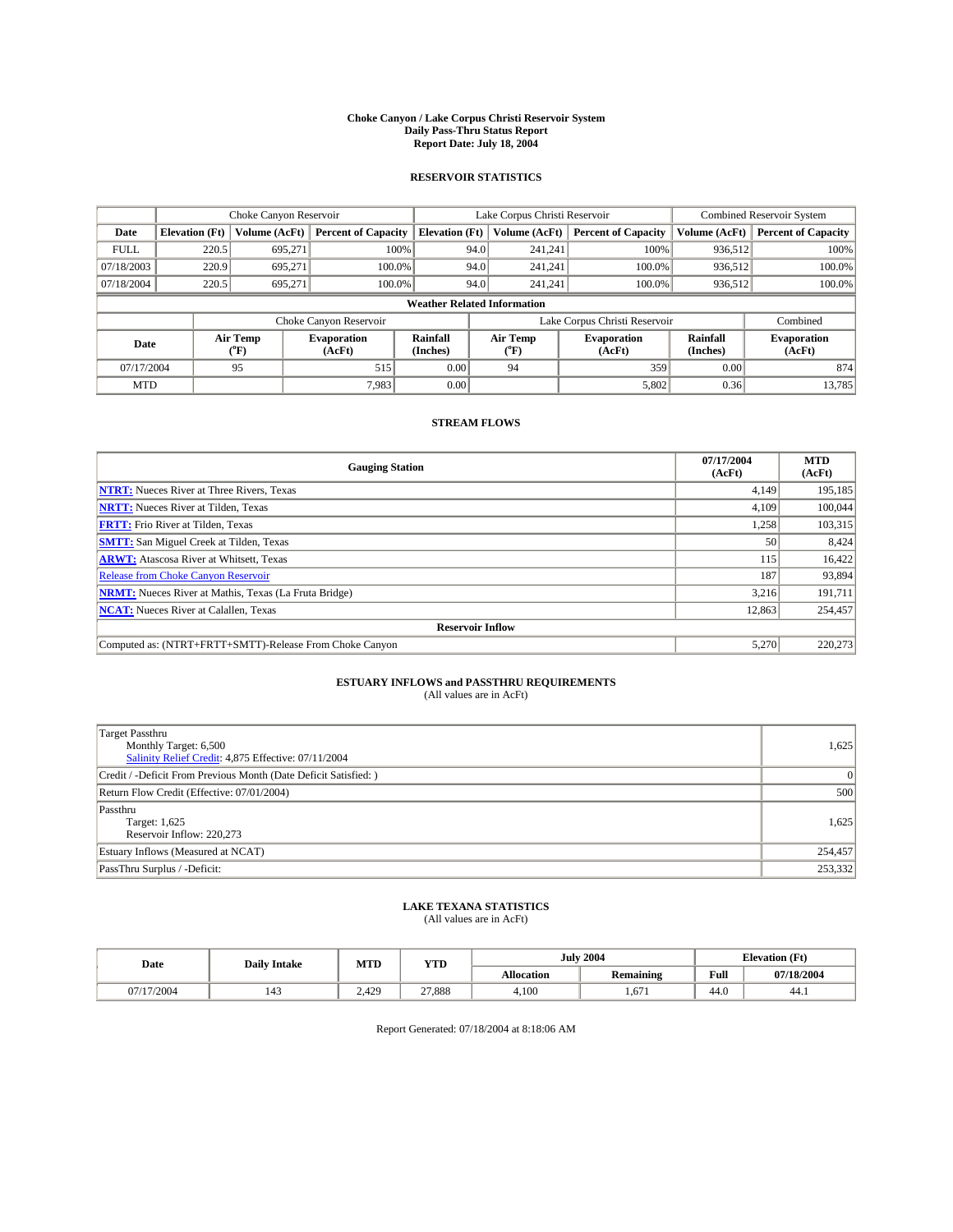#### **Choke Canyon / Lake Corpus Christi Reservoir System Daily Pass-Thru Status Report Report Date: July 19, 2004**

### **RESERVOIR STATISTICS**

|             | Choke Canyon Reservoir             |                  | Lake Corpus Christi Reservoir |                             |      |                  | Combined Reservoir System     |                             |                              |  |
|-------------|------------------------------------|------------------|-------------------------------|-----------------------------|------|------------------|-------------------------------|-----------------------------|------------------------------|--|
| Date        | <b>Elevation</b> (Ft)              | Volume (AcFt)    | <b>Percent of Capacity</b>    | <b>Elevation</b> (Ft)       |      | Volume (AcFt)    | <b>Percent of Capacity</b>    | Volume (AcFt)               | <b>Percent of Capacity</b>   |  |
| <b>FULL</b> | 220.5                              | 695,271          |                               | 100%                        | 94.0 | 241,241          | 100%                          | 936.512                     | 100%                         |  |
| 07/19/2003  | 220.8                              | 695.271          | $100.0\%$                     |                             | 94.0 | 241.241          | $100.0\%$                     | 936.512                     | 100.0%                       |  |
| 07/19/2004  | 220.6                              | 695.271          | 100.0%                        |                             | 94.0 | 241.241          | $100.0\%$                     | 936,512                     | 100.0%                       |  |
|             | <b>Weather Related Information</b> |                  |                               |                             |      |                  |                               |                             |                              |  |
|             |                                    |                  | Choke Canyon Reservoir        |                             |      |                  | Lake Corpus Christi Reservoir |                             | Combined                     |  |
| Date        |                                    | Air Temp<br>(°F) | <b>Evaporation</b><br>(AcFt)  | <b>Rainfall</b><br>(Inches) |      | Air Temp<br>("F) | <b>Evaporation</b><br>(AcFt)  | <b>Rainfall</b><br>(Inches) | <b>Evaporation</b><br>(AcFt) |  |
| 07/18/2004  |                                    | 96               | 545                           | 0.00                        |      | 95               | 359                           | 0.00                        | 904                          |  |
| <b>MTD</b>  |                                    |                  | 8,528                         | 0.00                        |      |                  | 6,161                         | 0.36                        | 14,689                       |  |

### **STREAM FLOWS**

| <b>Gauging Station</b>                                       | 07/18/2004<br>(AcFt) | <b>MTD</b><br>(AcFt) |
|--------------------------------------------------------------|----------------------|----------------------|
| <b>NTRT:</b> Nueces River at Three Rivers, Texas             | 3.910                | 199,096              |
| <b>NRTT:</b> Nueces River at Tilden, Texas                   | 3,692                | 103.736              |
| <b>FRTT:</b> Frio River at Tilden, Texas                     | 1,135                | 104,451              |
| <b>SMTT:</b> San Miguel Creek at Tilden, Texas               | 46                   | 8,470                |
| <b>ARWT:</b> Atascosa River at Whitsett, Texas               | 107                  | 16,529               |
| <b>Release from Choke Canyon Reservoir</b>                   | 66                   | 93,960               |
| <b>NRMT:</b> Nueces River at Mathis, Texas (La Fruta Bridge) | 3.196                | 194,907              |
| <b>NCAT:</b> Nueces River at Calallen, Texas                 | 8,972                | 263,429              |
| <b>Reservoir Inflow</b>                                      |                      |                      |
| Computed as: (NTRT+FRTT+SMTT)-Release From Choke Canyon      | 5,026                | 225,299              |

## **ESTUARY INFLOWS and PASSTHRU REQUIREMENTS**<br>(All values are in AcFt)

| Target Passthru<br>Monthly Target: 6,500<br>Salinity Relief Credit: 4,875 Effective: 07/11/2004 | 1,625   |
|-------------------------------------------------------------------------------------------------|---------|
| Credit / -Deficit From Previous Month (Date Deficit Satisfied: )                                | 0       |
| Return Flow Credit (Effective: 07/01/2004)                                                      | 500     |
| Passthru<br>Target: 1,625<br>Reservoir Inflow: 225,299                                          | 1,625   |
| Estuary Inflows (Measured at NCAT)                                                              | 263,429 |
| PassThru Surplus / -Deficit:                                                                    | 262,304 |

## **LAKE TEXANA STATISTICS** (All values are in AcFt)

| Date       | <b>Daily Intake</b> | MTD           | <b>YTD</b> | <b>July 2004</b>  |           | <b>Elevation</b> (Ft) |            |
|------------|---------------------|---------------|------------|-------------------|-----------|-----------------------|------------|
|            |                     |               |            | <b>Allocation</b> | Remaining | Full                  | 07/19/2004 |
| 07/18/2004 | 143                 | 572<br>ے رہے۔ | 28,031     | 4,100             | 1,528     | 44.0                  | 44.1       |

Report Generated: 07/19/2004 at 8:07:55 AM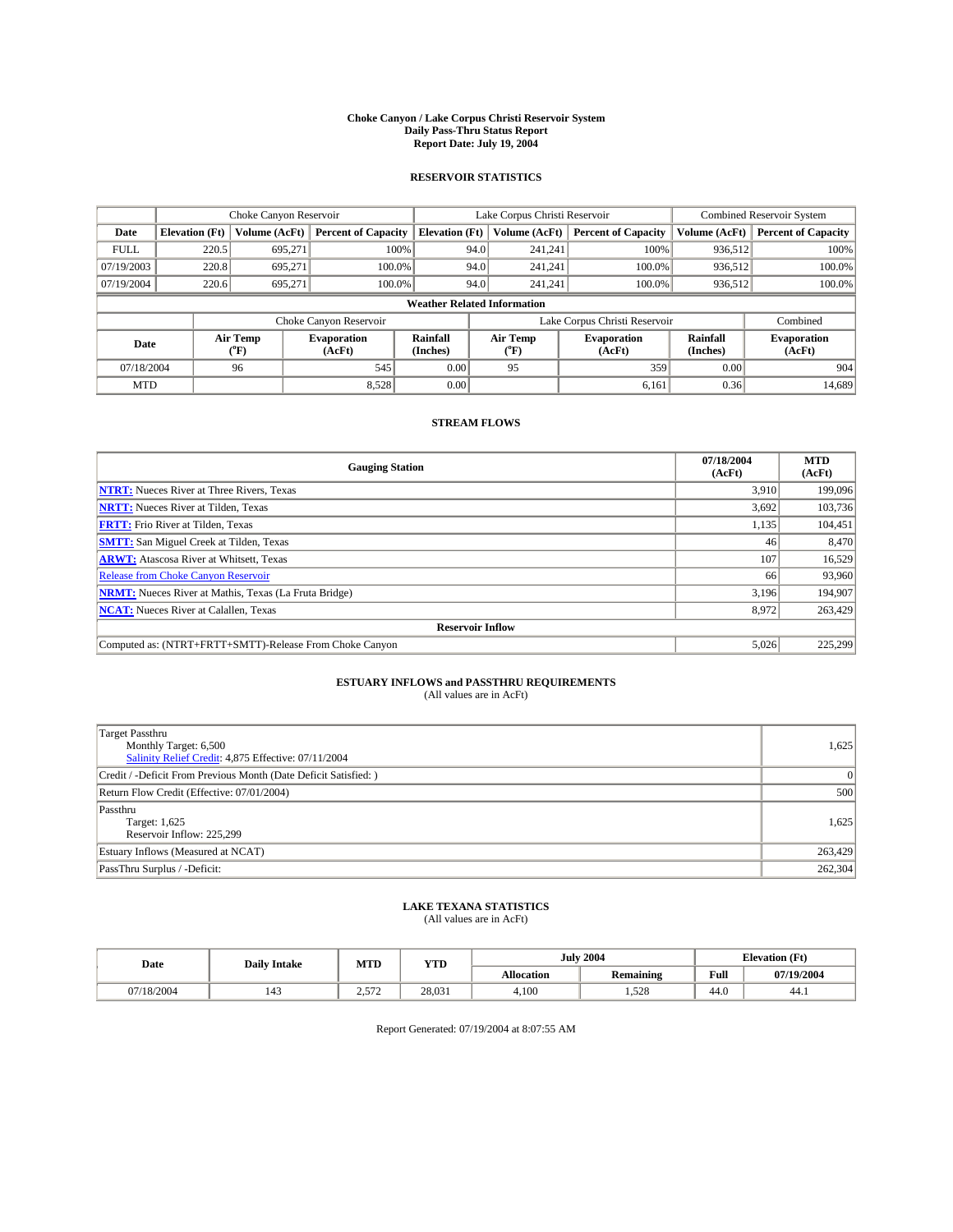#### **Choke Canyon / Lake Corpus Christi Reservoir System Daily Pass-Thru Status Report Report Date: July 20, 2004**

### **RESERVOIR STATISTICS**

|             | Choke Canyon Reservoir             |                             | Lake Corpus Christi Reservoir |                             |      |                  | Combined Reservoir System     |                      |                              |  |
|-------------|------------------------------------|-----------------------------|-------------------------------|-----------------------------|------|------------------|-------------------------------|----------------------|------------------------------|--|
| Date        | <b>Elevation</b> (Ft)              | Volume (AcFt)               | <b>Percent of Capacity</b>    | <b>Elevation</b> (Ft)       |      | Volume (AcFt)    | <b>Percent of Capacity</b>    | Volume (AcFt)        | <b>Percent of Capacity</b>   |  |
| <b>FULL</b> | 220.5                              | 695,271                     |                               | 100%                        | 94.0 | 241,241          | 100%                          | 936.512              | 100%                         |  |
| 07/20/2003  | 220.8                              | 695.271                     | $100.0\%$                     |                             | 94.0 | 241.241          | $100.0\%$                     | 936.512              | 100.0%                       |  |
| 07/20/2004  | 220.6                              | 695.271                     | 100.0%                        |                             | 94.0 | 241.241          | $100.0\%$                     | 936,512              | 100.0%                       |  |
|             | <b>Weather Related Information</b> |                             |                               |                             |      |                  |                               |                      |                              |  |
|             |                                    |                             | Choke Canyon Reservoir        |                             |      |                  | Lake Corpus Christi Reservoir |                      | Combined                     |  |
| Date        |                                    | Air Temp<br>${}^{\circ}$ F) | <b>Evaporation</b><br>(AcFt)  | <b>Rainfall</b><br>(Inches) |      | Air Temp<br>("F) | <b>Evaporation</b><br>(AcFt)  | Rainfall<br>(Inches) | <b>Evaporation</b><br>(AcFt) |  |
| 07/19/2004  |                                    | 97                          | 545                           | 0.00                        |      | 96               | 314                           | 0.00                 | 859                          |  |
| <b>MTD</b>  |                                    |                             | 9,073                         | 0.00                        |      |                  | 6,475                         | 0.36                 | 15,548                       |  |

## **STREAM FLOWS**

| <b>Gauging Station</b>                                       | 07/19/2004<br>(AcFt) | <b>MTD</b><br>(AcFt) |
|--------------------------------------------------------------|----------------------|----------------------|
| <b>NTRT:</b> Nueces River at Three Rivers, Texas             | 3,871                | 202,966              |
| <b>NRTT:</b> Nueces River at Tilden, Texas                   | 1.796                | 105,533              |
| <b>FRTT:</b> Frio River at Tilden, Texas                     | 1.038                | 105,489              |
| <b>SMTT:</b> San Miguel Creek at Tilden, Texas               | 42                   | 8,512                |
| <b>ARWT:</b> Atascosa River at Whitsett, Texas               | 95                   | 16,624               |
| <b>Release from Choke Canyon Reservoir</b>                   | 66                   | 94,025               |
| <b>NRMT:</b> Nueces River at Mathis, Texas (La Fruta Bridge) | 3,732                | 198.639              |
| <b>NCAT:</b> Nueces River at Calallen, Texas                 | 7,126                | 270,556              |
| <b>Reservoir Inflow</b>                                      |                      |                      |
| Computed as: (NTRT+FRTT+SMTT)-Release From Choke Canyon      | 4,885                | 230,185              |

## **ESTUARY INFLOWS and PASSTHRU REQUIREMENTS**<br>(All values are in AcFt)

| Target Passthru<br>Monthly Target: 6,500<br>Salinity Relief Credit: 4,875 Effective: 07/11/2004 | 1,625   |
|-------------------------------------------------------------------------------------------------|---------|
| Credit / -Deficit From Previous Month (Date Deficit Satisfied: )                                | 0       |
| Return Flow Credit (Effective: 07/01/2004)                                                      | 500     |
| Passthru<br>Target: 1,625<br>Reservoir Inflow: 230,185                                          | 1,625   |
| Estuary Inflows (Measured at NCAT)                                                              | 270,556 |
| PassThru Surplus / -Deficit:                                                                    | 269,430 |

## **LAKE TEXANA STATISTICS** (All values are in AcFt)

| Date     | <b>Daily Intake</b> | MTD                   | <b>YTD</b> |                   | <b>July 2004</b> |                    | <b>Elevation</b> (Ft) |  |
|----------|---------------------|-----------------------|------------|-------------------|------------------|--------------------|-----------------------|--|
|          |                     |                       |            | <b>Allocation</b> | <b>Remaining</b> | Full               | 07/20/2004            |  |
| /19/2004 | 143                 | 1715<br><u>.</u><br>. | 28.174     | 4,100             | .385             | $\sqrt{ }$<br>44.0 | 44.1                  |  |

Report Generated: 07/20/2004 at 8:27:15 AM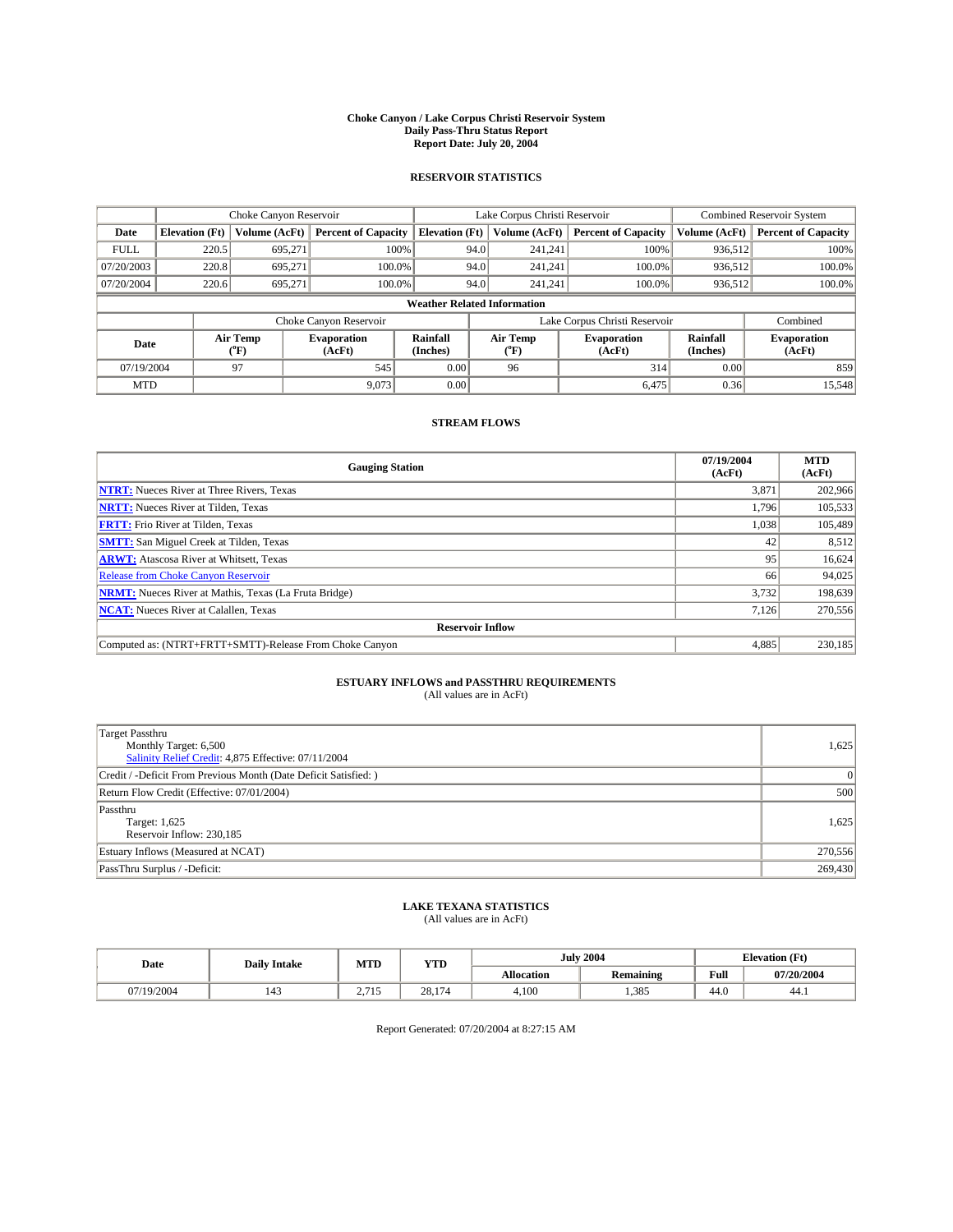#### **Choke Canyon / Lake Corpus Christi Reservoir System Daily Pass-Thru Status Report Report Date: July 21, 2004**

### **RESERVOIR STATISTICS**

|             | Choke Canyon Reservoir             |                  | Lake Corpus Christi Reservoir |                             |      |                  | Combined Reservoir System     |                      |                              |  |
|-------------|------------------------------------|------------------|-------------------------------|-----------------------------|------|------------------|-------------------------------|----------------------|------------------------------|--|
| Date        | <b>Elevation</b> (Ft)              | Volume (AcFt)    | <b>Percent of Capacity</b>    | <b>Elevation</b> (Ft)       |      | Volume (AcFt)    | <b>Percent of Capacity</b>    | Volume (AcFt)        | <b>Percent of Capacity</b>   |  |
| <b>FULL</b> | 220.5                              | 695,271          |                               | 100%                        | 94.0 | 241,241          | 100%                          | 936.512              | 100%                         |  |
| 07/21/2003  | 220.6                              | 695.271          | $100.0\%$                     |                             | 94.0 | 241.241          | $100.0\%$                     | 936.512              | 100.0%                       |  |
| 07/21/2004  | 220.6                              | 695.271          | 100.0%                        |                             | 94.0 | 241.241          | $100.0\%$                     | 936,512              | 100.0%                       |  |
|             | <b>Weather Related Information</b> |                  |                               |                             |      |                  |                               |                      |                              |  |
|             |                                    |                  | Choke Canyon Reservoir        |                             |      |                  | Lake Corpus Christi Reservoir |                      | Combined                     |  |
| Date        |                                    | Air Temp<br>(°F) | <b>Evaporation</b><br>(AcFt)  | <b>Rainfall</b><br>(Inches) |      | Air Temp<br>("F) | <b>Evaporation</b><br>(AcFt)  | Rainfall<br>(Inches) | <b>Evaporation</b><br>(AcFt) |  |
| 07/20/2004  |                                    | 93               | 500                           | 0.00                        |      | 91               | 415                           | 0.00                 | 915                          |  |
| <b>MTD</b>  |                                    |                  | 9,573                         | 0.00                        |      |                  | 6,890                         | 0.36                 | 16,463                       |  |

## **STREAM FLOWS**

| <b>Gauging Station</b>                                       | 07/20/2004<br>(AcFt) | <b>MTD</b><br>(AcFt) |  |  |  |  |  |
|--------------------------------------------------------------|----------------------|----------------------|--|--|--|--|--|
| <b>NTRT:</b> Nueces River at Three Rivers, Texas             | 2.918                | 205,884              |  |  |  |  |  |
| <b>NRTT:</b> Nueces River at Tilden, Texas                   | 879                  | 106,412              |  |  |  |  |  |
| <b>FRTT:</b> Frio River at Tilden, Texas                     | 935                  | 106,424              |  |  |  |  |  |
| <b>SMTT:</b> San Miguel Creek at Tilden, Texas               | 38                   | 8,549                |  |  |  |  |  |
| <b>ARWT:</b> Atascosa River at Whitsett, Texas               | 87                   | 16,712               |  |  |  |  |  |
| <b>Release from Choke Canyon Reservoir</b>                   | 198                  | 94,224               |  |  |  |  |  |
| <b>NRMT:</b> Nueces River at Mathis, Texas (La Fruta Bridge) | 3.176                | 201,815              |  |  |  |  |  |
| <b>NCAT:</b> Nueces River at Calallen, Texas                 | 6,848                | 277,404              |  |  |  |  |  |
| <b>Reservoir Inflow</b>                                      |                      |                      |  |  |  |  |  |
| Computed as: (NTRT+FRTT+SMTT)-Release From Choke Canyon      | 3,692                | 233,877              |  |  |  |  |  |

## **ESTUARY INFLOWS and PASSTHRU REQUIREMENTS**<br>(All values are in AcFt)

| Target Passthru<br>Monthly Target: 6,500<br>Salinity Relief Credit: 4,875 Effective: 07/11/2004 | 1,625   |
|-------------------------------------------------------------------------------------------------|---------|
| Credit / -Deficit From Previous Month (Date Deficit Satisfied: )                                | 0       |
| Return Flow Credit (Effective: 07/01/2004)                                                      | 500     |
| Passthru<br>Target: 1,625<br>Reservoir Inflow: 233,877                                          | 1,625   |
| Estuary Inflows (Measured at NCAT)                                                              | 277,404 |
| PassThru Surplus / -Deficit:                                                                    | 276,279 |

## **LAKE TEXANA STATISTICS** (All values are in AcFt)

| Date       | <b>Daily Intake</b> | MTD   | <b>YTD</b> |                   | <b>July 2004</b> | <b>Elevation</b> (Ft) |            |
|------------|---------------------|-------|------------|-------------------|------------------|-----------------------|------------|
|            |                     |       |            | <b>Allocation</b> | <b>Remaining</b> | Full                  | 07/21/2004 |
| 07/20/2004 | 144                 | 2.859 | 28.318     | 4,100             | 1.241            | 44.0                  | -44.1      |

Report Generated: 07/21/2004 at 8:47:41 AM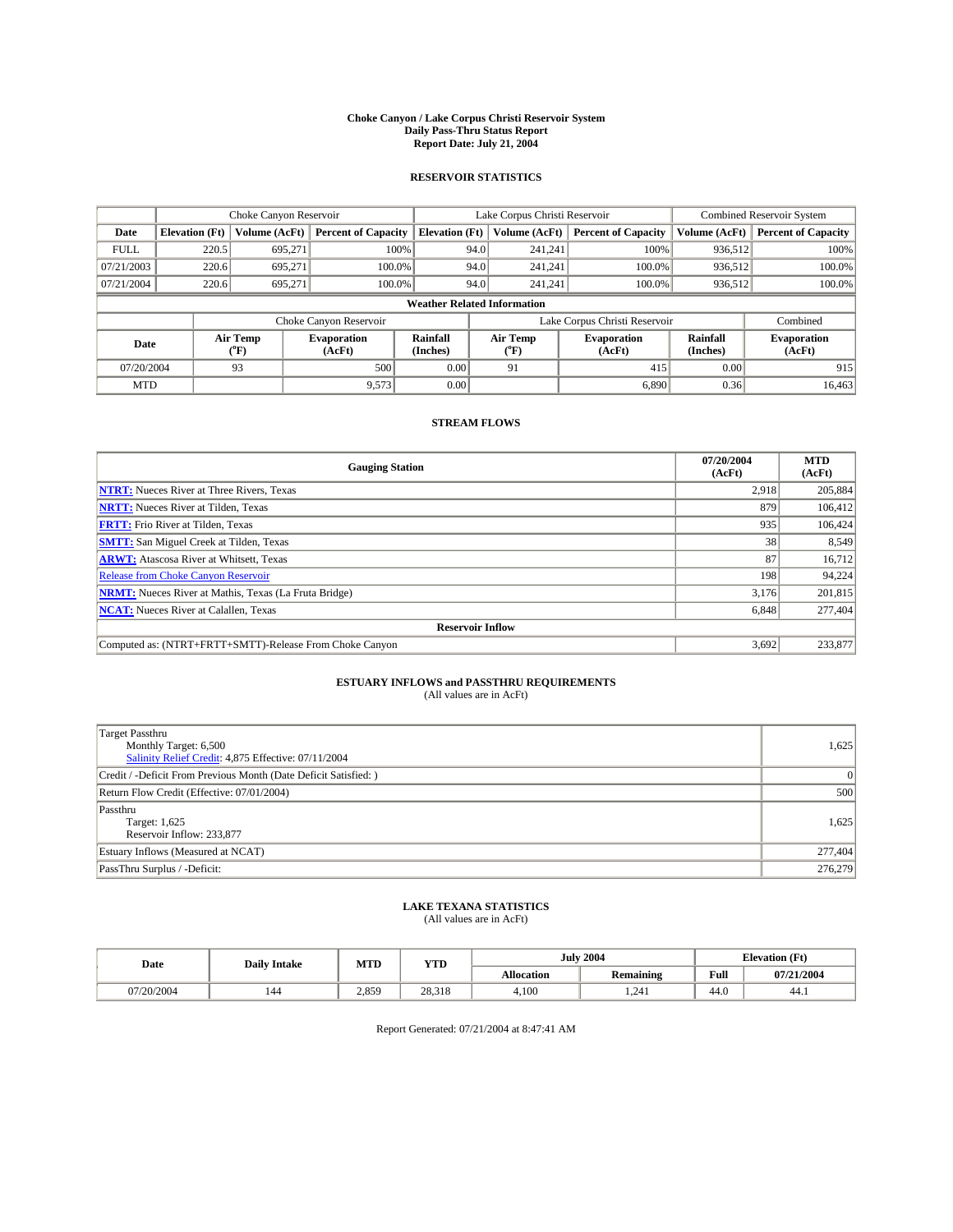#### **Choke Canyon / Lake Corpus Christi Reservoir System Daily Pass-Thru Status Report Report Date: July 22, 2004**

### **RESERVOIR STATISTICS**

|             | Choke Canyon Reservoir             |                  | Lake Corpus Christi Reservoir |                             |      |                  | Combined Reservoir System     |                      |                              |  |
|-------------|------------------------------------|------------------|-------------------------------|-----------------------------|------|------------------|-------------------------------|----------------------|------------------------------|--|
| Date        | <b>Elevation</b> (Ft)              | Volume (AcFt)    | <b>Percent of Capacity</b>    | <b>Elevation</b> (Ft)       |      | Volume (AcFt)    | <b>Percent of Capacity</b>    | Volume (AcFt)        | <b>Percent of Capacity</b>   |  |
| <b>FULL</b> | 220.5                              | 695,271          |                               | 100%                        | 94.0 | 241,241          | 100%                          | 936.512              | 100%                         |  |
| 07/22/2003  | 220.6                              | 695.271          | $100.0\%$                     |                             | 94.0 | 241.241          | $100.0\%$                     | 936.512              | 100.0%                       |  |
| 07/22/2004  | 220.6                              | 695.271          | 100.0%                        |                             | 94.0 | 241.241          | $100.0\%$                     | 936,512              | 100.0%                       |  |
|             | <b>Weather Related Information</b> |                  |                               |                             |      |                  |                               |                      |                              |  |
|             |                                    |                  | Choke Canyon Reservoir        |                             |      |                  | Lake Corpus Christi Reservoir |                      | Combined                     |  |
| Date        |                                    | Air Temp<br>(°F) | <b>Evaporation</b><br>(AcFt)  | <b>Rainfall</b><br>(Inches) |      | Air Temp<br>("F) | <b>Evaporation</b><br>(AcFt)  | Rainfall<br>(Inches) | <b>Evaporation</b><br>(AcFt) |  |
| 07/21/2004  |                                    | 96               | 515                           | 0.00                        |      | 92               | 370                           | 0.00                 | 885                          |  |
| <b>MTD</b>  |                                    |                  | 10.088                        | 0.00                        |      |                  | 7,260                         | 0.36                 | 17,348                       |  |

## **STREAM FLOWS**

| <b>Gauging Station</b>                                       | 07/21/2004<br>(AcFt) | <b>MTD</b><br>(AcFt) |
|--------------------------------------------------------------|----------------------|----------------------|
| <b>NTRT:</b> Nueces River at Three Rivers, Texas             | 1,374                | 207,258              |
| <b>NRTT:</b> Nueces River at Tilden, Texas                   | 768                  | 107.180              |
| <b>FRTT:</b> Frio River at Tilden, Texas                     | 842                  | 107,265              |
| <b>SMTT:</b> San Miguel Creek at Tilden, Texas               | 36                   | 8,585                |
| <b>ARWT:</b> Atascosa River at Whitsett, Texas               | 79                   | 16,791               |
| <b>Release from Choke Canyon Reservoir</b>                   | 198                  | 94,422               |
| <b>NRMT:</b> Nueces River at Mathis, Texas (La Fruta Bridge) | 1.912                | 203,727              |
| <b>NCAT:</b> Nueces River at Calallen, Texas                 | 6,154                | 283,557              |
| <b>Reservoir Inflow</b>                                      |                      |                      |
| Computed as: (NTRT+FRTT+SMTT)-Release From Choke Canyon      | 2,052                | 235,929              |

## **ESTUARY INFLOWS and PASSTHRU REQUIREMENTS**<br>(All values are in AcFt)

| Target Passthru<br>Monthly Target: 6,500<br>Salinity Relief Credit: 4,875 Effective: 07/11/2004 | 1,625   |
|-------------------------------------------------------------------------------------------------|---------|
| Credit / -Deficit From Previous Month (Date Deficit Satisfied: )                                | 0       |
| Return Flow Credit (Effective: 07/01/2004)                                                      | 500     |
| Passthru<br>Target: 1,625<br>Reservoir Inflow: 235,929                                          | 1,625   |
| Estuary Inflows (Measured at NCAT)                                                              | 283,557 |
| PassThru Surplus / -Deficit:                                                                    | 282,432 |

## **LAKE TEXANA STATISTICS** (All values are in AcFt)

| Date       | <b>Daily Intake</b> | MTD   | <b>YTD</b> |                   | <b>July 2004</b> | <b>Elevation</b> (Ft) |            |
|------------|---------------------|-------|------------|-------------------|------------------|-----------------------|------------|
|            |                     |       |            | <b>Allocation</b> | <b>Remaining</b> | Full                  | 07/22/2004 |
| 07/21/2004 | 145                 | 3.004 | 28.462     | 4,100             | ,096             | 44.0                  | 44.1       |

Report Generated: 07/22/2004 at 8:30:49 AM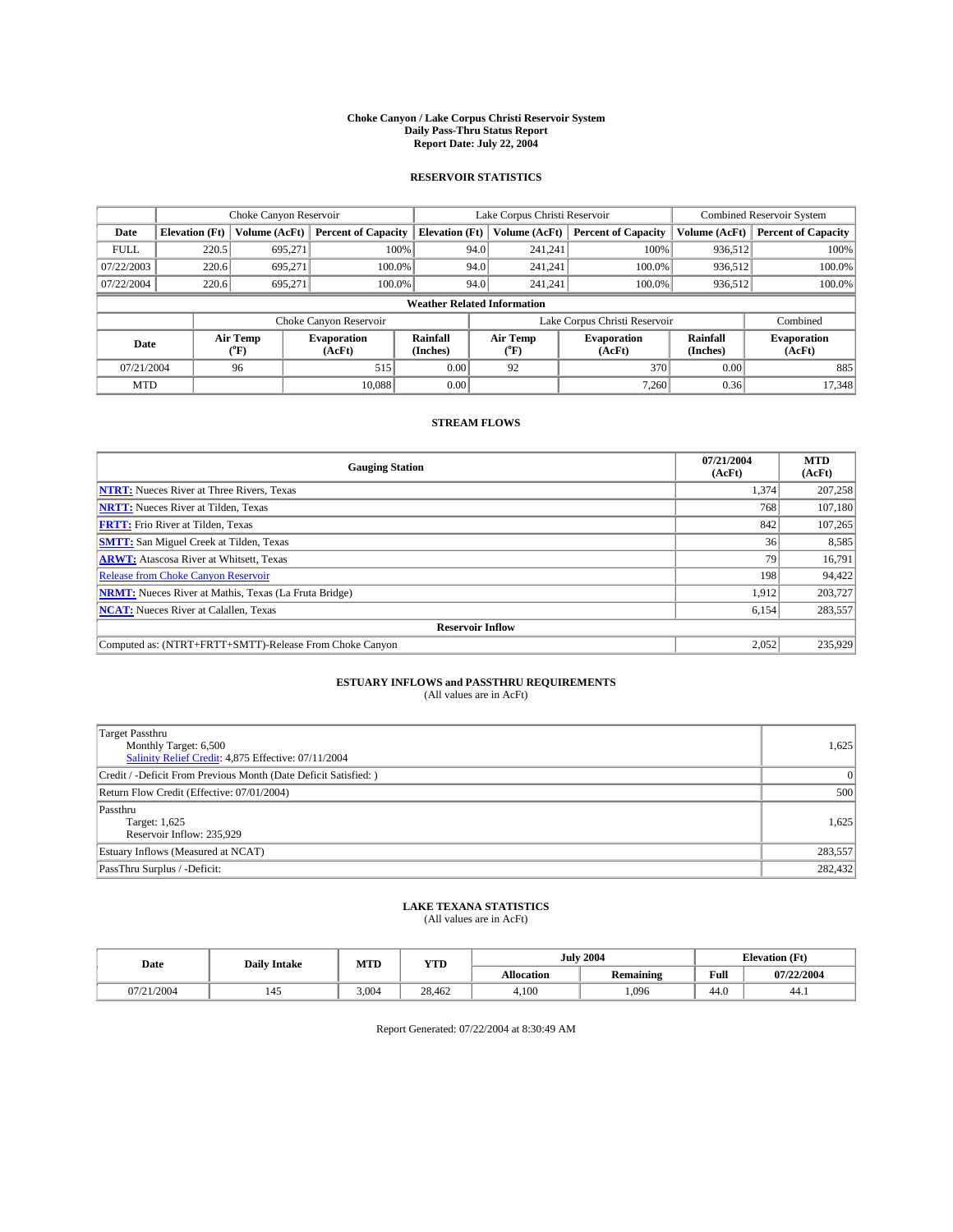#### **Choke Canyon / Lake Corpus Christi Reservoir System Daily Pass-Thru Status Report Report Date: July 23, 2004**

### **RESERVOIR STATISTICS**

|             | Choke Canyon Reservoir             |                  |                              | Lake Corpus Christi Reservoir | Combined Reservoir System |                  |                               |                      |                              |  |
|-------------|------------------------------------|------------------|------------------------------|-------------------------------|---------------------------|------------------|-------------------------------|----------------------|------------------------------|--|
| Date        | <b>Elevation (Ft)</b>              | Volume (AcFt)    | <b>Percent of Capacity</b>   | <b>Elevation</b> (Ft)         |                           | Volume (AcFt)    | <b>Percent of Capacity</b>    | Volume (AcFt)        | <b>Percent of Capacity</b>   |  |
| <b>FULL</b> | 220.5                              | 695,271          | 100%                         |                               | 94.0                      | 241,241          | 100%                          | 936.512              | 100%                         |  |
| 07/23/2003  | 220.5                              | 695.271          | $100.0\%$                    |                               | 94.0                      | 241.241          | $100.0\%$                     | 936.512              | 100.0%                       |  |
| 07/23/2004  | 220.6                              | 695.271          | 100.0%                       |                               | 94.0                      | 241.241          | $100.0\%$                     | 936,512              | 100.0%                       |  |
|             | <b>Weather Related Information</b> |                  |                              |                               |                           |                  |                               |                      |                              |  |
|             |                                    |                  | Choke Canyon Reservoir       |                               |                           |                  | Lake Corpus Christi Reservoir |                      | Combined                     |  |
| Date        |                                    | Air Temp<br>(°F) | <b>Evaporation</b><br>(AcFt) | <b>Rainfall</b><br>(Inches)   |                           | Air Temp<br>("F) | <b>Evaporation</b><br>(AcFt)  | Rainfall<br>(Inches) | <b>Evaporation</b><br>(AcFt) |  |
| 07/22/2004  |                                    | 93               | 363                          | 0.00                          |                           | 89               | 157'                          | 0.06                 | 520                          |  |
| <b>MTD</b>  |                                    |                  | 10.451                       | 0.00                          |                           |                  | 7,417                         | 0.42                 | 17,868                       |  |

## **STREAM FLOWS**

| <b>Gauging Station</b>                                       | 07/22/2004<br>(AcFt) | <b>MTD</b><br>(AcFt) |
|--------------------------------------------------------------|----------------------|----------------------|
| <b>NTRT:</b> Nueces River at Three Rivers, Texas             | 1.157                | 208,415              |
| <b>NRTT:</b> Nueces River at Tilden, Texas                   | 709                  | 107.889              |
| <b>FRTT:</b> Frio River at Tilden, Texas                     | 758                  | 108.024              |
| <b>SMTT:</b> San Miguel Creek at Tilden, Texas               | 34                   | 8,619                |
| <b>ARWT:</b> Atascosa River at Whitsett, Texas               | 75                   | 16,867               |
| Release from Choke Canyon Reservoir                          | 198                  | 94,621               |
| <b>NRMT:</b> Nueces River at Mathis, Texas (La Fruta Bridge) | 736                  | 204,463              |
| <b>NCAT:</b> Nueces River at Calallen, Texas                 | 4,387                | 287,944              |
| <b>Reservoir Inflow</b>                                      |                      |                      |
| Computed as: (NTRT+FRTT+SMTT)-Release From Choke Canyon      | 1.751                | 237,680              |

## **ESTUARY INFLOWS and PASSTHRU REQUIREMENTS**<br>(All values are in AcFt)

| Target Passthru<br>Monthly Target: 6,500<br>Salinity Relief Credit: 4,875 Effective: 07/11/2004 | 1,625   |
|-------------------------------------------------------------------------------------------------|---------|
| Credit / -Deficit From Previous Month (Date Deficit Satisfied: )                                | 0       |
| Return Flow Credit (Effective: 07/01/2004)                                                      | 500     |
| Passthru<br>Target: 1,625<br>Reservoir Inflow: 237,680                                          | 1,625   |
| Estuary Inflows (Measured at NCAT)                                                              | 287,944 |
| PassThru Surplus / -Deficit:                                                                    | 286,819 |

## **LAKE TEXANA STATISTICS** (All values are in AcFt)

| Date       | <b>Daily Intake</b> | MTD   | <b>VTT</b><br>1. L.D |            | <b>July 2004</b> | <b>Elevation</b> (Ft) |            |
|------------|---------------------|-------|----------------------|------------|------------------|-----------------------|------------|
|            |                     |       |                      | Allocation | <b>Remaining</b> | Full                  | 07/23/2004 |
| 07/22/2004 | 145                 | 3.149 | 28,607               | 4.100      | 05<br>,,,        | 44.0                  | 44.1       |

Report Generated: 07/23/2004 at 8:34:17 AM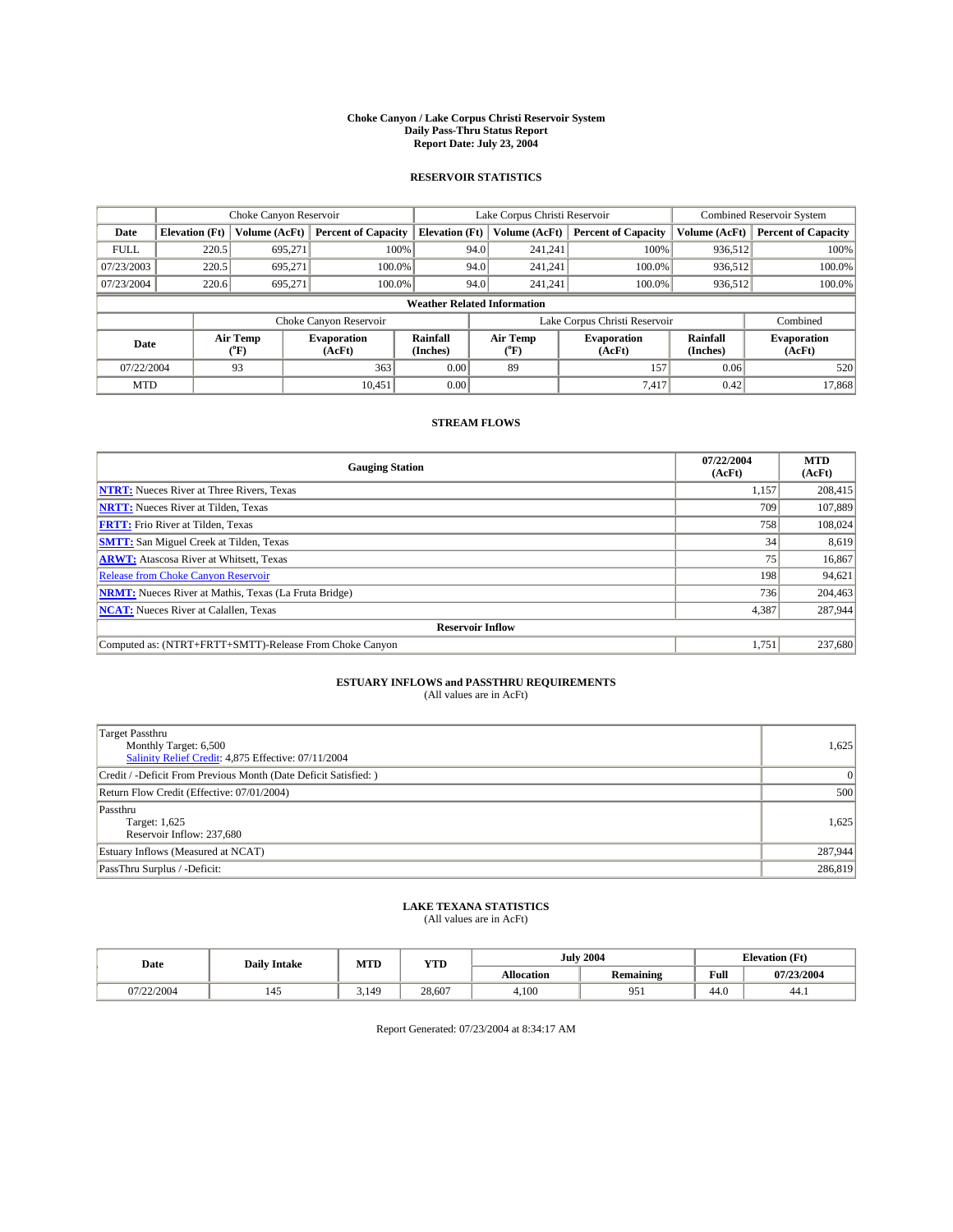#### **Choke Canyon / Lake Corpus Christi Reservoir System Daily Pass-Thru Status Report Report Date: July 24, 2004**

### **RESERVOIR STATISTICS**

|             | Choke Canyon Reservoir             |                  | Lake Corpus Christi Reservoir |                             |      |                  | Combined Reservoir System     |                      |                              |  |
|-------------|------------------------------------|------------------|-------------------------------|-----------------------------|------|------------------|-------------------------------|----------------------|------------------------------|--|
| Date        | <b>Elevation</b> (Ft)              | Volume (AcFt)    | <b>Percent of Capacity</b>    | <b>Elevation</b> (Ft)       |      | Volume (AcFt)    | <b>Percent of Capacity</b>    | Volume (AcFt)        | <b>Percent of Capacity</b>   |  |
| <b>FULL</b> | 220.5                              | 695,271          |                               | 100%                        | 94.0 | 241,241          | 100%                          | 936.512              | 100%                         |  |
| 07/24/2003  | 220.5                              | 695.271          | $100.0\%$                     |                             | 94.0 | 241.241          | $100.0\%$                     | 936.512              | 100.0%                       |  |
| 07/24/2004  | 220.6                              | 695.271          | 100.0%                        |                             | 94.0 | 241.241          | $100.0\%$                     | 936,512              | 100.0%                       |  |
|             | <b>Weather Related Information</b> |                  |                               |                             |      |                  |                               |                      |                              |  |
|             |                                    |                  | Choke Canyon Reservoir        |                             |      |                  | Lake Corpus Christi Reservoir |                      | Combined                     |  |
| Date        |                                    | Air Temp<br>(°F) | <b>Evaporation</b><br>(AcFt)  | <b>Rainfall</b><br>(Inches) |      | Air Temp<br>("F) | <b>Evaporation</b><br>(AcFt)  | Rainfall<br>(Inches) | <b>Evaporation</b><br>(AcFt) |  |
| 07/23/2004  |                                    | 94               | 363                           | 0.15                        |      | 91               | 348                           | 0.04                 | 711                          |  |
| <b>MTD</b>  |                                    |                  | 10.814                        | 0.15                        |      |                  | 7,765                         | 0.46                 | 18,579                       |  |

## **STREAM FLOWS**

| <b>Gauging Station</b>                                       | 07/23/2004<br>(AcFt) | <b>MTD</b><br>(AcFt) |
|--------------------------------------------------------------|----------------------|----------------------|
| <b>NTRT:</b> Nueces River at Three Rivers, Texas             | 1,052                | 209,467              |
| <b>NRTT:</b> Nueces River at Tilden, Texas                   | 663                  | 108.552              |
| <b>FRTT:</b> Frio River at Tilden, Texas                     | 679                  | 108,703              |
| <b>SMTT:</b> San Miguel Creek at Tilden, Texas               | 30                   | 8,649                |
| <b>ARWT:</b> Atascosa River at Whitsett, Texas               | 71                   | 16,938               |
| Release from Choke Canyon Reservoir                          | 198                  | 94.819               |
| <b>NRMT:</b> Nueces River at Mathis, Texas (La Fruta Bridge) | 333                  | 204,796              |
| <b>NCAT:</b> Nueces River at Calallen, Texas                 | 2,005                | 289,949              |
| <b>Reservoir Inflow</b>                                      |                      |                      |
| Computed as: (NTRT+FRTT+SMTT)-Release From Choke Canyon      | 1.562                | 239,242              |

## **ESTUARY INFLOWS and PASSTHRU REQUIREMENTS**<br>(All values are in AcFt)

| Target Passthru<br>Monthly Target: 6,500<br>Salinity Relief Credit: 4,875 Effective: 07/11/2004 | 1,625    |
|-------------------------------------------------------------------------------------------------|----------|
| Credit / -Deficit From Previous Month (Date Deficit Satisfied: )                                | $\Omega$ |
| Return Flow Credit (Effective: 07/01/2004)                                                      | 500      |
| Passthru<br>Target: 1,625<br>Reservoir Inflow: 239,242                                          | 1,625    |
| Estuary Inflows (Measured at NCAT)                                                              | 289,949  |
| PassThru Surplus / -Deficit:                                                                    | 288,824  |

## **LAKE TEXANA STATISTICS** (All values are in AcFt)

| Date     | <b>Daily Intake</b> | MTD   | <b>WITH</b><br>1 I.D |            | <b>July 2004</b> | <b>Elevation</b> (Ft) |            |
|----------|---------------------|-------|----------------------|------------|------------------|-----------------------|------------|
|          |                     |       |                      | Allocation | Remaining        | Full                  | 07/24/2004 |
| /23/2004 | 145                 | 3.294 | 20752<br>20.132      | 4.100      | 806              | 44.0                  | 44.1       |

Report Generated: 07/24/2004 at 8:03:49 AM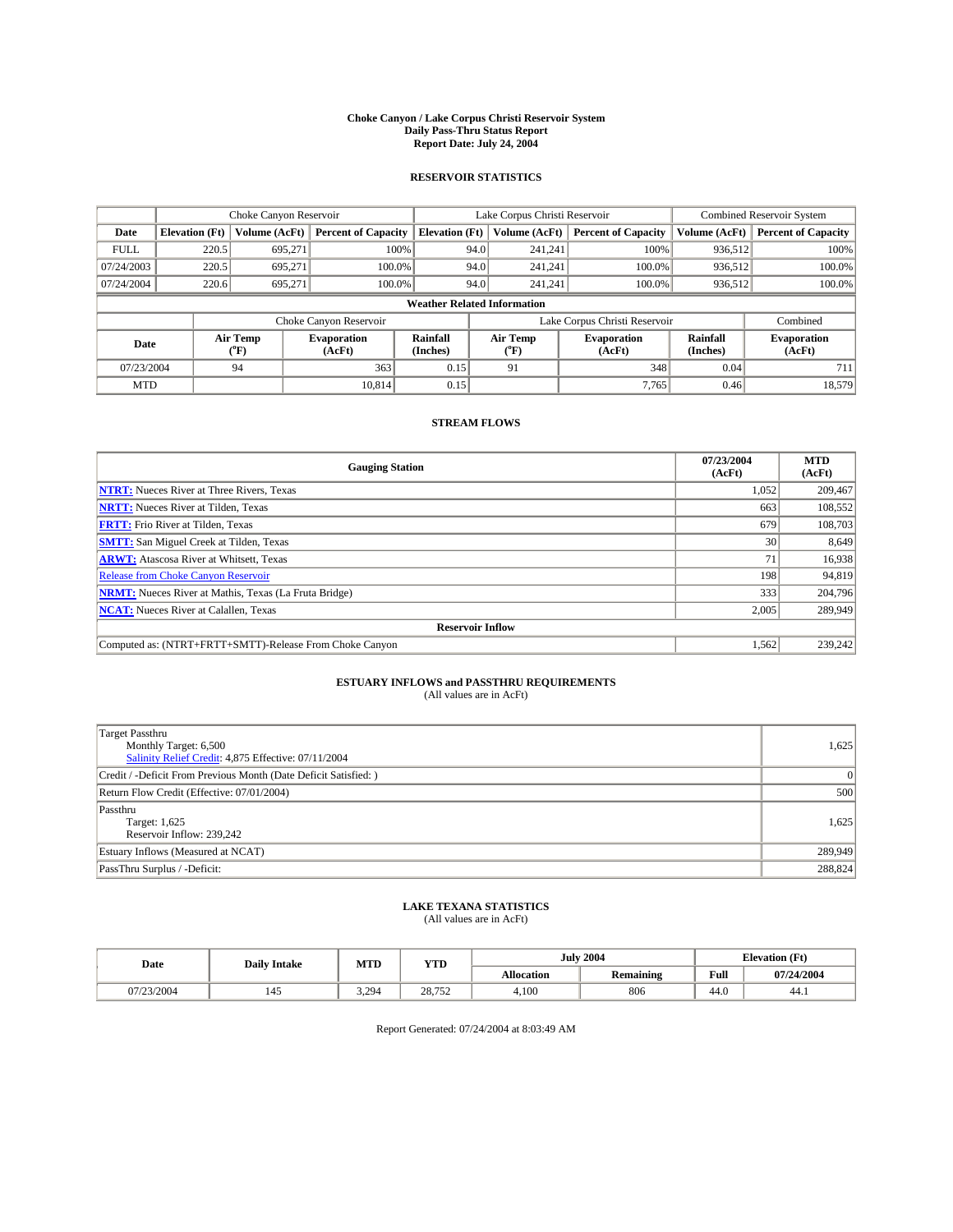#### **Choke Canyon / Lake Corpus Christi Reservoir System Daily Pass-Thru Status Report Report Date: July 25, 2004**

### **RESERVOIR STATISTICS**

|             | Choke Canyon Reservoir             |                  | Lake Corpus Christi Reservoir |                             |                               |                  | Combined Reservoir System    |                      |                              |  |
|-------------|------------------------------------|------------------|-------------------------------|-----------------------------|-------------------------------|------------------|------------------------------|----------------------|------------------------------|--|
| Date        | <b>Elevation</b> (Ft)              | Volume (AcFt)    | <b>Percent of Capacity</b>    | <b>Elevation</b> (Ft)       |                               | Volume (AcFt)    | <b>Percent of Capacity</b>   | Volume (AcFt)        | <b>Percent of Capacity</b>   |  |
| <b>FULL</b> | 220.5                              | 695,271          |                               | 100%                        | 94.0                          | 241,241          | 100%                         | 936.512              | 100%                         |  |
| 07/25/2003  | 220.5                              | 695.271          | $100.0\%$                     |                             | 94.0                          | 241.241          | $100.0\%$                    | 936.512              | 100.0%                       |  |
| 07/25/2004  | 220.6                              | 695.271          | 100.0%                        |                             | 94.0                          | 241.241          | $100.0\%$                    | 936,512              | 100.0%                       |  |
|             | <b>Weather Related Information</b> |                  |                               |                             |                               |                  |                              |                      |                              |  |
|             |                                    |                  | Choke Canyon Reservoir        |                             | Lake Corpus Christi Reservoir |                  |                              |                      | Combined                     |  |
| Date        |                                    | Air Temp<br>(°F) | <b>Evaporation</b><br>(AcFt)  | <b>Rainfall</b><br>(Inches) |                               | Air Temp<br>("F) | <b>Evaporation</b><br>(AcFt) | Rainfall<br>(Inches) | <b>Evaporation</b><br>(AcFt) |  |
| 07/24/2004  |                                    | 95               | 530                           | 0.00                        |                               | 94               | 404                          | 0.00                 | 934                          |  |
| <b>MTD</b>  |                                    |                  | 11.344                        | 0.15                        |                               |                  | 8.169                        | 0.46                 | 19,513                       |  |

## **STREAM FLOWS**

| <b>Gauging Station</b>                                       | 07/24/2004<br>(AcFt) | <b>MTD</b><br>(AcFt) |
|--------------------------------------------------------------|----------------------|----------------------|
| <b>NTRT:</b> Nueces River at Three Rivers, Texas             | 1.008                | 210,476              |
| <b>NRTT:</b> Nueces River at Tilden, Texas                   | 673                  | 109.225              |
| <b>FRTT:</b> Frio River at Tilden, Texas                     | 615                  | 109,318              |
| <b>SMTT:</b> San Miguel Creek at Tilden, Texas               | 30                   | 8,678                |
| <b>ARWT:</b> Atascosa River at Whitsett, Texas               | 71                   | 17,009               |
| Release from Choke Canyon Reservoir                          | 198                  | 95,018               |
| <b>NRMT:</b> Nueces River at Mathis, Texas (La Fruta Bridge) | 318                  | 205,114              |
| <b>NCAT:</b> Nueces River at Calallen, Texas                 | 754                  | 290,703              |
| <b>Reservoir Inflow</b>                                      |                      |                      |
| Computed as: (NTRT+FRTT+SMTT)-Release From Choke Canyon      | 1,455                | 240,697              |

## **ESTUARY INFLOWS and PASSTHRU REQUIREMENTS**<br>(All values are in AcFt)

| Target Passthru<br>Monthly Target: 6,500<br>Salinity Relief Credit: 4,875 Effective: 07/11/2004 | 1,625   |
|-------------------------------------------------------------------------------------------------|---------|
| Credit / -Deficit From Previous Month (Date Deficit Satisfied: )                                | 0       |
| Return Flow Credit (Effective: 07/01/2004)                                                      | 500     |
| Passthru<br>Target: 1,625<br>Reservoir Inflow: 240,697                                          | 1,625   |
| Estuary Inflows (Measured at NCAT)                                                              | 290,703 |
| PassThru Surplus / -Deficit:                                                                    | 289,578 |

## **LAKE TEXANA STATISTICS** (All values are in AcFt)

| Date       | <b>Daily Intake</b> | MTD   | <b>VTT</b><br>1. L.D |            | <b>July 2004</b> | <b>Elevation</b> (Ft) |            |
|------------|---------------------|-------|----------------------|------------|------------------|-----------------------|------------|
|            |                     |       |                      | Allocation | <b>Remaining</b> | Full                  | 07/25/2004 |
| 07/24/2004 | 146                 | 3.440 | 28,898               | 4.100      | 660              | 44.0                  | 44.1       |

Report Generated: 07/25/2004 at 8:08:02 AM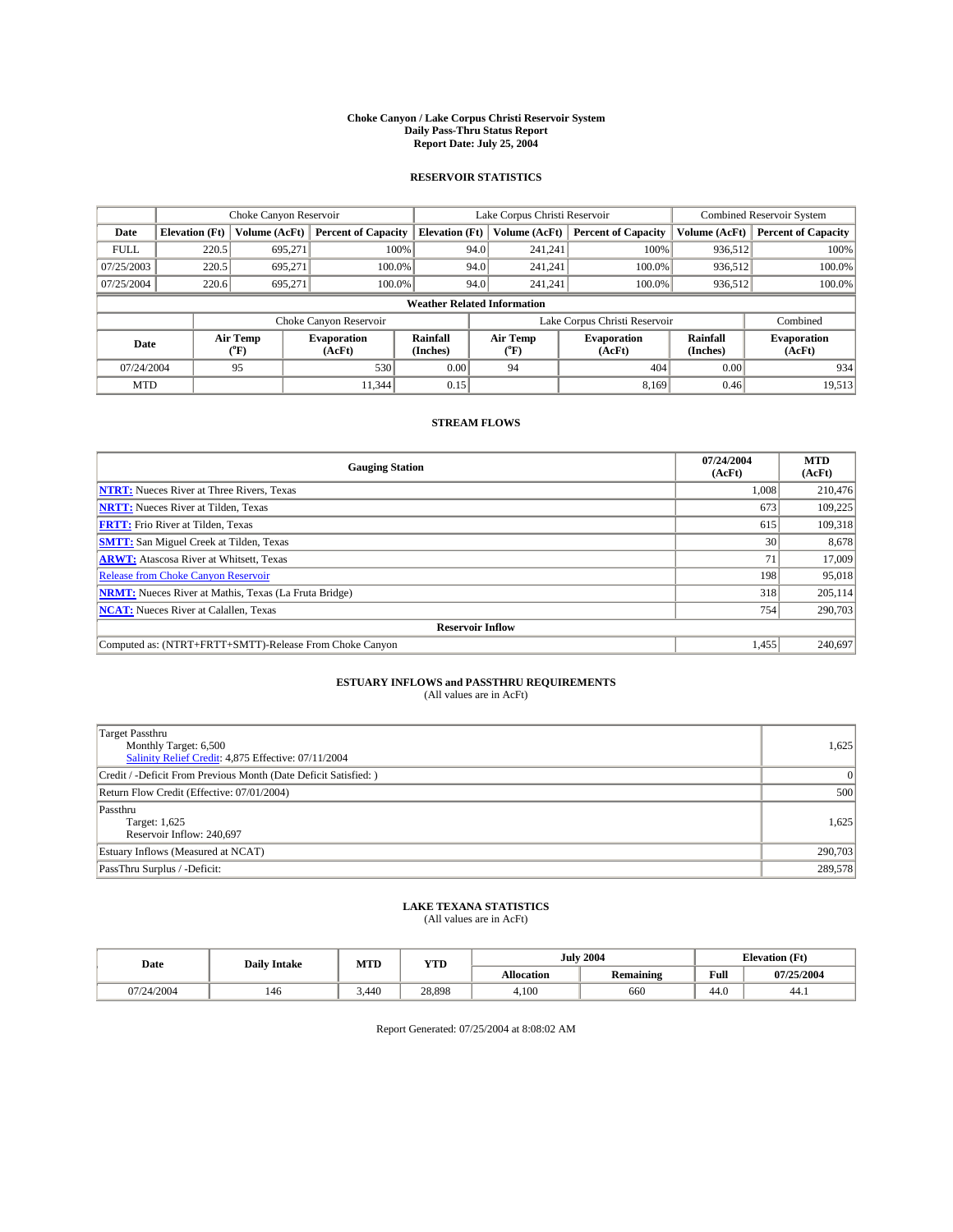#### **Choke Canyon / Lake Corpus Christi Reservoir System Daily Pass-Thru Status Report Report Date: July 26, 2004**

### **RESERVOIR STATISTICS**

|             | Choke Canyon Reservoir             |                  | Lake Corpus Christi Reservoir |                             |      |                  | Combined Reservoir System     |                      |                              |  |
|-------------|------------------------------------|------------------|-------------------------------|-----------------------------|------|------------------|-------------------------------|----------------------|------------------------------|--|
| Date        | <b>Elevation</b> (Ft)              | Volume (AcFt)    | <b>Percent of Capacity</b>    | <b>Elevation</b> (Ft)       |      | Volume (AcFt)    | <b>Percent of Capacity</b>    | Volume (AcFt)        | <b>Percent of Capacity</b>   |  |
| <b>FULL</b> | 220.5                              | 695,271          |                               | 100%                        | 94.0 | 241,241          | 100%                          | 936.512              | 100%                         |  |
| 07/26/2003  | 220.5                              | 695.271          | $100.0\%$                     |                             | 94.0 | 241.241          | $100.0\%$                     | 936.512              | 100.0%                       |  |
| 07/26/2004  | 220.6                              | 695.271          | 100.0%                        |                             | 94.0 | 241.241          | $100.0\%$                     | 936,512              | 100.0%                       |  |
|             | <b>Weather Related Information</b> |                  |                               |                             |      |                  |                               |                      |                              |  |
|             |                                    |                  | Choke Canyon Reservoir        |                             |      |                  | Lake Corpus Christi Reservoir |                      | Combined                     |  |
| Date        |                                    | Air Temp<br>(°F) | <b>Evaporation</b><br>(AcFt)  | <b>Rainfall</b><br>(Inches) |      | Air Temp<br>("F) | <b>Evaporation</b><br>(AcFt)  | Rainfall<br>(Inches) | <b>Evaporation</b><br>(AcFt) |  |
| 07/25/2004  |                                    | 96               | 500                           | 0.00                        |      | 93               | 359                           | 0.00                 | 859                          |  |
| <b>MTD</b>  |                                    |                  | 11.844                        | 0.15                        |      |                  | 8,528                         | 0.46                 | 20,372                       |  |

## **STREAM FLOWS**

| <b>Gauging Station</b>                                       | 07/25/2004<br>(AcFt) | <b>MTD</b><br>(AcFt) |  |  |  |  |  |
|--------------------------------------------------------------|----------------------|----------------------|--|--|--|--|--|
| <b>NTRT:</b> Nueces River at Three Rivers, Texas             | 996                  | 211,472              |  |  |  |  |  |
| <b>NRTT:</b> Nueces River at Tilden, Texas                   | 649                  | 109.874              |  |  |  |  |  |
| <b>FRTT:</b> Frio River at Tilden, Texas                     | 570                  | 109,888              |  |  |  |  |  |
| <b>SMTT:</b> San Miguel Creek at Tilden, Texas               | 28                   | 8,706                |  |  |  |  |  |
| <b>ARWT:</b> Atascosa River at Whitsett, Texas               | 67                   | 17,077               |  |  |  |  |  |
| Release from Choke Canyon Reservoir                          | 198                  | 95,216               |  |  |  |  |  |
| <b>NRMT:</b> Nueces River at Mathis, Texas (La Fruta Bridge) | 316                  | 205,430              |  |  |  |  |  |
| <b>NCAT:</b> Nueces River at Calallen, Texas                 | 560                  | 291,263              |  |  |  |  |  |
| <b>Reservoir Inflow</b>                                      |                      |                      |  |  |  |  |  |
| Computed as: (NTRT+FRTT+SMTT)-Release From Choke Canyon      | 1.395                | 242,093              |  |  |  |  |  |

## **ESTUARY INFLOWS and PASSTHRU REQUIREMENTS**<br>(All values are in AcFt)

| Target Passthru<br>Monthly Target: 6,500<br>Salinity Relief Credit: 4,875 Effective: 07/11/2004 | 1,625   |
|-------------------------------------------------------------------------------------------------|---------|
| Credit / -Deficit From Previous Month (Date Deficit Satisfied: )                                | 0       |
| Return Flow Credit (Effective: 07/01/2004)                                                      | 500     |
| Passthru<br>Target: 1,625<br>Reservoir Inflow: 242,093                                          | 1,625   |
| Estuary Inflows (Measured at NCAT)                                                              | 291,263 |
| PassThru Surplus / -Deficit:                                                                    | 290,138 |

## **LAKE TEXANA STATISTICS** (All values are in AcFt)

| Date       | <b>Daily Intake</b> | MTD   | <b>VTT</b><br>1. L.D |            | <b>July 2004</b> | <b>Elevation</b> (Ft) |            |
|------------|---------------------|-------|----------------------|------------|------------------|-----------------------|------------|
|            |                     |       |                      | Allocation | Remaining        | Full                  | 07/26/2004 |
| 07/25/2004 | 146                 | 3.586 | 29,044               | 4,100      | 514              | 44.0                  | 44.1       |

Report Generated: 07/26/2004 at 8:22:04 AM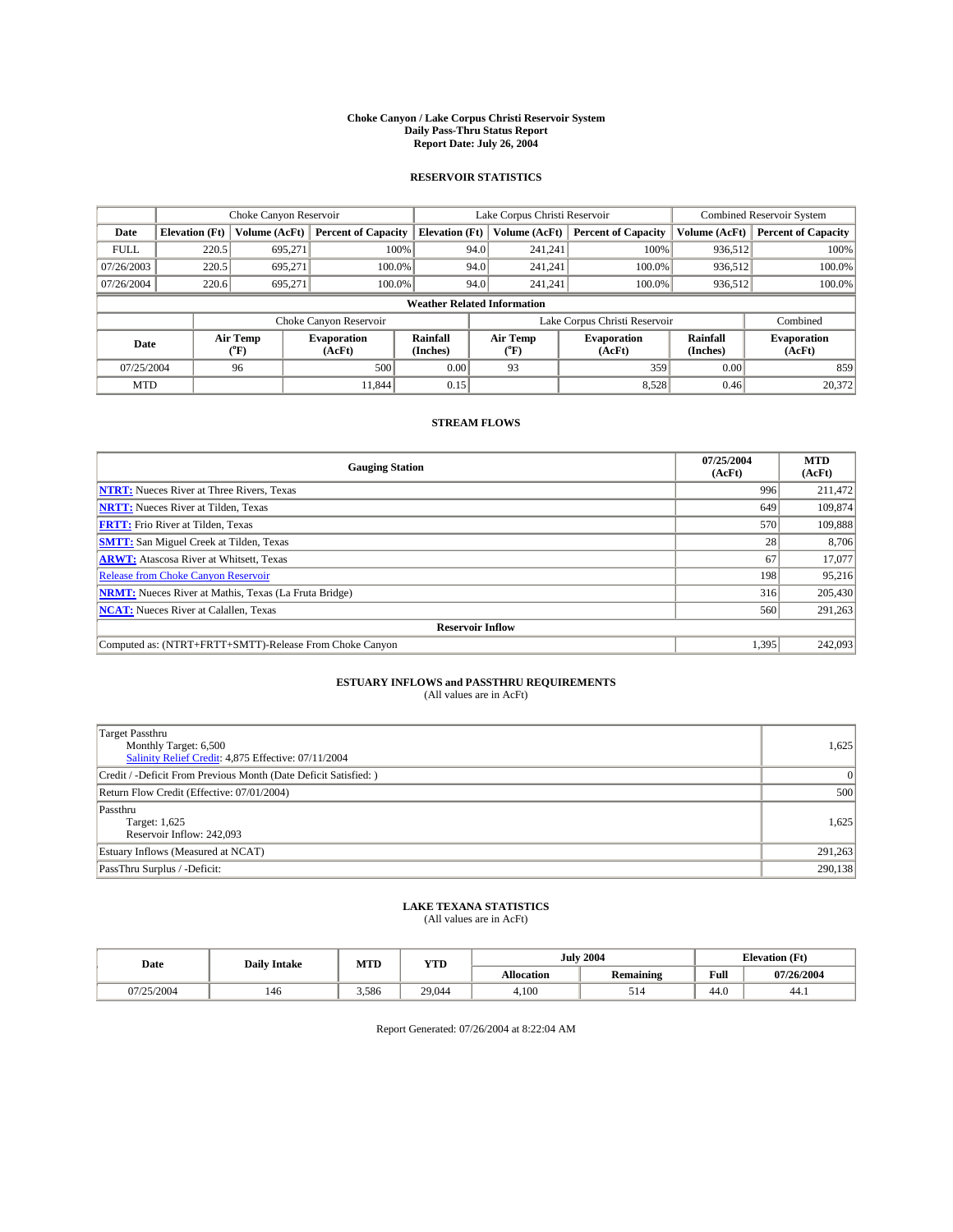#### **Choke Canyon / Lake Corpus Christi Reservoir System Daily Pass-Thru Status Report Report Date: July 27, 2004**

### **RESERVOIR STATISTICS**

|             | Choke Canyon Reservoir             |                  |                              |                             | Lake Corpus Christi Reservoir |                  |                              |                      | Combined Reservoir System    |  |  |
|-------------|------------------------------------|------------------|------------------------------|-----------------------------|-------------------------------|------------------|------------------------------|----------------------|------------------------------|--|--|
| Date        | <b>Elevation</b> (Ft)              | Volume (AcFt)    | <b>Percent of Capacity</b>   | <b>Elevation</b> (Ft)       |                               | Volume (AcFt)    | <b>Percent of Capacity</b>   | Volume (AcFt)        | <b>Percent of Capacity</b>   |  |  |
| <b>FULL</b> | 220.5                              | 695,271          | 100%                         |                             | 94.0                          | 241,241          | 100%                         | 936.512              | 100%                         |  |  |
| 07/27/2003  | 220.5                              | 695.271          | $100.0\%$                    |                             | 94.0                          | 241.241          | $100.0\%$                    | 936.512              | 100.0%                       |  |  |
| 07/27/2004  | 220.6                              | 695.271          | 100.0%                       |                             | 94.0                          | 241.241          | $100.0\%$                    | 936,512              | 100.0%                       |  |  |
|             | <b>Weather Related Information</b> |                  |                              |                             |                               |                  |                              |                      |                              |  |  |
|             |                                    |                  | Choke Canyon Reservoir       |                             | Lake Corpus Christi Reservoir |                  |                              |                      | Combined                     |  |  |
| Date        |                                    | Air Temp<br>(°F) | <b>Evaporation</b><br>(AcFt) | <b>Rainfall</b><br>(Inches) |                               | Air Temp<br>("F) | <b>Evaporation</b><br>(AcFt) | Rainfall<br>(Inches) | <b>Evaporation</b><br>(AcFt) |  |  |
| 07/26/2004  |                                    | 93               | 454                          | 0.00                        |                               | 89               | 280                          | 0.00                 | 734                          |  |  |
| <b>MTD</b>  |                                    |                  | 12,298                       | 0.15                        |                               |                  | 8,808                        | 0.46                 | 21,106                       |  |  |

## **STREAM FLOWS**

| <b>Gauging Station</b>                                       | 07/26/2004<br>(AcFt) | <b>MTD</b><br>(AcFt) |
|--------------------------------------------------------------|----------------------|----------------------|
| <b>NTRT:</b> Nueces River at Three Rivers, Texas             | 998                  | 212,470              |
| <b>NRTT:</b> Nueces River at Tilden, Texas                   | 689                  | 110,563              |
| <b>FRTT:</b> Frio River at Tilden, Texas                     | 536                  | 110,424              |
| <b>SMTT:</b> San Miguel Creek at Tilden, Texas               | 24                   | 8,730                |
| <b>ARWT:</b> Atascosa River at Whitsett, Texas               | 58                   | 17,135               |
| <b>Release from Choke Canyon Reservoir</b>                   | 314                  | 95,530               |
| <b>NRMT:</b> Nueces River at Mathis, Texas (La Fruta Bridge) | 441                  | 205,870              |
| <b>NCAT:</b> Nueces River at Calallen, Texas                 | 365                  | 291,628              |
| <b>Reservoir Inflow</b>                                      |                      |                      |
| Computed as: (NTRT+FRTT+SMTT)-Release From Choke Canyon      | 1.245                | 243,337              |

## **ESTUARY INFLOWS and PASSTHRU REQUIREMENTS**<br>(All values are in AcFt)

| Target Passthru<br>Monthly Target: 6,500<br>Salinity Relief Credit: 4,875 Effective: 07/11/2004 | 1,625           |
|-------------------------------------------------------------------------------------------------|-----------------|
| Credit / -Deficit From Previous Month (Date Deficit Satisfied: )                                | $\vert 0 \vert$ |
| Return Flow Credit (Effective: 07/01/2004)                                                      | 500             |
| Passthru<br>Target: 1,625<br>Reservoir Inflow: 243,337                                          | 1,625           |
| Estuary Inflows (Measured at NCAT)                                                              | 291,628         |
| PassThru Surplus / -Deficit:                                                                    | 290,503         |

## **LAKE TEXANA STATISTICS** (All values are in AcFt)

| Date       | <b>Daily Intake</b> | MTD          | <b>VTT</b><br>1. L.D |            | <b>July 2004</b> | <b>Elevation</b> (Ft) |            |
|------------|---------------------|--------------|----------------------|------------|------------------|-----------------------|------------|
|            |                     |              |                      | Allocation | <b>Remaining</b> | Full                  | 07/27/2004 |
| 07/26/2004 | 146                 | 2.722<br>132 | 29.190               | 4.100      | 368              | 44.0                  | 44.4       |

Report Generated: 07/27/2004 at 8:26:58 AM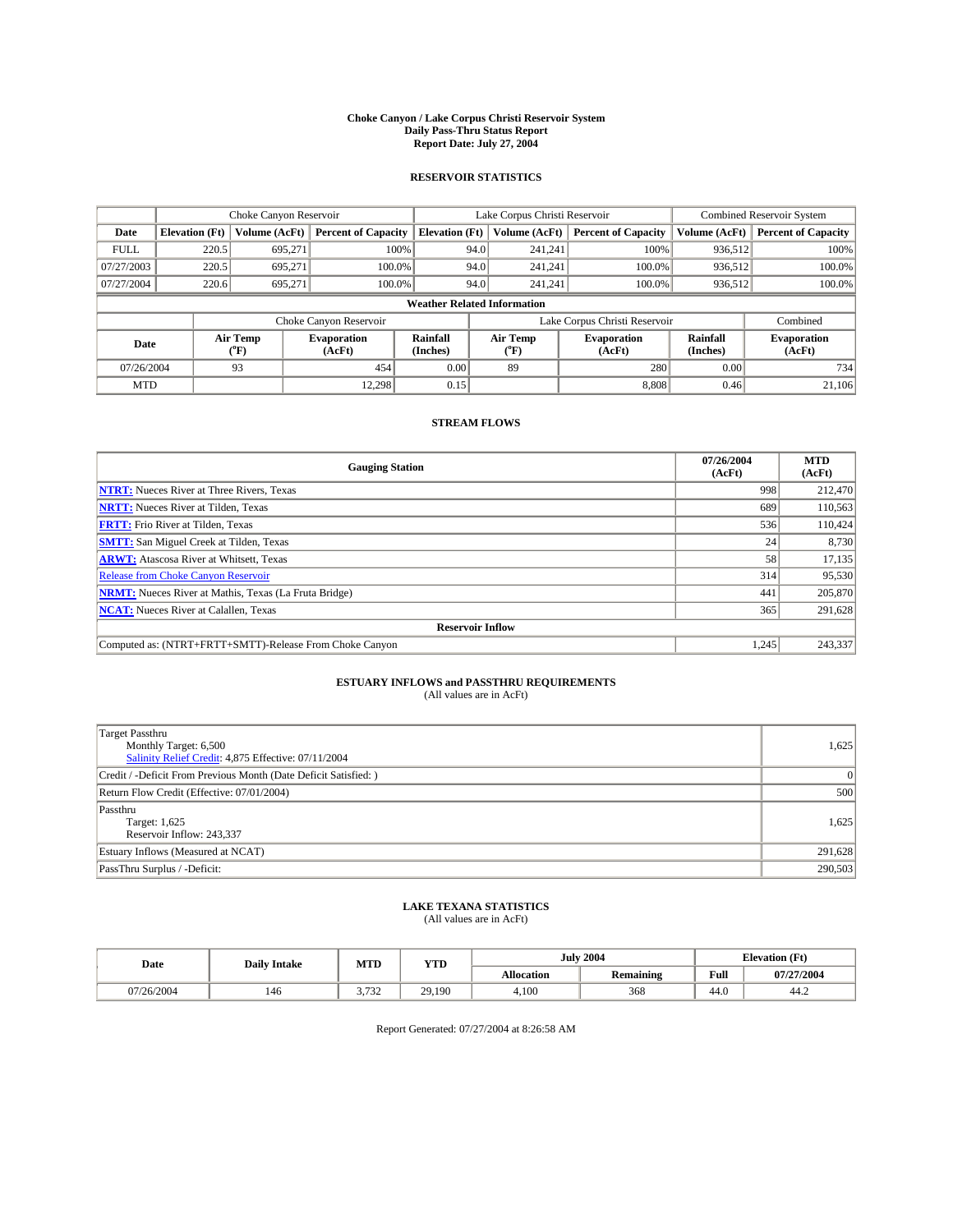#### **Choke Canyon / Lake Corpus Christi Reservoir System Daily Pass-Thru Status Report Report Date: July 28, 2004**

### **RESERVOIR STATISTICS**

|                                    | Choke Canyon Reservoir |                  |                              |                             | Lake Corpus Christi Reservoir |                  |                               |                      | <b>Combined Reservoir System</b> |  |  |
|------------------------------------|------------------------|------------------|------------------------------|-----------------------------|-------------------------------|------------------|-------------------------------|----------------------|----------------------------------|--|--|
| Date                               | <b>Elevation</b> (Ft)  | Volume (AcFt)    | <b>Percent of Capacity</b>   | <b>Elevation</b> (Ft)       |                               | Volume (AcFt)    | <b>Percent of Capacity</b>    | Volume (AcFt)        | <b>Percent of Capacity</b>       |  |  |
| <b>FULL</b>                        | 220.5                  | 695,271          | 100%                         |                             | 94.0                          | 241,241          | 100%                          | 936,512              | 100%                             |  |  |
| 07/28/2003                         | 220.5                  | 694,752          | 99.9%                        |                             | 94.0                          | 241.241          | 100.0%                        | 935,993              | 99.9%                            |  |  |
| 07/28/2004                         | 220.6                  | 695.271          | $100.0\%$                    |                             | 94.0                          | 241.241          | $100.0\%$                     | 936,512              | 100.0%                           |  |  |
| <b>Weather Related Information</b> |                        |                  |                              |                             |                               |                  |                               |                      |                                  |  |  |
|                                    |                        |                  | Choke Canyon Reservoir       |                             |                               |                  | Lake Corpus Christi Reservoir |                      | Combined                         |  |  |
| Date                               |                        | Air Temp<br>(°F) | <b>Evaporation</b><br>(AcFt) | <b>Rainfall</b><br>(Inches) |                               | Air Temp<br>("F) | <b>Evaporation</b><br>(AcFt)  | Rainfall<br>(Inches) | <b>Evaporation</b><br>(AcFt)     |  |  |
| 07/27/2004                         |                        | 93               | 484                          | 0.00                        |                               | 93               | 303                           | 0.00                 | 787                              |  |  |
| <b>MTD</b>                         |                        |                  | 12,782                       | 0.15                        |                               |                  | 9,111                         | 0.46                 | 21,893                           |  |  |

### **STREAM FLOWS**

| <b>Gauging Station</b>                                       | 07/27/2004<br>(AcFt) | <b>MTD</b><br>(AcFt) |  |  |  |  |  |
|--------------------------------------------------------------|----------------------|----------------------|--|--|--|--|--|
| <b>NTRT:</b> Nueces River at Three Rivers, Texas             | 1.197                | 213,667              |  |  |  |  |  |
| <b>NRTT:</b> Nueces River at Tilden, Texas                   | 635                  | 111.198              |  |  |  |  |  |
| <b>FRTT:</b> Frio River at Tilden, Texas                     | 500                  | 110,924              |  |  |  |  |  |
| <b>SMTT:</b> San Miguel Creek at Tilden, Texas               | 24                   | 8,754                |  |  |  |  |  |
| <b>ARWT:</b> Atascosa River at Whitsett, Texas               | 50                   | 17,184               |  |  |  |  |  |
| <b>Release from Choke Canyon Reservoir</b>                   | 397                  | 95,927               |  |  |  |  |  |
| <b>NRMT:</b> Nueces River at Mathis, Texas (La Fruta Bridge) | 576                  | 206,446              |  |  |  |  |  |
| <b>NCAT:</b> Nueces River at Calallen, Texas                 | 514                  | 292,142              |  |  |  |  |  |
| <b>Reservoir Inflow</b>                                      |                      |                      |  |  |  |  |  |
| Computed as: (NTRT+FRTT+SMTT)-Release From Choke Canyon      | 1,324                | 244,661              |  |  |  |  |  |

## **ESTUARY INFLOWS and PASSTHRU REQUIREMENTS**<br>(All values are in AcFt)

| Target Passthru<br>Monthly Target: 6,500<br>Salinity Relief Credit: 4,875 Effective: 07/11/2004 | 1,625           |
|-------------------------------------------------------------------------------------------------|-----------------|
| Credit / -Deficit From Previous Month (Date Deficit Satisfied: )                                | $\vert 0 \vert$ |
| Return Flow Credit (Effective: 07/01/2004)                                                      | 500             |
| Passthru<br>Target: 1,625<br>Reservoir Inflow: 244,661                                          | 1,625           |
| Estuary Inflows (Measured at NCAT)                                                              | 292,142         |
| PassThru Surplus / -Deficit:                                                                    | 291,017         |

# **LAKE TEXANA STATISTICS** (All values are in AcFt)

| Date              | <b>Daily Intake</b> | MTD   | <b>VTT</b><br>1. L.D |            | <b>July 2004</b> | <b>Elevation</b> (Ft) |            |
|-------------------|---------------------|-------|----------------------|------------|------------------|-----------------------|------------|
|                   |                     |       |                      | Allocation | Remaining        | Full                  | 07/28/2004 |
| 12712004<br>.∠∪∪∸ | 146                 | 3.878 | 20.337<br>، بې ب     | 4.100      | $\sim$<br>---    | 44.0                  | 44.1       |

Report Generated: 07/28/2004 at 8:06:46 AM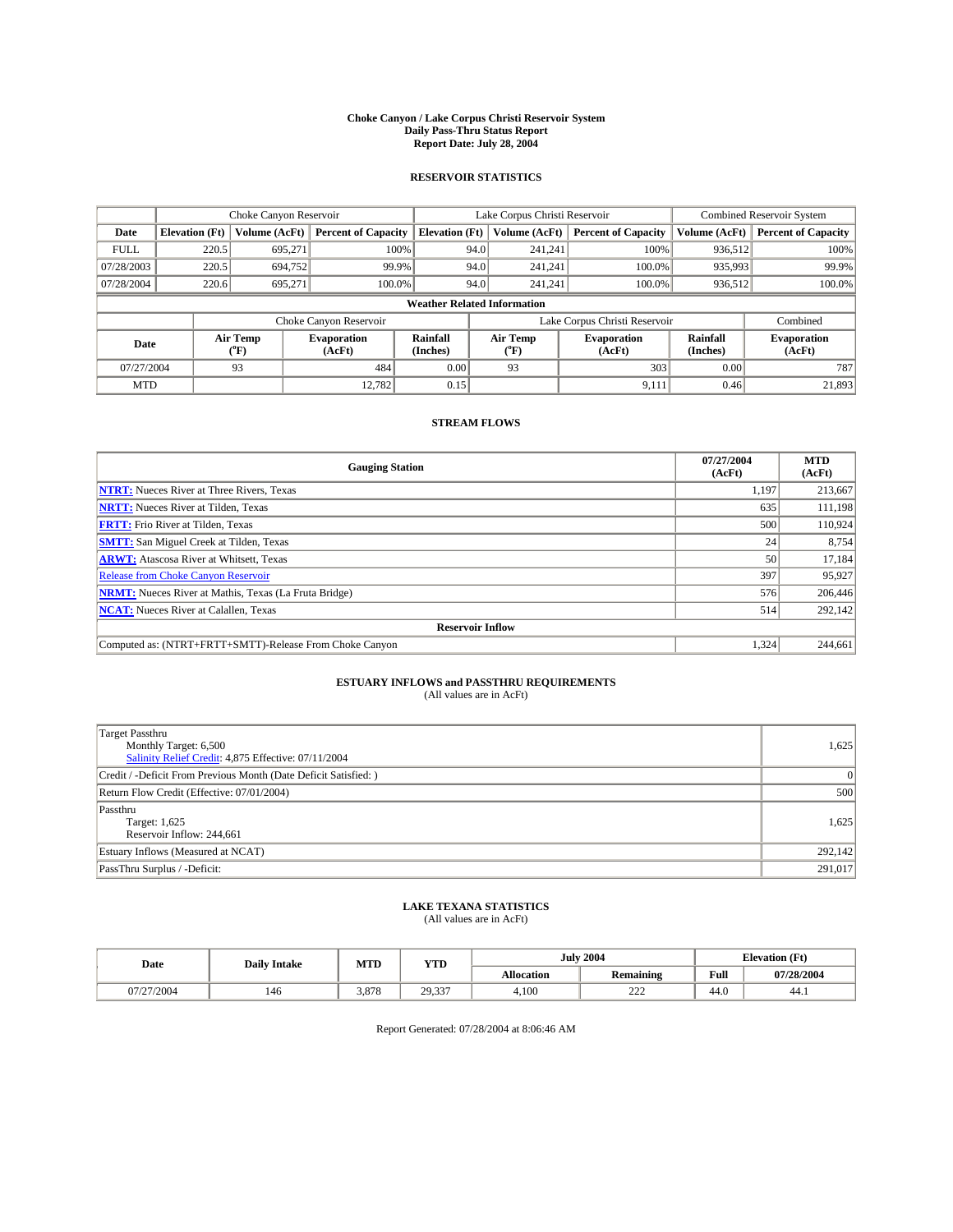#### **Choke Canyon / Lake Corpus Christi Reservoir System Daily Pass-Thru Status Report Report Date: July 29, 2004**

### **RESERVOIR STATISTICS**

|                                    | Choke Canyon Reservoir |                  |                              |                             | Lake Corpus Christi Reservoir |                  |                               |                      | Combined Reservoir System    |  |  |
|------------------------------------|------------------------|------------------|------------------------------|-----------------------------|-------------------------------|------------------|-------------------------------|----------------------|------------------------------|--|--|
| Date                               | <b>Elevation</b> (Ft)  | Volume (AcFt)    | <b>Percent of Capacity</b>   | <b>Elevation</b> (Ft)       |                               | Volume (AcFt)    | <b>Percent of Capacity</b>    | Volume (AcFt)        | <b>Percent of Capacity</b>   |  |  |
| <b>FULL</b>                        | 220.5                  | 695,271          |                              | 100%                        | 94.0                          | 241,241          | 100%                          | 936.512              | 100%                         |  |  |
| 07/29/2003                         | 220.5                  | 695.271          | $100.0\%$                    |                             | 94.0                          | 241.241          | $100.0\%$                     | 936.512              | 100.0%                       |  |  |
| 07/29/2004                         | 220.6                  | 695.271          | 100.0%                       |                             | 94.0                          | 241.241          | $100.0\%$                     | 936,512              | 100.0%                       |  |  |
| <b>Weather Related Information</b> |                        |                  |                              |                             |                               |                  |                               |                      |                              |  |  |
|                                    |                        |                  | Choke Canyon Reservoir       |                             |                               |                  | Lake Corpus Christi Reservoir |                      | Combined                     |  |  |
| Date                               |                        | Air Temp<br>(°F) | <b>Evaporation</b><br>(AcFt) | <b>Rainfall</b><br>(Inches) |                               | Air Temp<br>("F) | <b>Evaporation</b><br>(AcFt)  | Rainfall<br>(Inches) | <b>Evaporation</b><br>(AcFt) |  |  |
| 07/28/2004                         |                        | 95               | 530                          | 0.00                        |                               | 94               | 348                           | 0.00                 | 878                          |  |  |
| <b>MTD</b>                         |                        |                  | 13,312                       | 0.15                        |                               |                  | 9,459                         | 0.46                 | 22,771                       |  |  |

## **STREAM FLOWS**

| <b>Gauging Station</b>                                       | 07/28/2004<br>(AcFt) | <b>MTD</b><br>(AcFt) |  |  |  |  |
|--------------------------------------------------------------|----------------------|----------------------|--|--|--|--|
| <b>NTRT:</b> Nueces River at Three Rivers, Texas             | 1.129                | 214.797              |  |  |  |  |
| <b>NRTT:</b> Nueces River at Tilden, Texas                   | 560                  | 111,757              |  |  |  |  |
| <b>FRTT:</b> Frio River at Tilden, Texas                     | 466                  | 111,390              |  |  |  |  |
| <b>SMTT:</b> San Miguel Creek at Tilden, Texas               | 24                   | 8,778                |  |  |  |  |
| <b>ARWT:</b> Atascosa River at Whitsett, Texas               | 50                   | 17,234               |  |  |  |  |
| <b>Release from Choke Canyon Reservoir</b>                   | 397                  | 96,324               |  |  |  |  |
| <b>NRMT:</b> Nueces River at Mathis, Texas (La Fruta Bridge) | 629                  | 207,075              |  |  |  |  |
| <b>NCAT:</b> Nueces River at Calallen, Texas                 | 699                  | 292,841              |  |  |  |  |
| <b>Reservoir Inflow</b>                                      |                      |                      |  |  |  |  |
| Computed as: (NTRT+FRTT+SMTT)-Release From Choke Canyon      | 1,223                | 245,884              |  |  |  |  |

## **ESTUARY INFLOWS and PASSTHRU REQUIREMENTS**<br>(All values are in AcFt)

| Target Passthru<br>Monthly Target: 6,500<br>Salinity Relief Credit: 4,875 Effective: 07/11/2004 | 1,625   |
|-------------------------------------------------------------------------------------------------|---------|
| Credit / -Deficit From Previous Month (Date Deficit Satisfied: )                                | 0       |
| Return Flow Credit (Effective: 07/01/2004)                                                      | 500     |
| Passthru<br>Target: 1,625<br>Reservoir Inflow: 245,884                                          | 1,625   |
| Estuary Inflows (Measured at NCAT)                                                              | 292,841 |
| PassThru Surplus / -Deficit:                                                                    | 291,716 |

## **LAKE TEXANA STATISTICS** (All values are in AcFt)

| Date       | <b>Daily Intake</b> | MTD   | <b>VTT</b><br>1. L.D | <b>July 2004</b> |           | <b>Elevation</b> (Ft) |            |
|------------|---------------------|-------|----------------------|------------------|-----------|-----------------------|------------|
|            |                     |       |                      | Allocation       | Remaining | Full                  | 07/29/2004 |
| 07/28/2004 | 146                 | 4.025 | 29,483               | 4,100            | $\sim$    | 44.0                  | 44.0       |

Report Generated: 07/29/2004 at 8:10:02 AM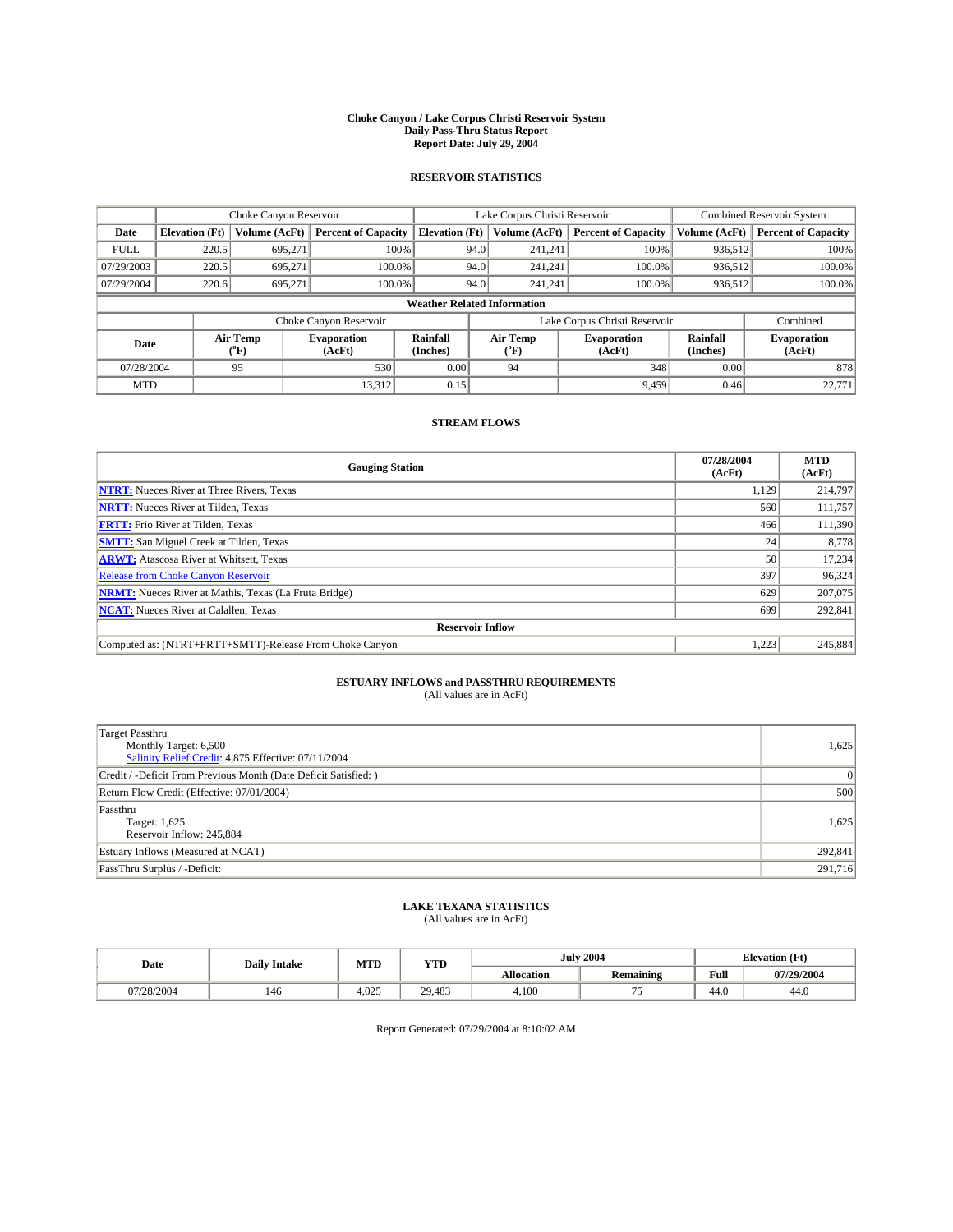#### **Choke Canyon / Lake Corpus Christi Reservoir System Daily Pass-Thru Status Report Report Date: July 30, 2004**

### **RESERVOIR STATISTICS**

|                                    | Choke Canyon Reservoir |                  | Lake Corpus Christi Reservoir |                       |                               |                  | <b>Combined Reservoir System</b> |                      |                              |
|------------------------------------|------------------------|------------------|-------------------------------|-----------------------|-------------------------------|------------------|----------------------------------|----------------------|------------------------------|
| Date                               | <b>Elevation</b> (Ft)  | Volume (AcFt)    | <b>Percent of Capacity</b>    | <b>Elevation (Ft)</b> |                               | Volume (AcFt)    | <b>Percent of Capacity</b>       | Volume (AcFt)        | <b>Percent of Capacity</b>   |
| <b>FULL</b>                        | 220.5                  | 695,271          |                               | 100%                  | 94.0                          | 241,241          | 100%                             | 936.512              | 100%                         |
| 07/30/2003                         | 220.5                  | 695,012          | $100.0\%$                     |                       | 94.0                          | 241.241          | $100.0\%$                        | 936,253              | 100.0%                       |
| 07/30/2004                         | 220.6                  | 695.271          | 100.0%                        |                       | 94.0                          | 241,241          | $100.0\%$                        | 936,512              | 100.0%                       |
| <b>Weather Related Information</b> |                        |                  |                               |                       |                               |                  |                                  |                      |                              |
|                                    |                        |                  | Choke Canyon Reservoir        |                       | Lake Corpus Christi Reservoir |                  |                                  |                      | Combined                     |
| Date                               |                        | Air Temp<br>(°F) | <b>Evaporation</b><br>(AcFt)  | Rainfall<br>(Inches)  |                               | Air Temp<br>("F) | <b>Evaporation</b><br>(AcFt)     | Rainfall<br>(Inches) | <b>Evaporation</b><br>(AcFt) |
| 07/29/2004                         |                        | 96               | 424                           | 0.00                  |                               | 97               | 314                              | 0.00                 | 738                          |
| <b>MTD</b>                         |                        |                  | 13,736                        | 0.15                  |                               |                  | 9.773                            | 0.46                 | 23,509                       |

## **STREAM FLOWS**

| <b>Gauging Station</b>                                       | 07/29/2004<br>(AcFt) | <b>MTD</b><br>(AcFt) |  |  |  |  |
|--------------------------------------------------------------|----------------------|----------------------|--|--|--|--|
| <b>NTRT:</b> Nueces River at Three Rivers, Texas             | 1,032                | 215,829              |  |  |  |  |
| <b>NRTT:</b> Nueces River at Tilden, Texas                   | 522                  | 112.280              |  |  |  |  |
| <b>FRTT:</b> Frio River at Tilden, Texas                     | 439                  | 111,829              |  |  |  |  |
| <b>SMTT:</b> San Miguel Creek at Tilden, Texas               | 22                   | 8,800                |  |  |  |  |
| <b>ARWT:</b> Atascosa River at Whitsett, Texas               | 50                   | 17,283               |  |  |  |  |
| Release from Choke Canyon Reservoir                          | 397                  | 96.721               |  |  |  |  |
| <b>NRMT:</b> Nueces River at Mathis, Texas (La Fruta Bridge) | 627                  | 207,702              |  |  |  |  |
| <b>NCAT:</b> Nueces River at Calallen, Texas                 | 752                  | 293,593              |  |  |  |  |
| <b>Reservoir Inflow</b>                                      |                      |                      |  |  |  |  |
| Computed as: (NTRT+FRTT+SMTT)-Release From Choke Canyon      | 1.096                | 246,980              |  |  |  |  |

## **ESTUARY INFLOWS and PASSTHRU REQUIREMENTS**<br>(All values are in AcFt)

| Target Passthru<br>Monthly Target: 6,500<br>Salinity Relief Credit: 4,875 Effective: 07/11/2004 | 1,625   |
|-------------------------------------------------------------------------------------------------|---------|
| Credit / -Deficit From Previous Month (Date Deficit Satisfied: )                                | 0       |
| Return Flow Credit (Effective: 07/01/2004)                                                      | 500     |
| Passthru<br>Target: 1,625<br>Reservoir Inflow: 246,980                                          | 1,625   |
| Estuary Inflows (Measured at NCAT)                                                              | 293,593 |
| PassThru Surplus / -Deficit:                                                                    | 292,468 |

## **LAKE TEXANA STATISTICS** (All values are in AcFt)

| Date       | <b>Daily Intake</b> | MTD   | <b>VTT</b><br>1. L.D | <b>July 2004</b> |                  | <b>Elevation</b> (Ft) |            |
|------------|---------------------|-------|----------------------|------------------|------------------|-----------------------|------------|
|            |                     |       |                      | Allocation       | <b>Remaining</b> | Full                  | 07/30/2004 |
| J7/29/2004 | 145                 | 4.169 | 29.628               | 4.100            | -69              | 44.0                  | 44.1       |

Report Generated: 07/30/2004 at 8:07:45 AM